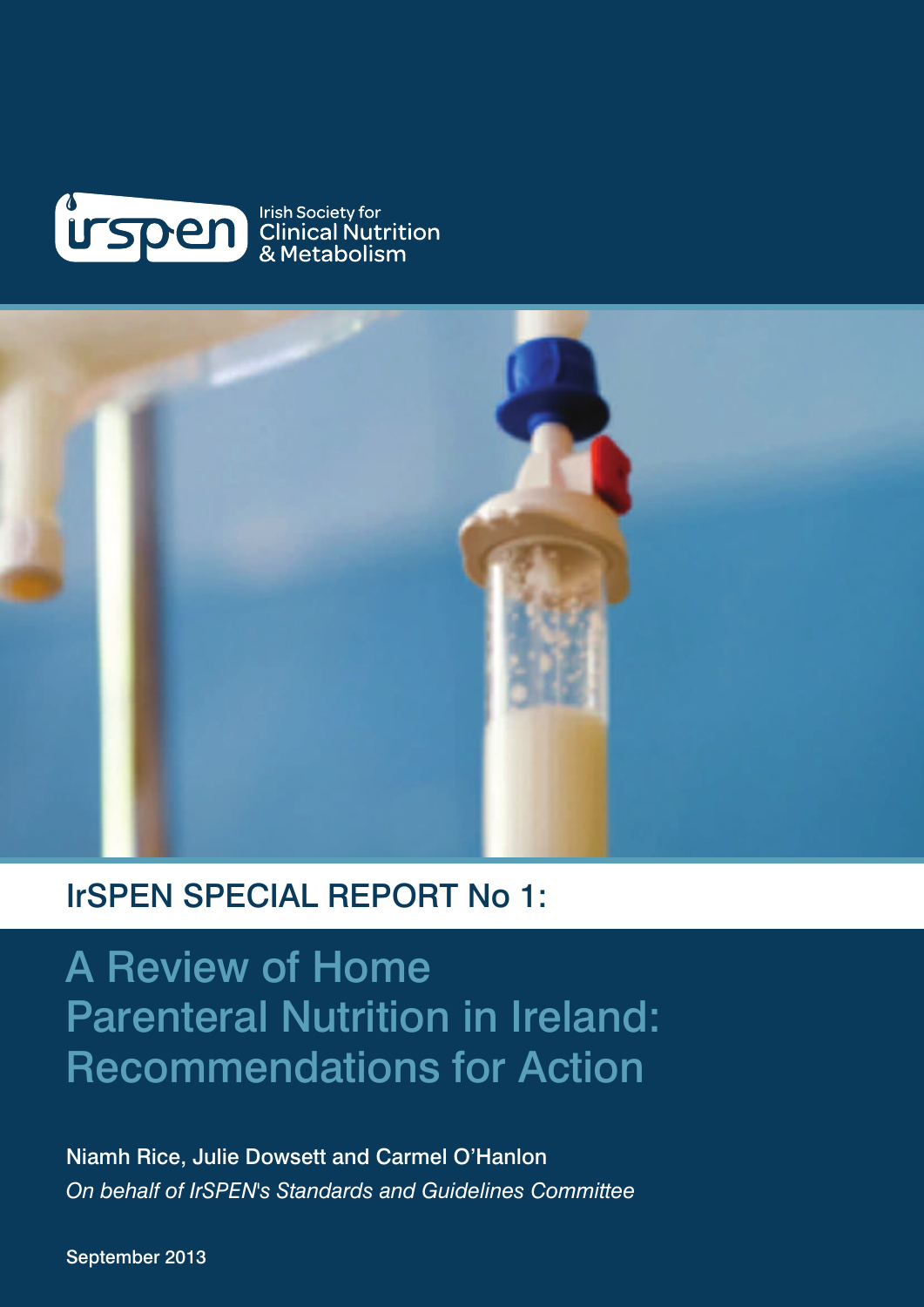Cover image reproduced from www.ivteam.com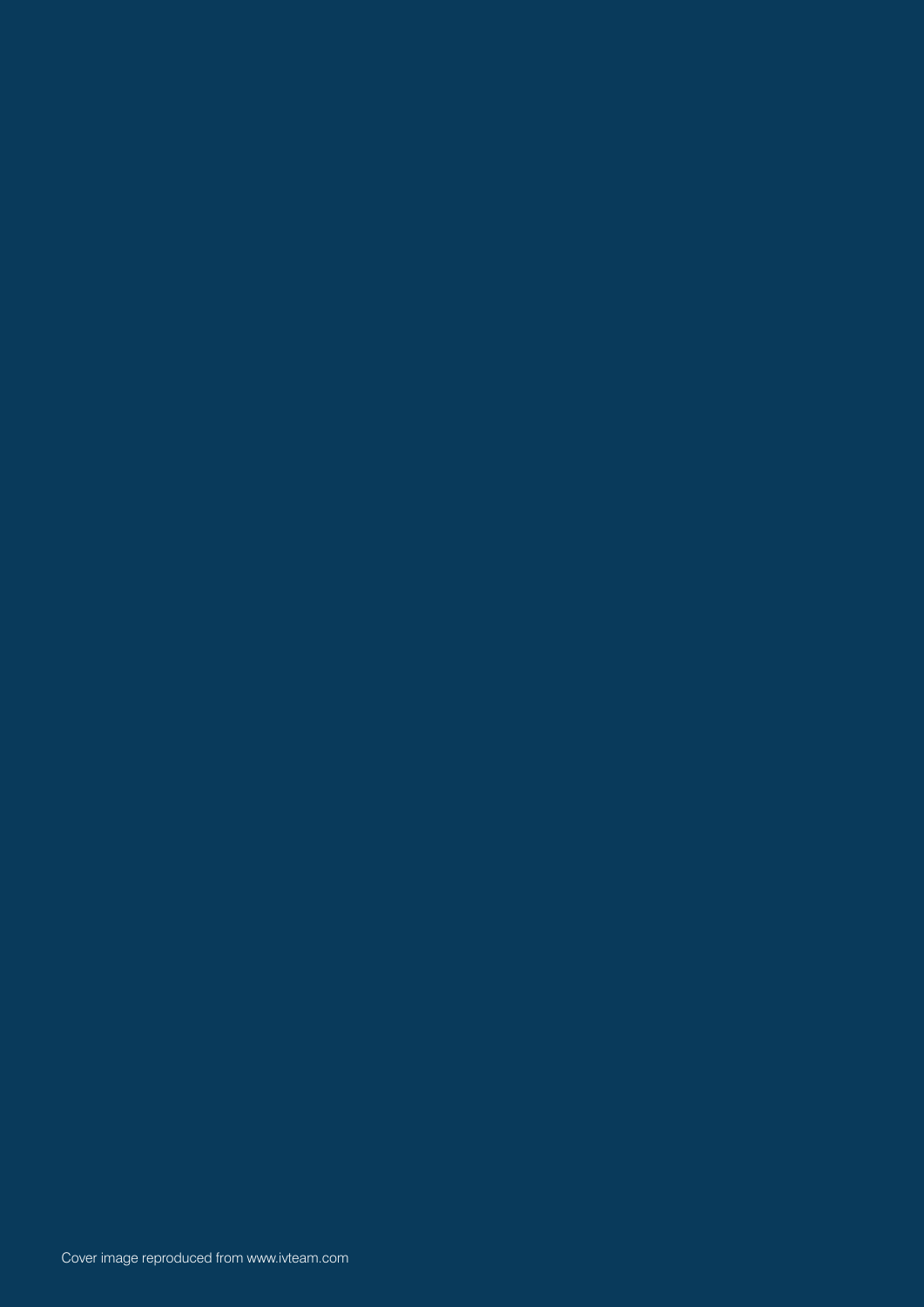# Forewords



#### **Professor John V Reynolds – Chairman IrSPEN**

This report into the status of Home Parenteral Nutrition Services for patients in Ireland is the first time a review of this sort has been conducted. These patients are highly complex and challenge even the most experienced surgeon and clinical team and yet in Ireland, unlike many other European Countries, we have no national standards or guidelines on how to manage these patients and although many hospitals in Ireland have had a HPN patient, most see very few of these patients very infrequently.

Although Crumlin hospital serves as an excellent example of how a national referral centre for intestinal failure exists for children in Ireland, there is no national referral centre for adults. The more throughputs a unit has, the more experience and expertise it delivers; but this specialism requires resources and training.

This review and the work of IrSPEN aims to improve standards of nutritional care in Ireland and to allow Irish patients to benefit from best practice including the latest advances in therapy to improve quality of life and survival and minimise complications.

The 20 recommendations in this report indicate ways in which the service of HPN in Ireland can be improved, addressing all areas of care from standards, guidelines, access to care, training, planning, audit and clinical governance.

I sincerely hope that this report is the starting point for a serious review of the services provided for these patients in Ireland, and we look forward to working with all relevant organisations to enable implementation of these recommendations.



#### **Professor Aiden McCormick – Past President, Irish Society of Gastroenterology**

Ireland has comparable numbers of people with intestinal failure to other European countries and although local expertise may be available a standardised and nationally accepted system for managing these patients is currently lacking.

Although the numbers of people requiring this treatment in Ireland is relatively small, numbers are likely to increase, and it is vital that systems are in place for a clinical pathway for these patients and a focus on fewer centres treating more patients.

Through implementation of the recommendations we hope that the quality of care for this area of nutrition can be standardised to make sure that all patients with these specific and complex requirements can receive the same specialist high quality care.

The ISG welcomes the report, fully supports the recommendations and congratulates IrSPEN for the work they have done in this area.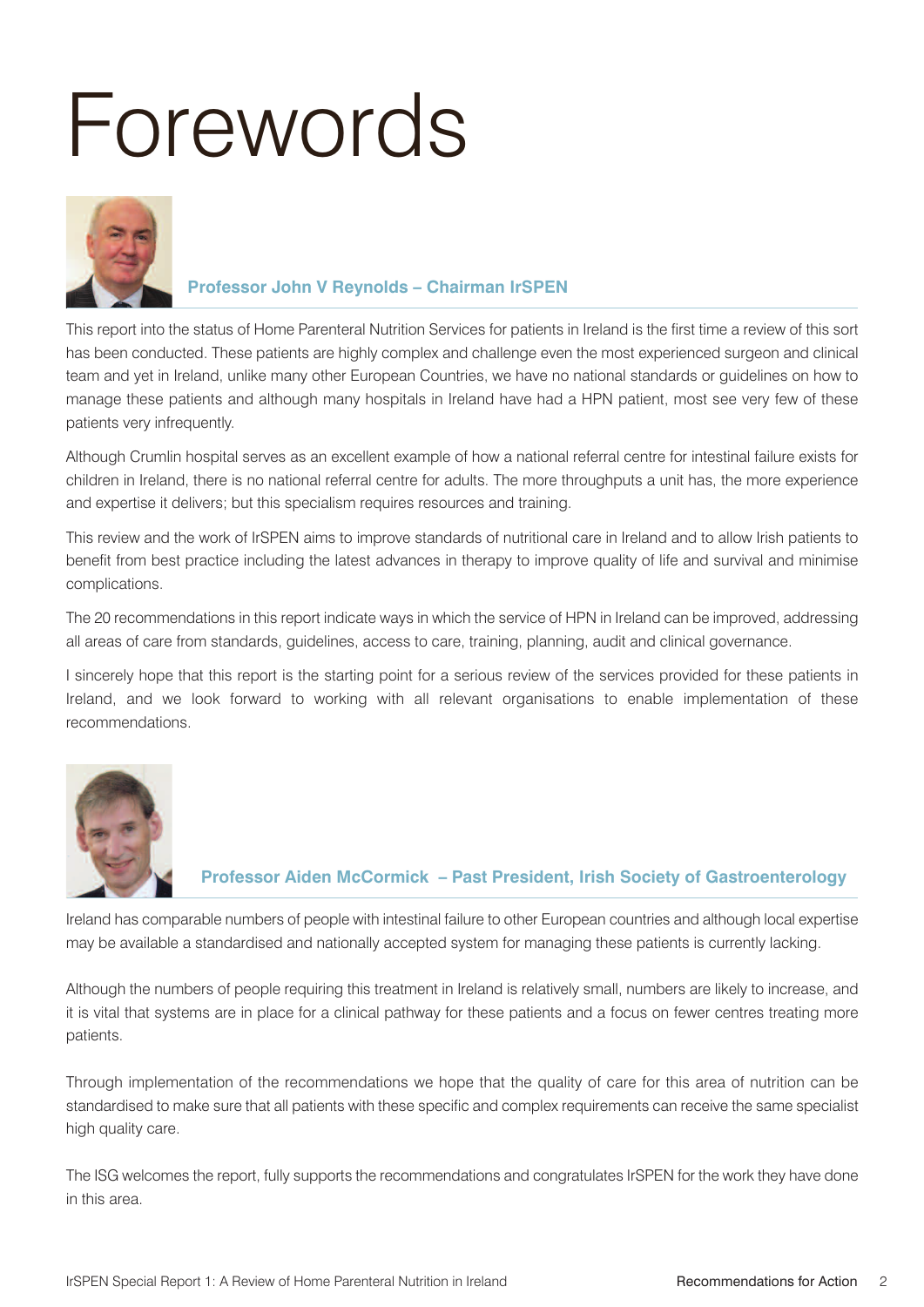

#### **Carmel O'Hanlon – Chair of Nutrition Support Interest Group of the INDI**

Home parenteral nutrition is a life-changing, as well as a life-sustaining therapy for an increasing number of patients in Ireland. This therapy has major financial, social, independence and self-esteem implications for patients, and impacts greatly on their families and friends.

Patients rely heavily on the expertise of the teams which look after them. Key members of these teams include dietitians, nurses, doctors, and pharmacists, and others, with support from home care company personnel. Established teams that work well together reassure patients, reduce feelings of isolation and can help alleviate concerns over HPN complications. Those who work closely with HPN patients know that seemingly small practical improvements can make a significant difference to quality of life of patients and families.

It is incumbent on us as professionals to support our patients and ensure that they have access to and receive all necessary interventions in a timely and standardised way. Proper management of HPN requires streamlined local and national care pathways to promote safe and effective care. The recommendations outlined in this report are a major step in the right direction. This report champions patient-centred care at all levels. The recommendations made must be acted upon if we are to deliver and maintain quality services to HPN patients nationwide.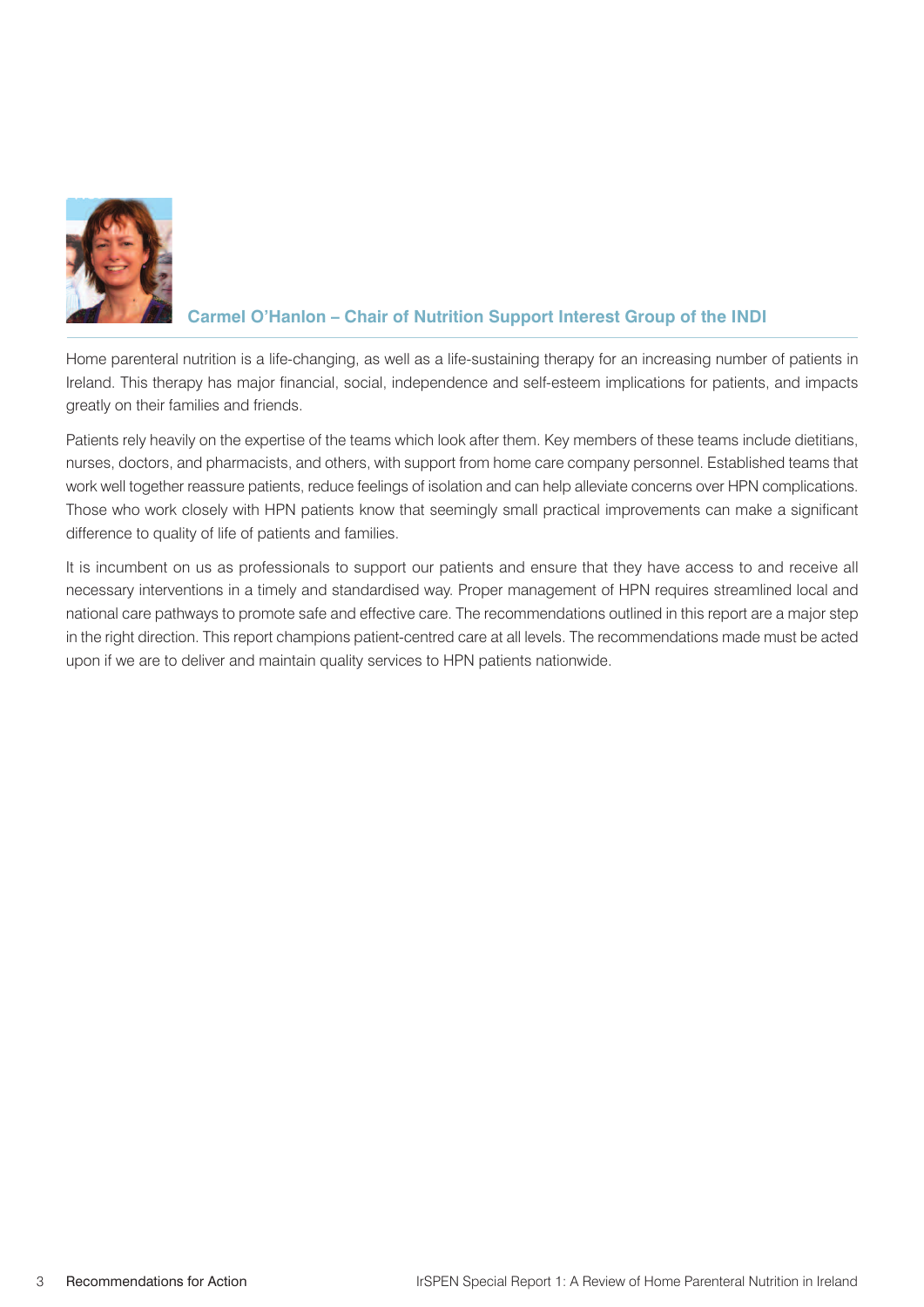# **Contents**

|                                                     | <b>CHAPTER TITLE</b>                                                                                                                                                                                                                                                                                | <b>PAGE</b> |
|-----------------------------------------------------|-----------------------------------------------------------------------------------------------------------------------------------------------------------------------------------------------------------------------------------------------------------------------------------------------------|-------------|
| <b>Executive Summary</b>                            |                                                                                                                                                                                                                                                                                                     | 5           |
|                                                     | Recommendations                                                                                                                                                                                                                                                                                     | 8           |
| 1.<br>1.1<br>1.2<br>1.3<br>1.4                      | Introduction<br>Background<br>Purpose<br>Methods<br>Principles underpinning IrSPEN recommendations                                                                                                                                                                                                  | 11          |
| 2.<br>2.1<br>2.2<br>2.3<br>2.4                      | <b>Best practice HPN</b><br>Overview of HPN<br>Key principles of high quality care<br>Clinical and cost benefits<br>The patient's view                                                                                                                                                              | 13          |
| 3.<br>3.1<br>3.2<br>3.3<br>3.4<br>3.5<br>3.6<br>3.7 | HPN use and practice in ROI versus other country models<br>Prevalence of HPN<br>Prevalence of HPN and predicted changes<br>Source of discharge and service configuration<br>Good practice example<br>Role of medical nutrition companies<br>Barriers to access of best practice care<br>Conclusions | 18          |
| 4.<br>4.1<br>4.2<br>4.3                             | Developing an improved model of care: proposed service configuration<br>Levels of need: service needs for benign IF, malignant IF and paediatrics<br>Service configuration<br>Recommendations                                                                                                       | 24          |
| 5.<br>5.1<br>5.2<br>5.3                             | Developing an improved model of care: Standards, protocols and training<br>Minimum standards for service providers to type II/III IF patients<br>Competencies and training<br>Recommendations                                                                                                       | 26          |
| 6.<br>6.1<br>6.2                                    | Developing an improved model of care: Supporting infrastructure,<br>governance and audit<br>Advocacy and patient centred care<br>Recommendations                                                                                                                                                    | 28          |
|                                                     | Bibliography                                                                                                                                                                                                                                                                                        | 30          |
|                                                     | <b>Abbreviations</b>                                                                                                                                                                                                                                                                                | 33          |
|                                                     | <b>Definitions of Terms</b>                                                                                                                                                                                                                                                                         | 34          |
|                                                     | Acknowledgements                                                                                                                                                                                                                                                                                    | 36          |
| <b>Appendix 1</b>                                   |                                                                                                                                                                                                                                                                                                     | 37          |
|                                                     | <b>Appenix 2</b>                                                                                                                                                                                                                                                                                    | 39          |

IrSPEN Special Report 1: A Review of Home Parenteral Nutrition in Ireland Recommendations for Action 4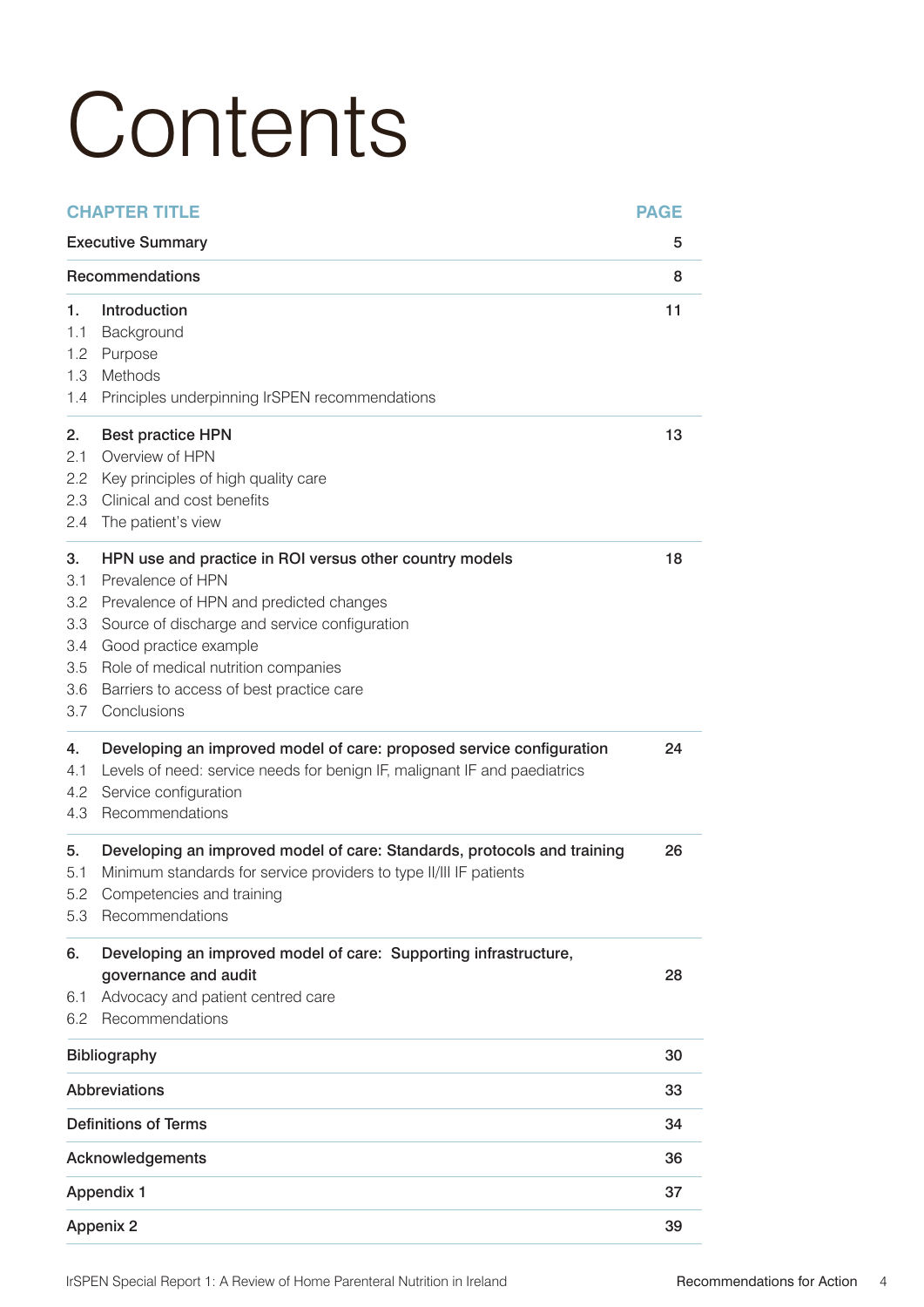## Executive Summary

#### **Background**

- Home Parenteral Nutrition (HPN) is a life-saving and life-prolonging treatment that offers quality of life benefits for suitable candidates and cost efficiencies for health services when compared with treatment in hospital. However, HPN is complex, demanding and highly specialised, with the potential for serious complications. Hence, experts agree that HPN must be undertaken only by experienced teams in accordance with the highest practice standards, following careful clinical and logistical assessment and planning to ensure that the patient can be safely managed and supported in their home environment.
- This report on HPN was conducted by Irish Society for Clinical Nutrition and Metabolism (IrSPEN) to address the current lack of a coordinated, strategic approach to service provision for Intestinal Failure (IF) and HPN in the Republic of Ireland (ROI).
- Work was conducted over several months, and involved the collation of relevant data obtained from a comprehensive search of the literature, expert reports, practice standards and guidelines for good clinical practice. The report and recommendations draw heavily on the experience and opinion of a specially convened, multidisciplinary advisory panel, all members of which are actively involved in the delivery of services for both adult and paediatric HPN patients in ROI.
- It is important to note that the review did not evaluate the capabilities, quality standards or service delivery provided by individual centres, confining its conclusions and recommendations to addressing deficits in the national configuration and clinical governance of service provision for this highly specialised group of patients.
- In line with the current healthcare strategy which aims '*to improve the quality, access and cost of health services to* deliver benefits to every user of Health Service Executive (HSE) services, no matter where they live,' the key principles underpinning the recommendations in this report are the need to ensure:
	- Equitable access for all suitable candidates with the potential to benefit from HPN in ROI.
	- A consistently high quality of care for all patients receiving HPN in ROI.
	- Cost effective care that allows patients to receive treatment in their own home if possible.
	- Clear guidance and protocols, in line with best practice standards.
	- Recommendations for service reconfiguration based on best practice examples from Ireland (e.g. in relation to paediatric or cancer services) and elsewhere in Europe.

#### **Findings**

- Although there are examples of good practice and high quality care, important deficits were identified in the coordination, resource planning and clinical governance of the HPN service provision for adult patients with IF in ROI. These deficits put HPN patients at avoidable risk, and should be addressed without delay.
- In 2010, 45 adult and paediatric patients received HPN, representing a one year period prevalence of 10.1 patients per million population. At any time, there were between 30 and 35 patients on HPN, a point prevalence of 7.5 patients per million of the population. This is significantly lower than in countries in the EU with specialist centres for IF and HPN or a national framework for service provision. Specifically, this represents less than half that in the North of Ireland, less than 40% of that in Scotland, Wales or England, and just 15% of that in Denmark and Germany.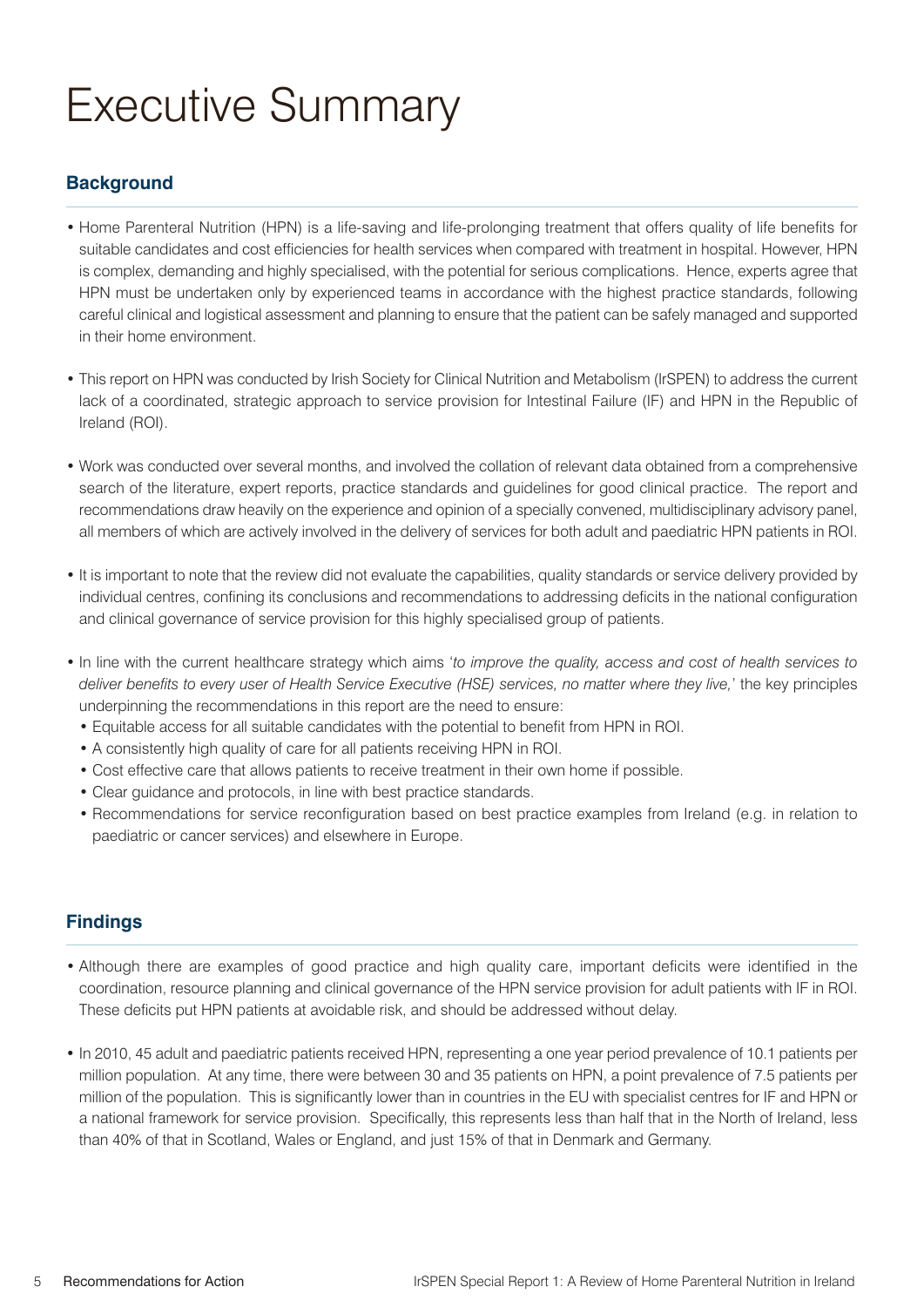- Under-provision of HPN in ROI appears to be mainly in adult patients with IF associated with benign disease. Based on Scottish data, as many as 45 suitable adult patients with IF in ROI may not currently have access to PN at home, despite the potential benefits for patient and health service. The use of HPN in infants and children in ROI appears to be broadly in line with expected levels of need at present, although the requirement is likely to continue to rise due to advances in neonatal medicine.
- Problems identified with the current systems, when viewed versus expert guidelines recently published by ESPEN and others, are highlighted below:

#### 1) The lack of any recognised IF and HPN specialist centres for adult patients.

This means that there is no tertiary referral centre for smaller hospitals that lack the nutrition support teams (NST) or multidisciplinary teams (MDT) with the specialist training or experience to manage such patients safely and effectively.

2) The dispersal of a small group of patients with highly complex needs across a large number of non-specialist hospitals.

Between 2006 and 2012, a total of 137 patients were discharged on HPN from at least 21 hospitals. Of these, 14 hospitals (i.e. 66% ) managed an average caseload of just 1.78 patients, with 9 hospitals discharging just 1 patient over the six year period. Given the evidence of consistently improved outcomes when HPN is managed by an experienced NST with the necessary resources and training to manage IF and HPN according to best practice standards, a move towards fewer centres managing more patients is deemed an important strategic shift underpinning the recommendations in this report.

#### 3) The absence of national standards and protocols.

Currently each hospital that discharges a patient on HPN decides on their own protocols and standards.

#### 4) Community aftercare that is unlikely to meet best practice standards.

This is because GPs and primary care team members lack specialist knowledge of HPN and many hospitals that discharge patients on HPN do not have specialist MDTs, and have not developed outreach services to monitor patients in the home environment.

#### 5) Lack of clinical audit data on patient outcomes.

This means that outcome data cannot be compared between centres or against best practice standards in order to highlight areas of potential or actual risk.

#### 6) Missed opportunities for potential cost saving and improved clinical outcome, as well as quality of life benefits.

All the evidence examining the economic aspects of HPN treatment demonstrates that it is cheaper than in-patient treatment. The estimated cost savings from providing PN at home rather than in hospital is estimated to be between 50 and 65% (Richards DM 1996), in addition to the obvious clinical and psychological benefits of them not needlessly remaining in hospital. An evaluation by Our Lady's Hospital for Sick Children calculated savings of €95,000 per HPN patient per year.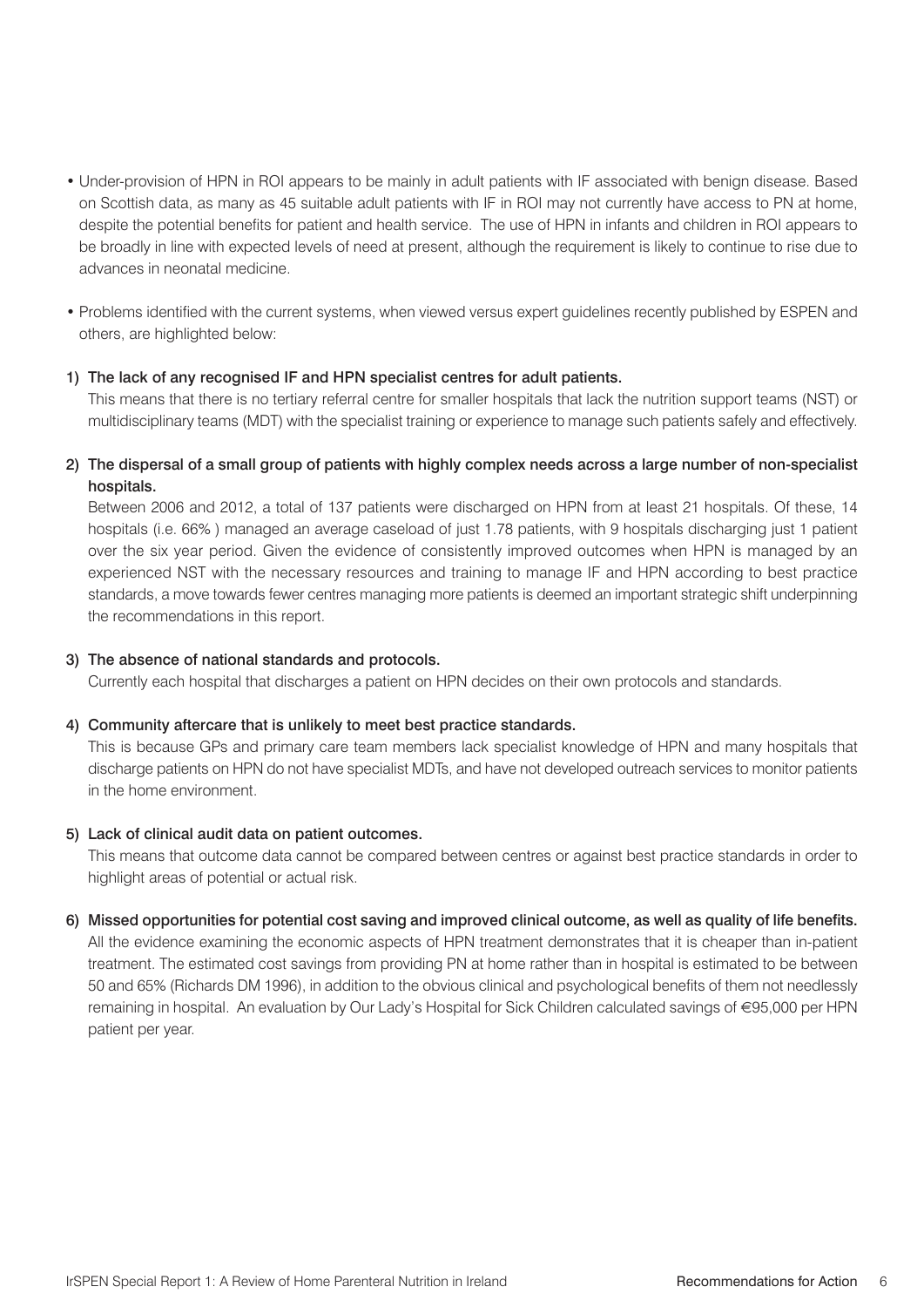#### **Conclusions**

- A distinction needs to be made between the model of care for paediatric HPN patients, adult patients with IF due to benign disease, and patients with malignant disease, since the criteria for patient selection, protocols for monitoring and specialist services will differ.
- Whereas the model of care for paediatric HPN patients is well organised and coordinated around one national tertiary referral centre, there is no framework in place or national specialist centres for the management of adult severe IF and HPN in ROI.
- There has been no auditing of service delivery, outcomes or costs arising from the management of adult IF and HPN in ROI. However, all available data would suggest that the current system poses avoidable risk to patients and results in patchy access to HPN and inconsistent quality of care. Comparison with neighbouring healthcare systems and other European countries strongly suggests that a significant number of patients that meet internationally accepted criteria for HPN provision are not receiving or benefiting from it, at significant cost to patients, their families and the health service.
- Given the low numbers of patients involved and the high level of complexity in their clinical management, it is now recognised that IF and HPN are specialist services that should only be undertaken by acute centres with the expertise, experience and resources to manage such patients safely and effectively. Given the need to achieve a balance between centralising specialist care and ensuring accessibility for patients, ROI needs nationally agreed standards of care and effective referral systems in place to enable high quality care to be delivered within a reasonable distance of a patient's home.
- It is against this background that IrSPEN and the Advisory Group has developed recommendations for the configuration of a national framework and standards aimed at ensuring improved access to a consistently high quality HPN service for suitable candidates.

This report outlines a compelling case for change, and provides actionable proposals aimed at ensuring consistent quality of care and equitable access to this life saving technology for all potentially suitable candidates.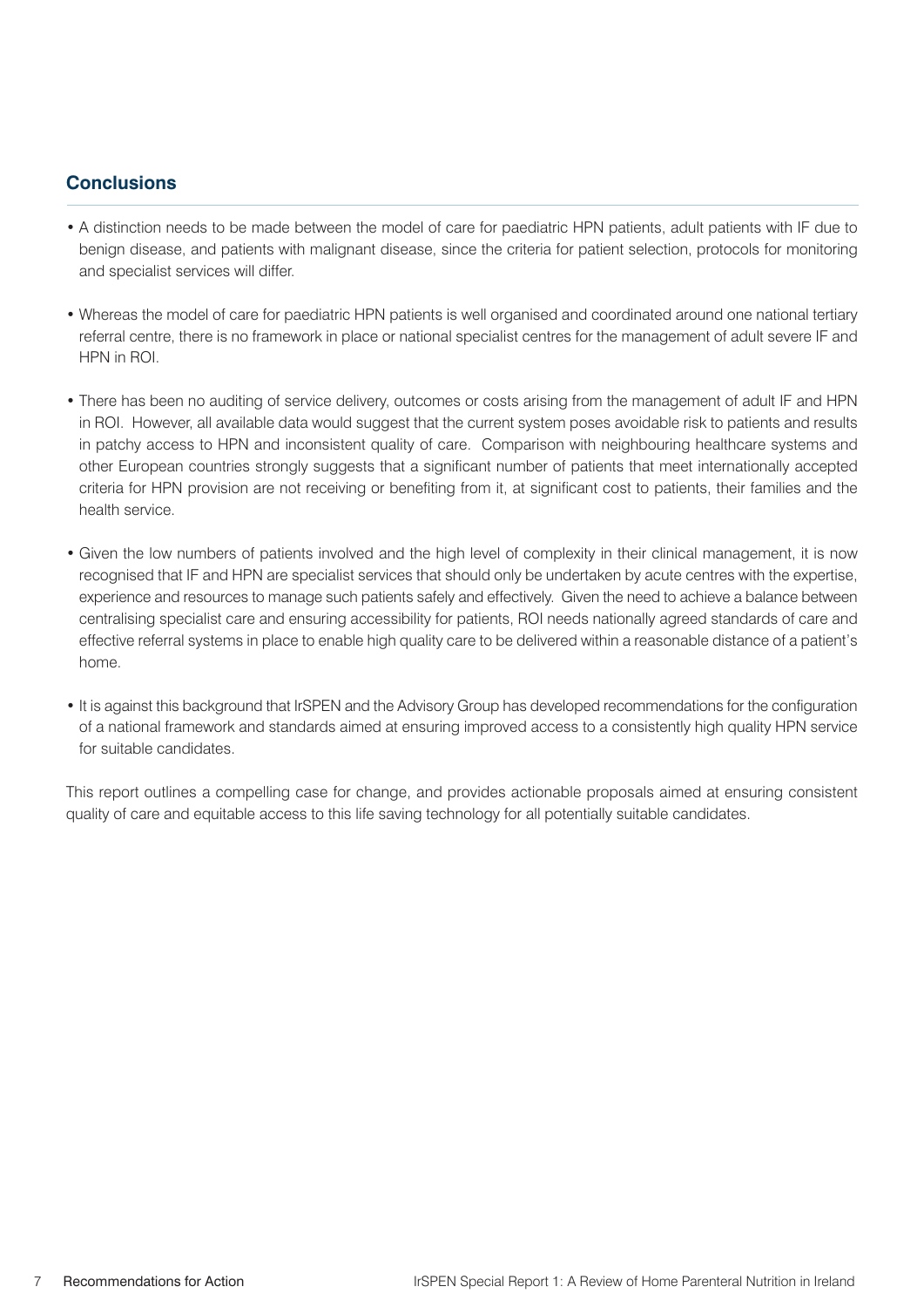# Key Recommendations

#### **Service planning to meet predicted levels of need**

- 1. Sufficient capacity and resourcing is needed within this framework to accommodate up to 3 times the current rates of adult HPN. This is based on estimates in a recent report by a UK expert group that the minimum numbers of Type III IF adult patients likely to require long term PN at home are no less than 14.6 patients per million population.
- 2. Additional provision should be made for cancer patients for whom HPN is increasingly being used successfully by National Cancer Centres, the latter which accounts for nearly 36% of all HPN in ROI (on database up to December 2012).
- 3. The need for HPN in paediatric patients, which currently accounts for 15% of HPN cases in ROI (on database up to December 2012) is also likely to continue to increase over the coming years. Hence, the total capacity for both adult and paediatric HPN, for both malignant and non-malignant IF, based on conservative estimates, is likely to exceed 20 patients per million within the coming 5 years.

#### **National service configuration**

- 4. A national framework for the management of patients with IF and HPN needs to be established based on fewer national specialist centres managing larger patient numbers, delivering care as part of a network system. Based on the existing and anticipated prevalence of suitable candidates for HPN, it is proposed that the service configuration for IF and HPN for both IF and malignant disease would involve the establishment of a National Specialist Centre for severe adult IF / HPN. This Intestinal Failure Unit would be a national referral centre for the most complex patients.
	- This National Specialist Centre would be supported by up to 3 regional centres. These hospitals would have the expertise to support the national IF unit and manage patients with IF /HPN, once they are sufficiently stable, ensuring that patients have access to high quality care as close to home as can safely and cost effectively be provided.
	- It is anticipated that the current National Cancer Centre, St. James' Hospital, would be included within this network, given the increasing use of HPN for cancer patients with advanced malignant disease.
	- Our Lady's Hospital for Sick Children in Crumlin remains the national centre for paediatric patients.
- 5. Within this framework, it is strongly recommended that the management of IF would be transferred over an agreed period of time to these hospitals, each of which would:
	- have necessary resources, specialist expertise in the form of a trained MDT, with defined roles and responsibilities;
	- have the ability and agree to comply with minimum standards of practice and protocols for patient selection, management and clinical governance, to be established by a National Steering Group (see point 7).
- 6. Smaller hospitals that are unable to meet agreed minimum criteria for the total management of such patients, may be recruited by national centres to provide some aspects of care for patients in their vicinity, should this be clinically appropriate and cost effective for the health service, or offer the opportunity for routine care to be undertaken closer to the patient's home.
- 7. A National Steering Group should be set up to oversee the development and implementation of such a national care programme / framework, and the clinical governance of any standards or protocols developed. The Steering Group should be led by a Consultant Surgeon or Gastroenterologist specialising in intestinal failure from a national or regional designated HPN provider, and include as a minimum a specialist dietitian, specialist nurse, and specialist hospital pharmacist.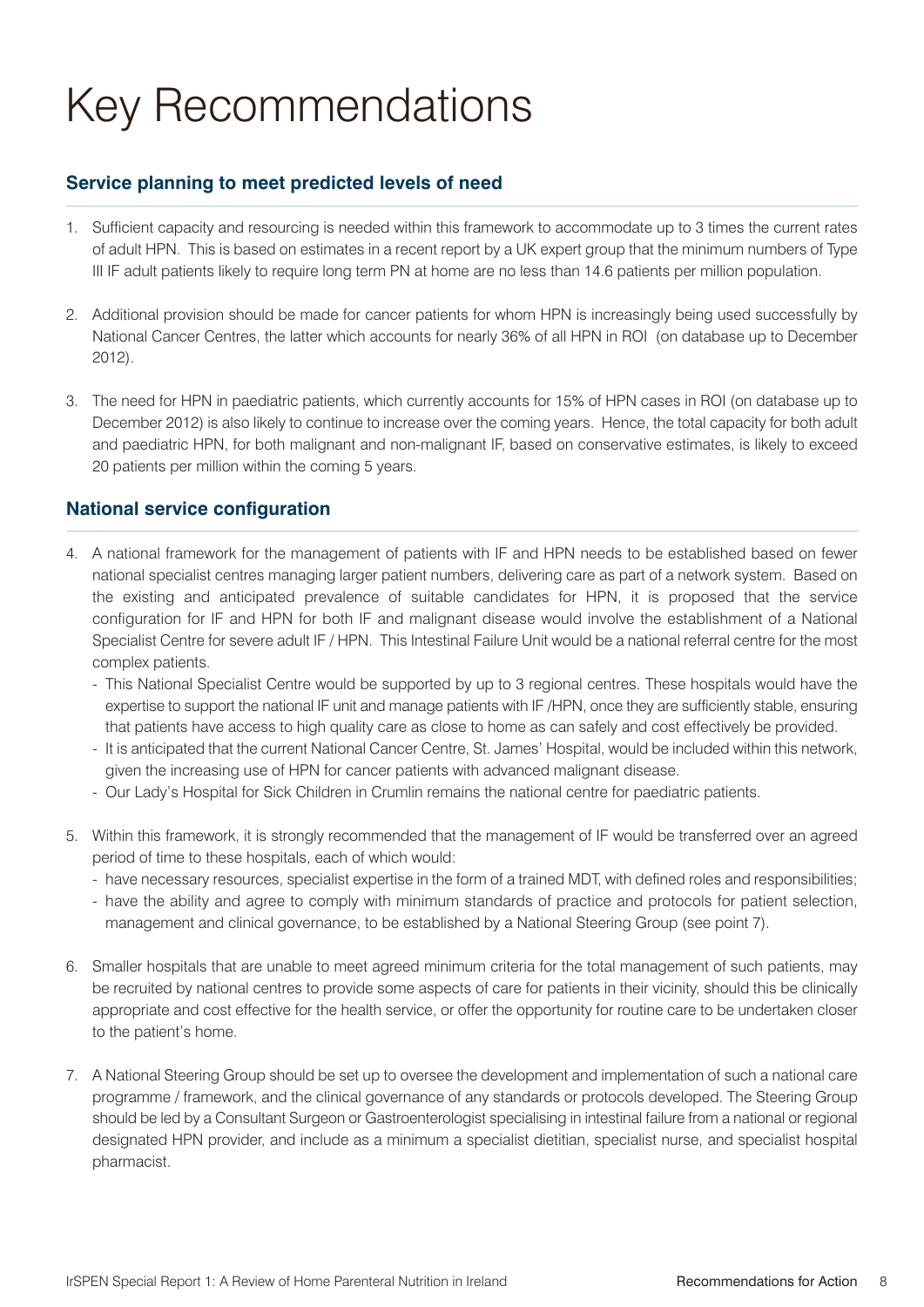#### **Quality standards and minimum criteria for hospitals managing IF and HPN**

- 8. Key to the implementation of a national framework for IF and HPN, is the immediate commissioning of national standards for the management of patients with IF and HPN provision, to which all regional or national centres for IF and/or HPN would be expected to comply, and against which they would be audited. National standards would need to be developed which take account of:
	- Staffing levels, resource and roles within a MDT.
	- Capabilities and basic /ongoing training.
	- Protocols / criteria for candidate selection for HPN, that take into account the significant differences between patients offered HPN for non-malignant IF and those with malignant disease, the latter who may benefit from HPN in terminal stages of disease, or as a supportive therapy during or while awaiting further treatment.
	- Protocols for the management of the discharge process (to include patient training).
	- Monitoring of patients in the community, according to patient type (e.g. patients with malignant disease may require a different monitoring plan than those with non-malignant IF).
- 9. In line with recommendations developed by the European Society for Clinical Nutrition and Metabolism (ESPEN), the Association of Surgeons in Great Britain and Ireland (ASGBI) and in countries with national standards, all units involved in IF and HPN should be required to ensure that patients are managed by an experienced and appropriately trained MDT, which as a minimum, must include the lead surgeon/consultant, dietitian, pharmacist and specialist nutrition nurse (or nurse that has completed a recognised course on HPN).
- 10. Whilst it may be sufficient for supporting regional centres for IF and HPN to manage patients via a MDT, the national specialist centres for IF should be expected to establish a dedicated NST. Given the impact that treatment has on the patient's social and family life, psychologists and social workers should also be available to support the MDT.
- 11. A nationally accredited HPN training course for NST/MDTs needs to be developed which provides and maintains the necessary level of training required for all future or potential HPN providers.

#### **Audit data & outcome measurement**

- 12. To build on the important work of the Irish Nutrition and Dietetic Institute (INDI) in developing and maintaining a voluntary register of HPN patients within their own membership, a mandatory national HPN register should be established without delay.
- 13. In addition to obtaining reliable data on the incidence of HPN and relevant patient data to allow monitoring of trends or allow detailed analysis of incidence and practice according to patient type, reporting should also allow for monitoring of outcome data, including number and type of complications, any readmissions to hospital and their cause, and other outcome data.
- 14. Similar to other countries and the UK, it is recommended that the register be managed by IrSPEN, as the national affiliate of ESPEN and as the only multidisciplinary group specialising in enteral and parenteral nutrition in ROI.
- 15. Reporting to this national register should be mandatory for all HPN centres, and one of the criteria with which any hospital that manages Type II or III IF must demonstrate a willingness to comply.
- 16. It is strongly recommended that funding for a national register be provided by the HSE, given that it is an essential tool to good clinical governance.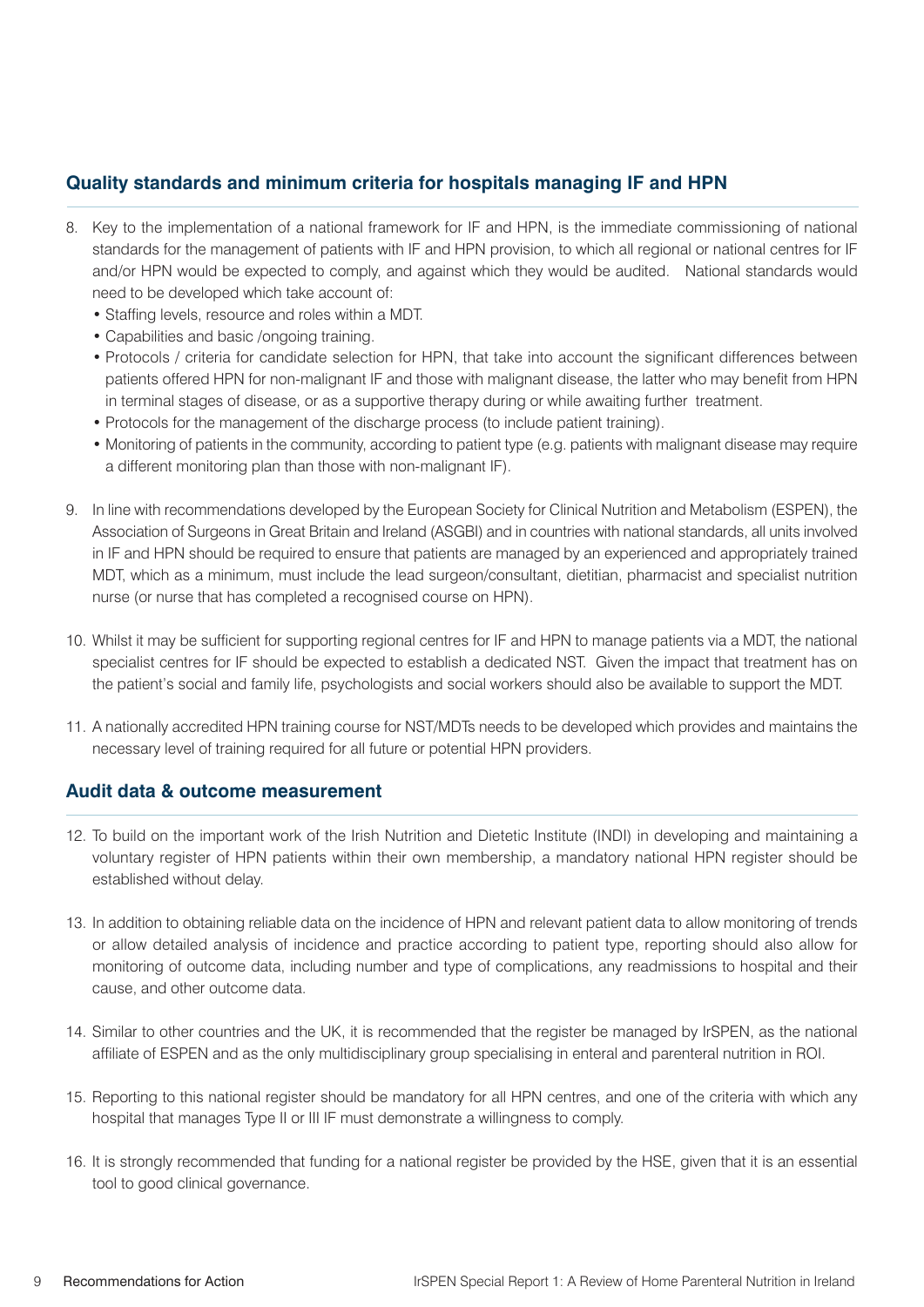#### **Clinical governance**

- 17. Management of Type II / III IF patients should be restricted to hospitals that can demonstrate compliance to minimum standards, as outlined in point 1 above.
- 18. There is an urgent need to establish the respective roles of Directorates within HSE and HIQA in the establishment and implementation of a strategic framework/ clinical pathway and in auditing standards of practice/outcomes.

#### **Patient centred care**

- 19. It is recommended that a survey be conducted of short and long term HPN patients with a view to determining patient experience of existing practice across the country, and to identify any major gaps or deficits that need to be addressed as a priority. Information from this survey should be taken into consideration by the Steering Group in determining protocols for care and standards of practice.
- 20. There is currently in ROI, no patient organisation specifically for those on artificial home nutrition support. There are currently an estimated 1800 patients on home enteral feeding in ROI at any time, in addition to the small numbers of patients on HPN specified in this report. Efforts should be made to facilitate the establishment of a specialist organisation in ROI, possibly with links to similar organisations in the United Kingdom and Northern Ireland. HPN patients have identified this as a key recommendation.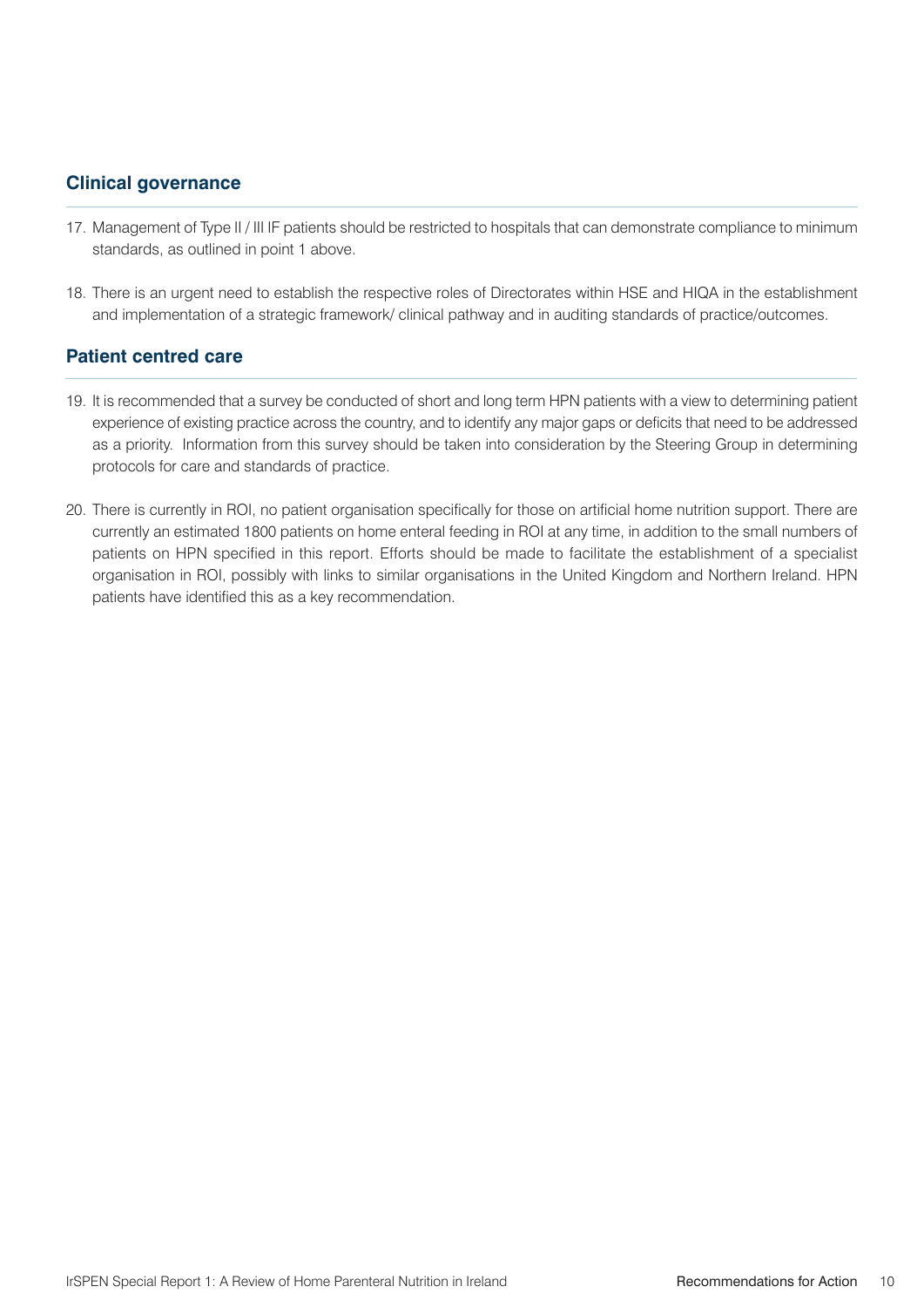# 1. Introduction

#### **1.1 Background**

Although HPN is a life-saving and life-enhancing treatment for suitable candidates with intestinal failure (IF), the rate of complications can be high, particularly in inexperienced hands. The consensus amongst expert centres and from recently published guidelines issued by major European and International expert groups (ESPEN, NICE, ASPEN, AUSPEN and others,) is that HPN should only be managed by experienced MDTs that have the capability and resources to train and manage patients according to best practice standards.

Furthermore, given the small number of patients affected and the high degree of specialism required to manage their care with the lowest associated risk of metabolic and catheter related complications, many countries have implemented, or are developing, national frameworks, practice standards and protocols for their care, organised around fewer specialist centres treating more patients.

At present, there is no formal model of care for the management of IF and HPN in ROI, in contrast to many countries in Europe, including the North of Ireland, Scotland, Wales and England, the latter of which is implementing a strategic network system in early 2013.

This review was undertaken by IrSPEN in recognition of the high level of complexity involved in the management of IF and HPN, and the need to address the current lack of a coordinated, strategic approach to candidate selection and service provision in the ROI, at significant cost to patients and the health service.

#### **1.2 Purpose**

The primary purpose of this report is to review current use and practices relating to HPN in ROI and make actionable proposals aimed at ensuring safe, consistently high quality of care and equitable access to this life saving technology for all potentially suitable candidates.

Specifically, the aims of this report are to:

- Review the current level and arrangements for HPN in ROI.
- Highlight issues and/or risks associated with the current arrangement, coordination between centres, service delivery and governance for patients with IF who may benefit from HPN, based on assessment versus best practice models of care and expert guidelines.
- Identify opportunities for improvement in the management of HPN patients and the support provided thereafter.
- Make recommendations for a new, national framework for the management of IF and HPN in ROI, taking into account the experiences and guidelines from countries with developed services and specialist centres of excellence.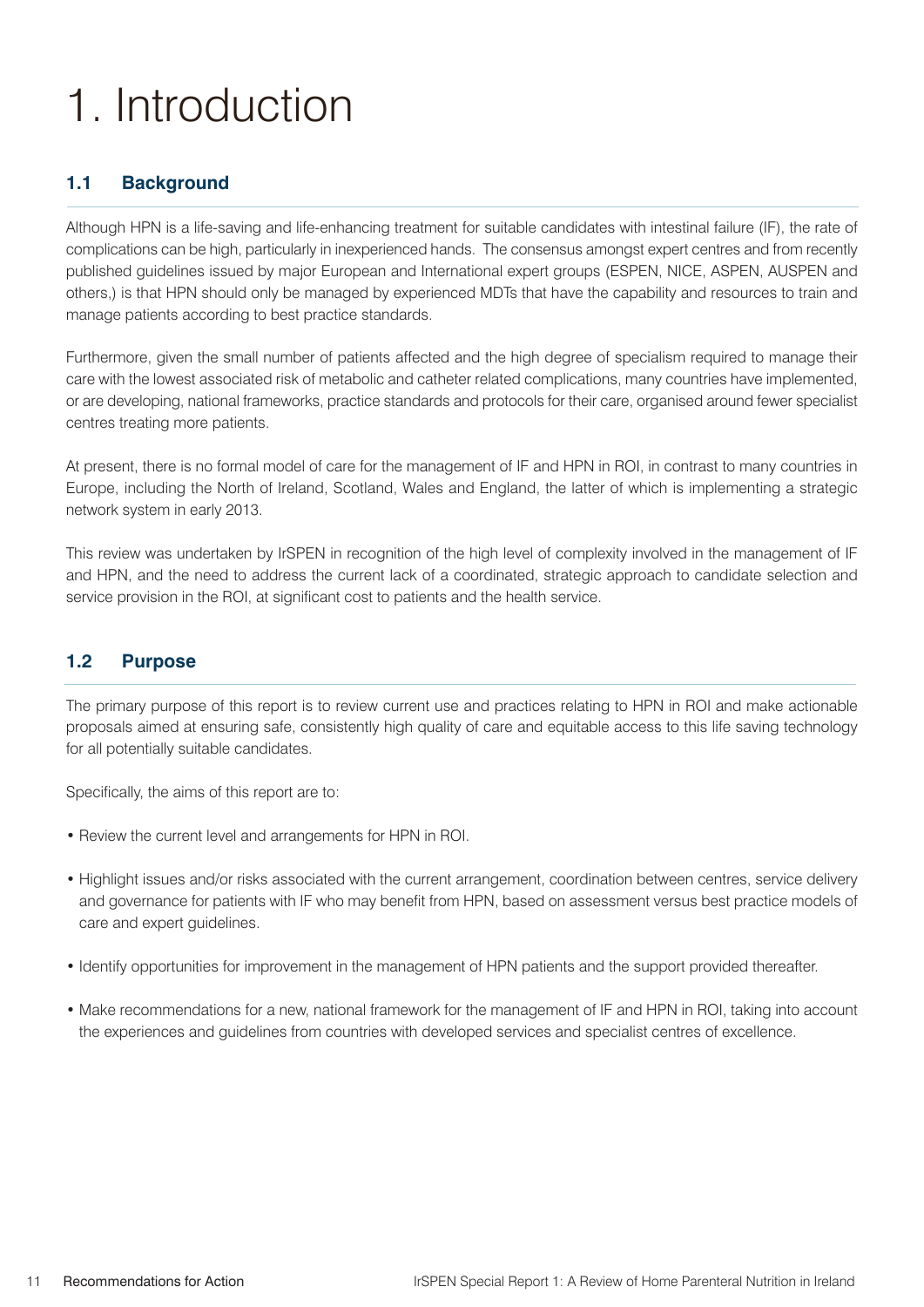#### **1.3 Methods**

Work was conducted over several months, and involved the collation of relevant data obtained from a comprehensive search of the literature, expert reports, practice standards and guidelines for good clinical practice.

The report owes much to the considerable work of the Nutrition Support Interest Group of the Irish Nutrition and Dietetic Institute (INDI) in their audit of HPN patients between 2006 and 2008, and from 2010 to date. This INDI database has been an invaluable source of information in relation to the prevalence, source of discharge, indications for, and geographical distribution of HPN patients in ROI.

The review was also informed by a benchmarking exercise of 16 countries, providing a basis for comparison with current prevalence and practice in ROI.

Importantly, the report and recommendations draw heavily on the experience and opinion of a specially convened, multidisciplinary advisory panel, all members of which are actively involved in the delivery of services for both adult and paediatric HPN patients in ROI.

It is important to note that the review did not evaluate the capabilities, quality standards or service delivery provided by individual centres, confining its conclusions and recommendations to addressing deficits in the national configuration and clinical governance of service provision for this highly specialised group of patients.

#### **1.4 Principles underpinning IrSPEN recommendations**

In line with current healthcare strategy which aims '*to improve the quality, access and cost of health services to deliver benefits to every user of HSE services, no matter where they live*', the key principles underpinning the recommendations in this report are the need to ensure:

- Equitable access for all suitable candidates that have the potential to benefit from HPN.
- Consistently high quality of care for all patients receiving HPN.
- Cost effective care that allows patients receive medical or clinical care in their own home if possible and clinically appropriate.
- Development and implementation of agreed national standards and protocols for service delivery that are in line with best practice standards, and which can be anticipated to result in reduced complications, improved quality of life, and improved cost effectiveness.
- That recommendations for improved models of care build on the success of Our Lady's Hospital for Sick Children in Crumlin, which has evolved as the principle IF /HPN unit for paediatric patients in ROI, and on that of St. James's Hospital and University College Hospital Galway as National Cancer Centres in their success in advancing the use of HPN for IF in malignant disease.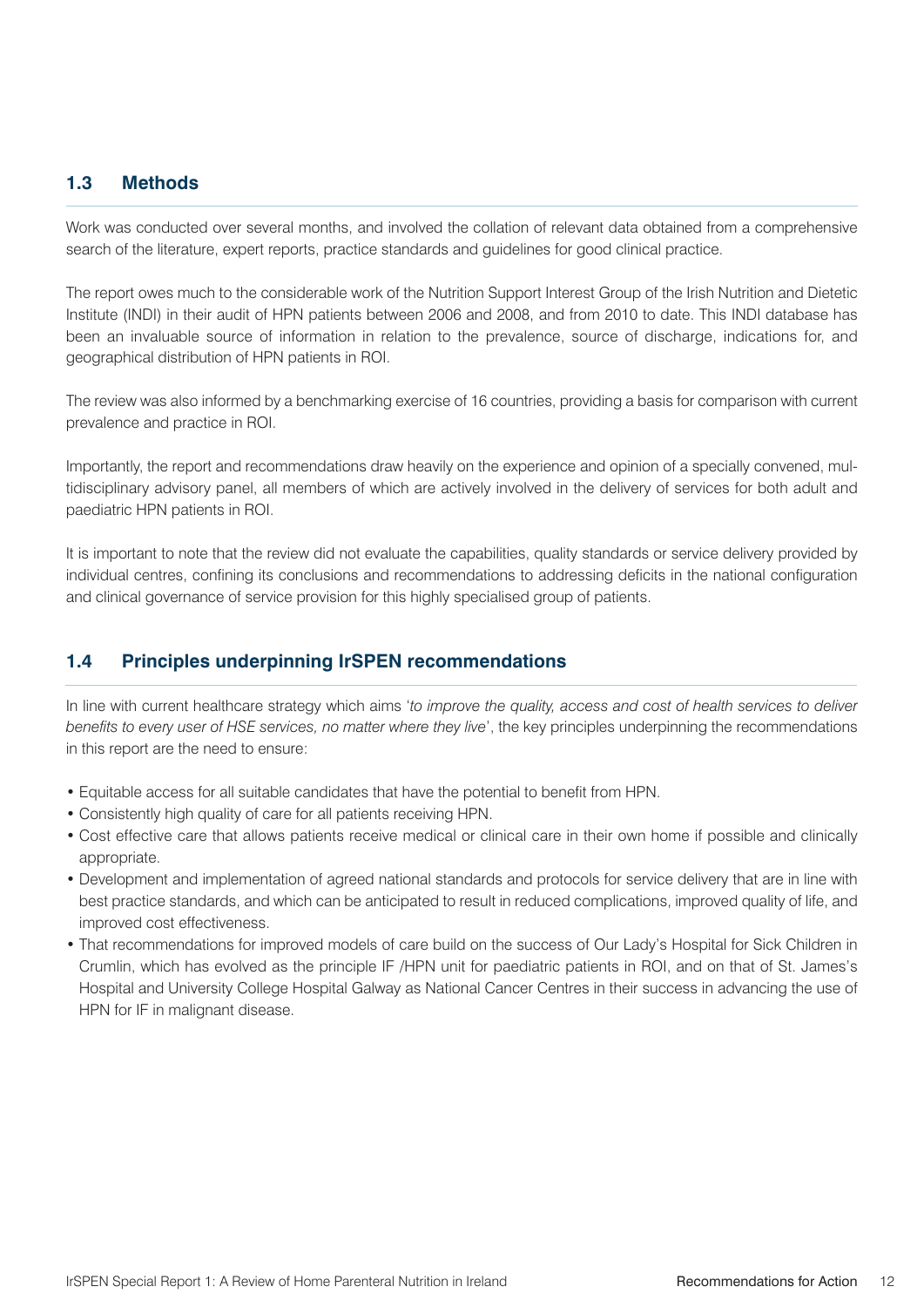# 2. Best practice HPN

#### **2.1 Overview of HPN**

#### What is Parenteral Nutrition?

Parenteral Nutrition (PN) is a means of 'feeding' patients when their gastrointestinal tract does not work. Nutrients and fluid are administered intravenously directly into a central vein, bypassing the normal processes of eating and digestion. It is a life-saving and life sustaining treatment that becomes essential for a small group of adult and paediatric patients that develop IF each year, which can result from major surgical resection due to malignant or non-malignant disease, obstruction, abnormal motility, congenital defects or disease-associated loss of intestinal function. However, because of the nature of PN, it is also complex and highly specialised, with the potential for serious metabolic and catheter related complications. Hence, after more than 45 years since it was pioneered, experts now agree that HPN should only be undertaken by experienced teams in accordance with best practice standards.

#### Home versus hospital therapy

PN is no longer in itself adequate justification for keeping a patient in hospital. With the development of hospital to home services and care protocols, both by hospitals and medical nutrition companies, many otherwise stable patients who might previously have remained in hospital to receive PN can be safely discharged home. As health providers in the US and in many European countries have already identified, HPN for suitable candidates offers the potential for cost savings for the health service and quality of life benefits for the patient as with home dialysis and home intravenous antibiotic administration.

#### Intestinal Failure (IF)

Diagnosis of IF can be difficult because of the lack of agreed definitions, but a simple, practical, clinical definition of intestinal failure that is gaining increasing acceptance amongst experts is the 'inability to tolerate 80% of nutritional requirements delivered enterally for a minimum of 48 hours'. Whether a patient will go on to require HPN will depend on whether IF is likely to be temporary or prolonged.

#### Types of IF as a guide to the need for HPN

Intestinal failure is now generally sub classified into types I, II, or III, depending upon the duration of nutritional support required and the reversibility of the original pathology. This simple classification provides an important basis for determining levels of need and future demand for services nationally, since a distinction can be made between the resources and expertise needed to handle different types of IF, as shown below.

| Table 1: Sub-classification of Intestinal Failure used in this document: |  |
|--------------------------------------------------------------------------|--|
|--------------------------------------------------------------------------|--|

| <b>IF TYPE</b>  | <b>Features</b>                                                                                                                                                                                                                                                                                                        | Indication for HPN /<br>referral to specialist centre?                                                                |
|-----------------|------------------------------------------------------------------------------------------------------------------------------------------------------------------------------------------------------------------------------------------------------------------------------------------------------------------------|-----------------------------------------------------------------------------------------------------------------------|
| Type I          | Less than 28 days duration.<br>Usually occurs post operatively or due to obstruction.<br>May require short term PN.                                                                                                                                                                                                    | No.                                                                                                                   |
| Type II         | Greater than 28 days duration.<br>Usually occurs in severely ill patients, mostly after bowel resection<br>with complications such as intestinal fistulae, sepsis and metabolic<br>disturbance.<br>May require prolonged nutritional /metabolic support pending surgical<br>treatment or spontaneous resolution.       | Not generally an indication for<br>HPN but should be managed in<br>specialist IF centre.                              |
| <b>Type III</b> | Generally irreversible and occurs as consequence of massive small<br>bowel resection, leading to Short Bowel Syndrome (SBS), or malignant<br>obstruction, or severe motility problems.<br>A small number of patients will become suitable for either small bowel<br>or combined small bowel and liver transplantation. | HPN may be indicated.<br>Specialist centre depending on<br>whether the result of malignant/<br>non-malignant disease. |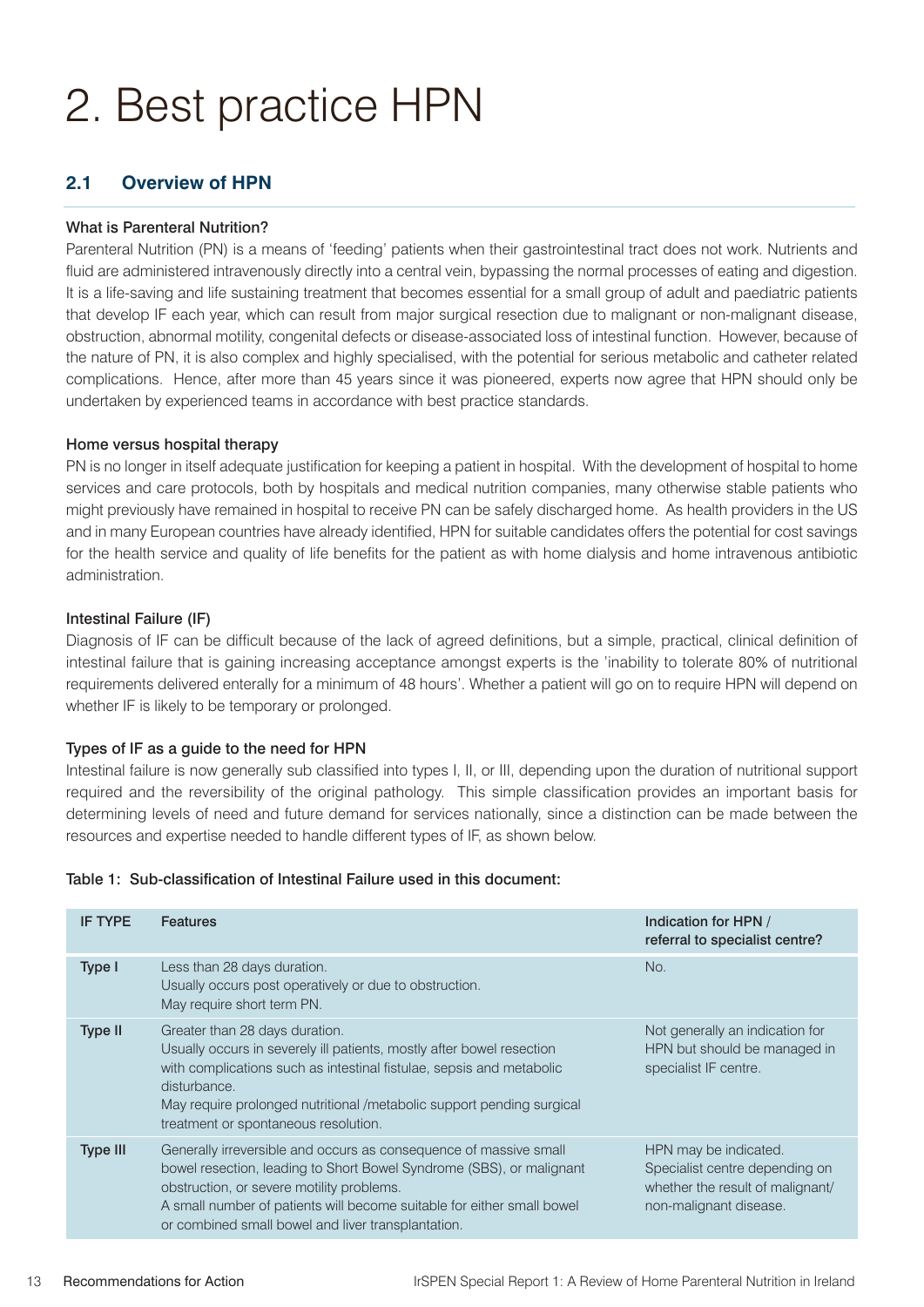#### Indications for HPN

In countries with developed national service models for IF and HPN management, the underlying conditions for which HPN is most commonly prescribed are:

- Short bowel syndrome
- Radiation enteritis
- Malignant bowel obstruction
- Crohn's disease
- Congenital intestinal disorders
- Severe motility disorders
- Fistulae
- Intractable vomiting and diarrhoea

#### Changing profile of HPN patient and trends affecting future usage

There has been a significant change in the types of patients being sent home on PN in the last few years, both in age and underpinning diagnosis, largely due to advances in medical therapies, particularly in neonatology and cancer care.

For example, HPN is being used in younger children and neonates in situations where no treatment would have been offered in the recent past, reflecting advances in neonatal medicine and increased survival of preterm infants born before 28 weeks. These include congenital disorders such as extensive necrotising enteritis and long segment Hirschprung's disease – conditions previously considered fatal.

Diagnostic indications have also broadened amongst adult patients. Most significantly, HPN is now more commonly offered to patients with advanced pelvic cancer who are unable to be fed enterally, and who now represent a growing proportion of all HPN patients in many countries, a trend likely to continue.

It is therefore important that service planning, criteria for patient selection, and protocols for home monitoring take such factors into account, since a patient with type III IF that is on long term HPN whose underlying condition is stable will have different monitoring needs than, for example, a patient with malignant disease for whom HPN offers the opportunity to remain at home rather than in hospital in the last months of life.

Notwithstanding the differences in need according to patient type, the following is a general guide to the management of all HPN patients.

#### How HPN is managed – a general guide

HPN is delivered directly into a large bore central vein, either via subcutaneously tunnelled catheters or implanted ports.

Training is given on how to infuse feeds overnight, allowing the patient to be disconnected during the day so that they can live as 'normally' as their underlying condition permits. Strict adherence to aseptic catheter care techniques is key to preventing infectious complications, reinforcing the need for repeated training sessions with the patient and family both prior to, and following discharge until they are proficient. In specialist centres, this training is generally given by the hospital team, but in many cases, training is given by nurse specialists employed by, or under contract to, the specialist parenteral nutrition company provider.

Feeds and disposables are delivered to the patient's home by the medical nutrition company that manufactures and supplies the feed and ancillaries, and are stored in a separate fridge until used.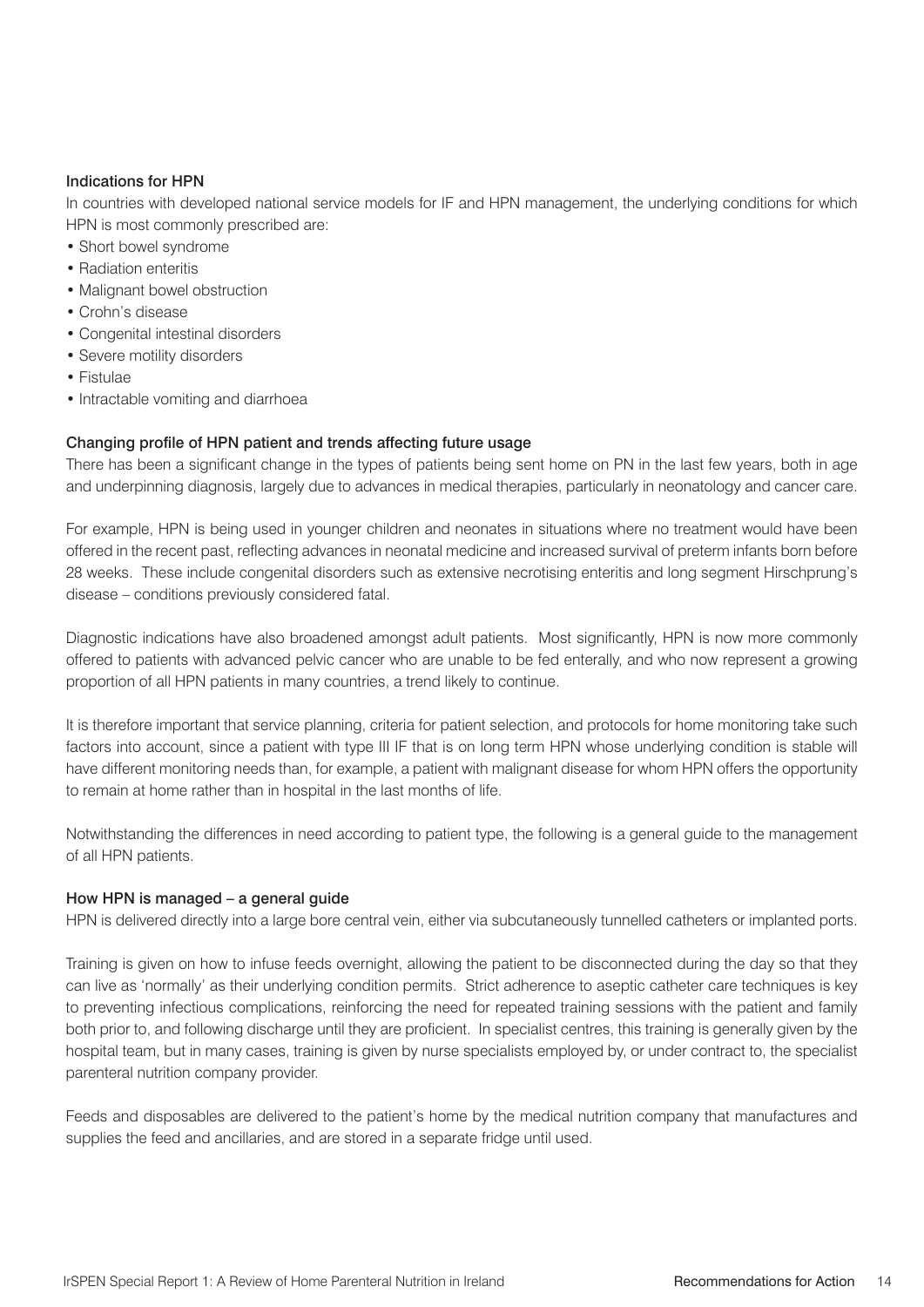The monitoring of patients depends to some extent on the underlying condition and circumstances, but generally they can be monitored less frequently than in hospital. Patients remain in contact with a key member of the hospital nutrition or MDT, and in specialist centres. In ROI this tends to be the nutrition nurse/dietitian in paediatric hospitals, or dietitian in adult hospitals. Local hospital policy determines how often biochemical and other tests are performed and who acts on the results. Outpatient review may be organised at intervals for the patient to be reviewed by key members of the MDT.

All patients with HPN are urged to report any problems without delay, particularly if they develop a fever or other sign of infection. Patients that develop problems are readmitted to hospital, typically for catheter infections, blockages of the catheter, for significant metabolic disturbances, or for reasons related to the underlying medical condition.

#### Complications and risks

As HPN is delivered into a central vein, there are several serious complications that can arise, although the majority are preventable with proper care and monitoring. Complications are generally categorised as either metabolic or catheterrelated.

#### *Metabolic complications*

Because the administration of PN is by definition an artificial way of providing nutrients, even small imbalances in the formulation, or a mismatch between substrates provided and an individual's metabolic capability or requirements, can have deleterious effects over time. These can be extremely serious if not corrected, highlighting the expertise required to develop the initial HPN prescription and adjust it based on regular testing of a patient's biochemical and anthropometric response.

Two long term metabolic complications associated with HPN are liver disease and metabolic bone disease. Other rarer complications are known to occur with which a specialist centre will be familiar and best placed to prevent or manage. Advances in PN solutions and feeding protocols are also important in reducing the risk of certain metabolic complications. Persistent electrolyte abnormalities may need to be managed in hospital (as an inpatient or in day-care facilities).

#### *Catheter–related complications*

HPN requires a well-functioning central venous access device (CVAD). Whilst these are always placed in the hospital, the CVAD provides potential access for pathogenic organisms to enter the bloodstream. Perhaps not surprisingly, catheter related bloodstream infections (CRBSI) remain the most common complication of HPN, and a major source of avoidable morbidity and mortality.

#### **2.2 Key principles of high quality care**

In 2009, the European Society for Clinical Nutrition and Metabolism (ESPEN) developed expert guidelines for HPN in adults as a framework for the development of local policies and procedures.

- Within these and other national guidelines for HPN use, there is general agreement that effective and safe HPN requires:
- Considered selection of a person's suitability and support for HPN.
- Accurate assessment of a patients' nutritional requirements.
- Appropriate constitution and compounding of PN.
- Safe intravenous access (including aseptic insertion and catheter aftercare).
- Adequate training of the patient and their carer as well as any other people involved.
- Thorough and ongoing monitoring of a patient's biochemical and anthropometric response.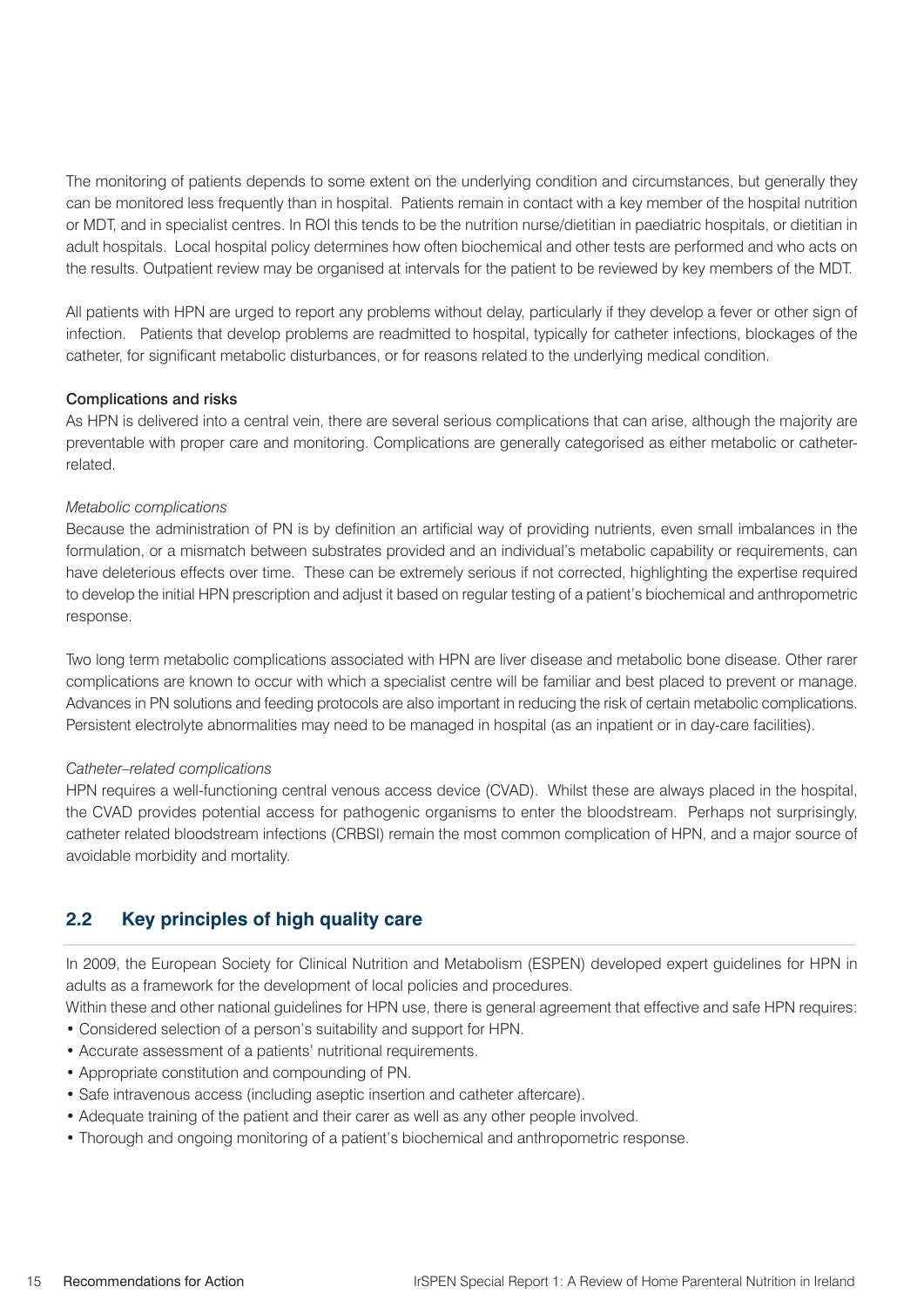#### Expert team

To achieve these goals, ESPEN and other recently published expert guidelines underline the importance of care being provided by a NST, the minimum core composition of which should include a physician (e.g. gastroenterologist, gastroenterology surgeon, clinical biochemist), a specialist nutrition support nurse, senior dietitian and senior pharmacist. More specifically, ESPEN recommendations highlight that 'hospitals that do not have a NST experienced in HPN should not provide the service', based on evidence of significant differences in complication rates between HPN managed by specialist centres with NSTs and others.

#### Standardised approach to care

ESPEN guidelines and those of other professional expert bodies, including NICE, emphasise the need to establish national standards for the organisation and delivery of care. Whilst the content of these guidelines are beyond the scope of this report, the components of service for which standards or protocols need to be established and agreed nationally include the following:

- The role of the multidisciplinary / NST, and the minimum training that members of the team must receive.
- Selection criteria to determine a patient's suitability for HPN, which differ between adult patients with Type III (nonmalignant) and those with cancer, and between adult and paediatric patients.
- Protocols for assessment of a patient's nutritional requirements both initially and at regular intervals.
- Protocols for the insertion and use of CVADs, and the training of patients on their safe use and catheter care.
- Practice standards for training of patients and their carers, both pre and post discharge. Practice standards should specify what the training must cover.
- Procedures and protocols for dealing with complications.
- Funding procedures need to be streamlined across the HSE.

In ROI at present, standards, protocols, training and the support provided to patients before and post discharge are the responsibility of the individual hospital, with no national standards for service delivery or standardisation of practice across discharging units.

#### **2.3 Clinical and cost benefits**

#### Economic evaluation of HPN

All the evidence found examining the economic aspects of HPN treatment demonstrated that it is cheaper than in-patient treatment. The estimated cost savings from providing PN at home rather than hospital is estimated to be between 50 and 65% (Richards DM 1996). An evaluation by Our Lady's Hospital for Sick Children calculated the savings achieved in the 6 years since establishing their HPN service from 2000 and 2006 at over €7.5million, based on savings per patient of €95k per year.

#### Quality of life and future therapies

Although IF affects a relatively small population, the clinical and personal burden is significant. Early diagnosis and treatment of complications including catheter related infection, central venous thrombosis and hepatobiliary disease minimise mortality and morbidity rates. Safe delivery of HPN relies upon bespoke formulations administered by highly trained patients or carers, supported by a skilled MDT. Five-year survival rates in large centres are reported between 60% and 78% with survival primarily related to underlying diagnosis (Dibb M et al 2013). Therapies that target the underlying problem of inadequate absorptive capacity of the remaining intestine include teduglutide, small bowel transplantation and intestinal lengthening procedures (Hofstetter S 2013).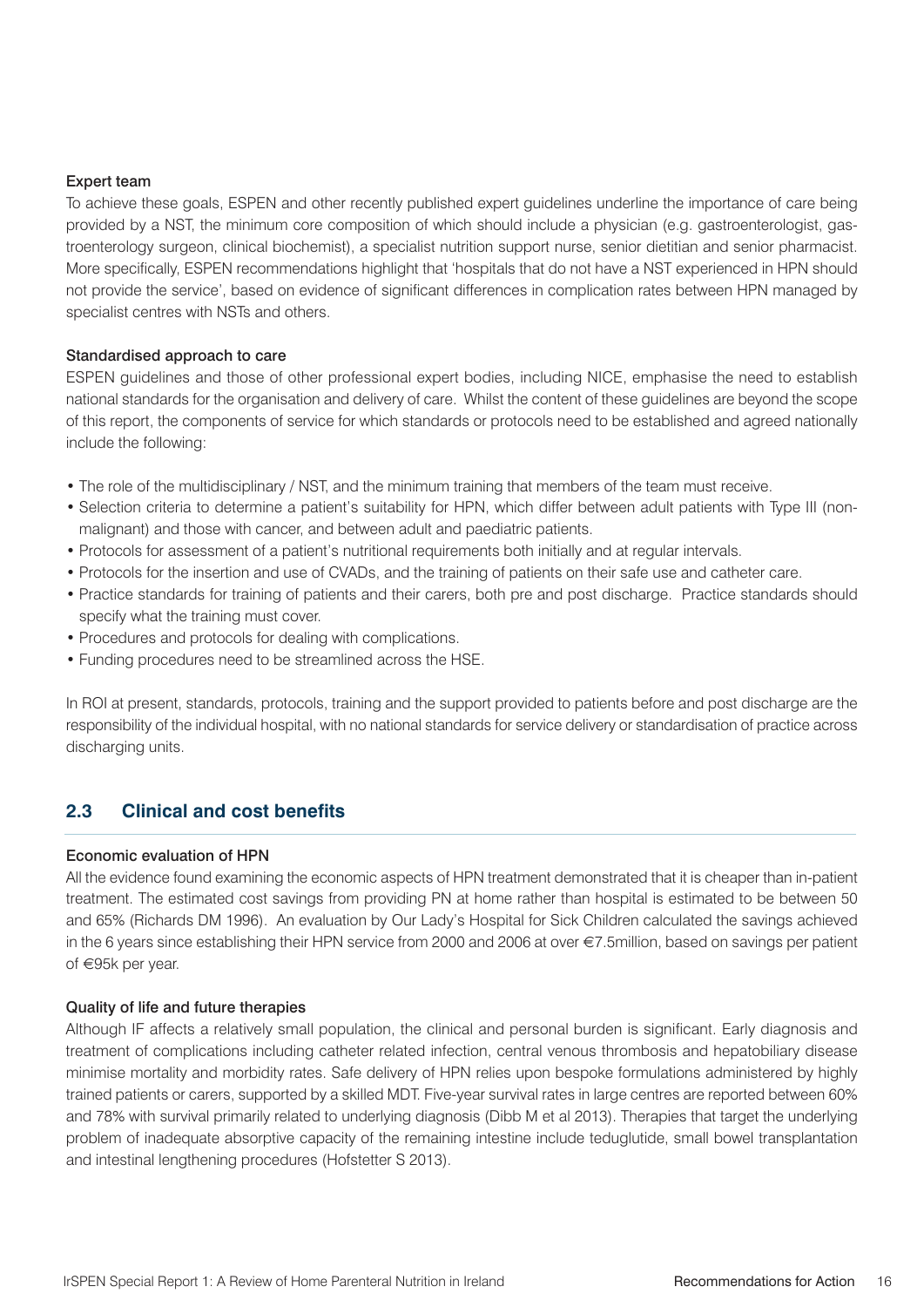#### **2.4 The patient's view**

During the research for this report a small sample of five patients and carers were interviewed to give feedback on their experience of HPN and issues of concern.

HPN was considered to be a life-saving therapy. Quality of life was perceived to be greatly enhanced by allowing PN to be administered at home, among family and friends. Major lifestyle changes were cited, such as limitations on employment opportunities, independence and financial status. The discharge process was considered to be smooth and efficient, although delays in funding could lead to delayed discharge. The organisation of homecare by hospitals and PN companies was perceived favourably by patients. In the hospital setting, dietitians and nutrition support nurses were commended, and PN company frontline staff were also appreciated. Aftercare services from hospitals and PN companies were considered to be very important. One parent of a child on HPN expressed concern that cut backs in hospital services were noticeable, impacting on school time.

Without exception all patients/carers were anxious about catheter-related blood stream infection (CRBSI) risk. The threat of hospitalisation to treat this and the potential temporary loss of IV nutrition were of particular concern. Training in catheter care was recognised to be essential in the preparation for HPN. Accessing timely interventions by clinicians experienced in HPN in emergency departments was raised as an issue.

A strong feeling of isolation associated with HPN was reported. Small changes, such as the use of a portable pump helped alleviate this for one patient, allowing better social interactions and the possibility of holiday breaks while on HPN. Patients who cannot eat for medical reasons while on HPN, and their families, need extra support to help cope with this. Young children on HPN may have particular issues such as suitability of accommodation, availability of special needs assistants at school if appropriate, and financial assistance and guidance where necessary. Accessing community services where needed for HPN children, can be difficult and may lead to feelings of frustration and isolation.

#### Patients recommended:

- A HPN support group.
- An Irish HPN website with practical tips.
- Access to counselling for patients and carers.
- Continued improvements in prevention of catheter related bloodstream infections (CRBSI).
- A central point of contact where specialised interventions by clinicians experienced in HPN can be organised in the event of acute complications of HPN, e.g. early signs of CRBSI.
- An advocate for parents of children on HPN, to help access community services, with clear lines of communication to promote seamless individualised care pathways for HPN children, while improving awareness in the community of HPN and its implications on a child's developmental, housing and educational needs.

Overall, Irish HPN guidelines or standards of care should include at their core, the need to support HPN patients and their families in the community.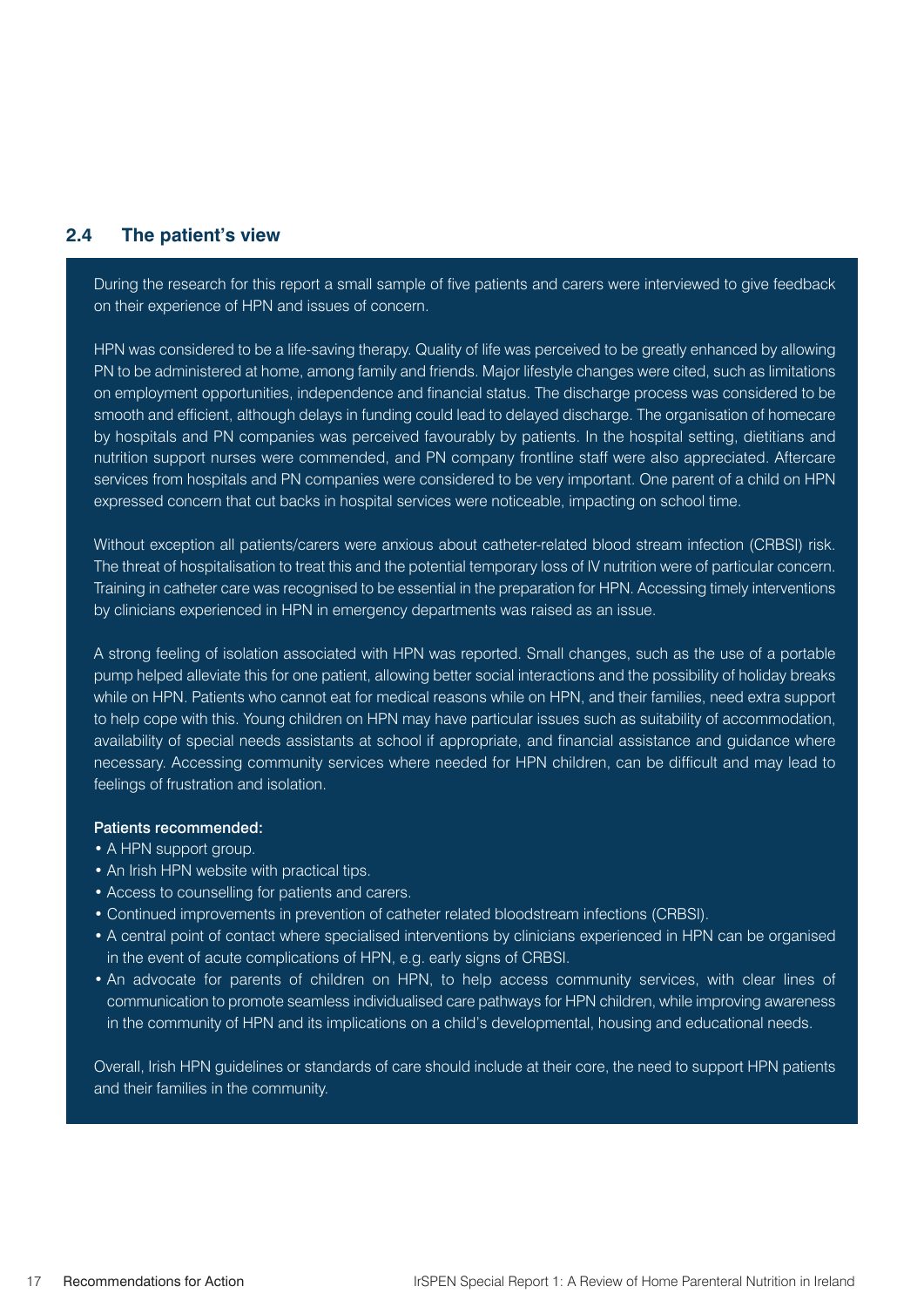### 3. HPN use and practice in ROI versus other country models

#### **3.1 Prevalence of HPN**

#### Ireland

In ROI, there are between 30 and 35 adult and paediatric patients receiving HPN at any time in the ROI, representing a point prevalence of 7.5 per million of the population. During 2010, 45 patients received HPN in ROI, a period prevalence of 10.1 patients per million. Sufficient capacity and resourcing is necessary to accommodate up to 3 times the current rates of adult HPN. This is based on estimates in a recent report by a UK expert group that the minimum numbers of Type III adult patients likely to require long term PN at home are no less than 14.6 per million.

#### International comparison

- From audit data obtained from a range of countries, it is clear that there are significant national and regional variations, ranging from 3.25 to 66 patients per million in Europe, with an incidence of 4-6 per million per year for HPN in patients with benign primary diseases. However, this data must be interpreted with extreme caution, since many national registers are voluntary registers that are far from complete: in the UK, the level of under-reporting established by cross checking data with that provided by medical nutrition companies that provide the feed, equipment and support services to HPN patients, was found to be 59% for adult HPN and 89% for paediatric HPN. Hence, in the table below, figures reflect the corrected prevalence figures, as published in the BAPEN BANS 2011 report.
- The prevalence of HPN in ROI is significantly lower than in healthcare systems with specialist centres for IF and HPN or a national framework for service provision, representing less than half that in the North of Ireland, between 33 and 37% of that in Scotland, Wales and England, and just 15% of that in Denmark and Germany (See Table 1). The use of HPN in the US, at 120 per million, is perhaps the highest globally, where the criteria for use in cancer appears to be the source of the very large difference.

| Country             | Population<br>(m) | 2010 period<br>prevalence<br>per million population | Point prevalence<br>(31 Dec 2010)<br>per million<br>population | <b>National</b><br>specialist<br>centres |
|---------------------|-------------------|-----------------------------------------------------|----------------------------------------------------------------|------------------------------------------|
| <b>Denmark</b>      | 5.3               | 66                                                  | 47                                                             | Yes $(3)$                                |
| Republic of Ireland | 4.4               | 10.1                                                | 7.5                                                            | <b>No</b>                                |
| England             | 52                | unknown                                             | $19.3*$                                                        | Yes $(2)$                                |
| Germany             | 82                | unknown                                             | 49                                                             | Yes ('few')                              |
| <b>Netherlands</b>  | 17                | 14.7                                                | unknown                                                        | Yes $(2)$                                |
| N. Ireland          | 1.8               | 15.6                                                | 15.6                                                           | Yes $(1)$                                |
| Scotland            | 5.2               | 23                                                  | $17.5*$                                                        | Yes (11 – network model)                 |
| <b>Wales</b>        | 3.0               | unknown                                             | $20*$                                                          | Yes $(3)$                                |

#### Table 2: Prevalence of HPN in UK and Europe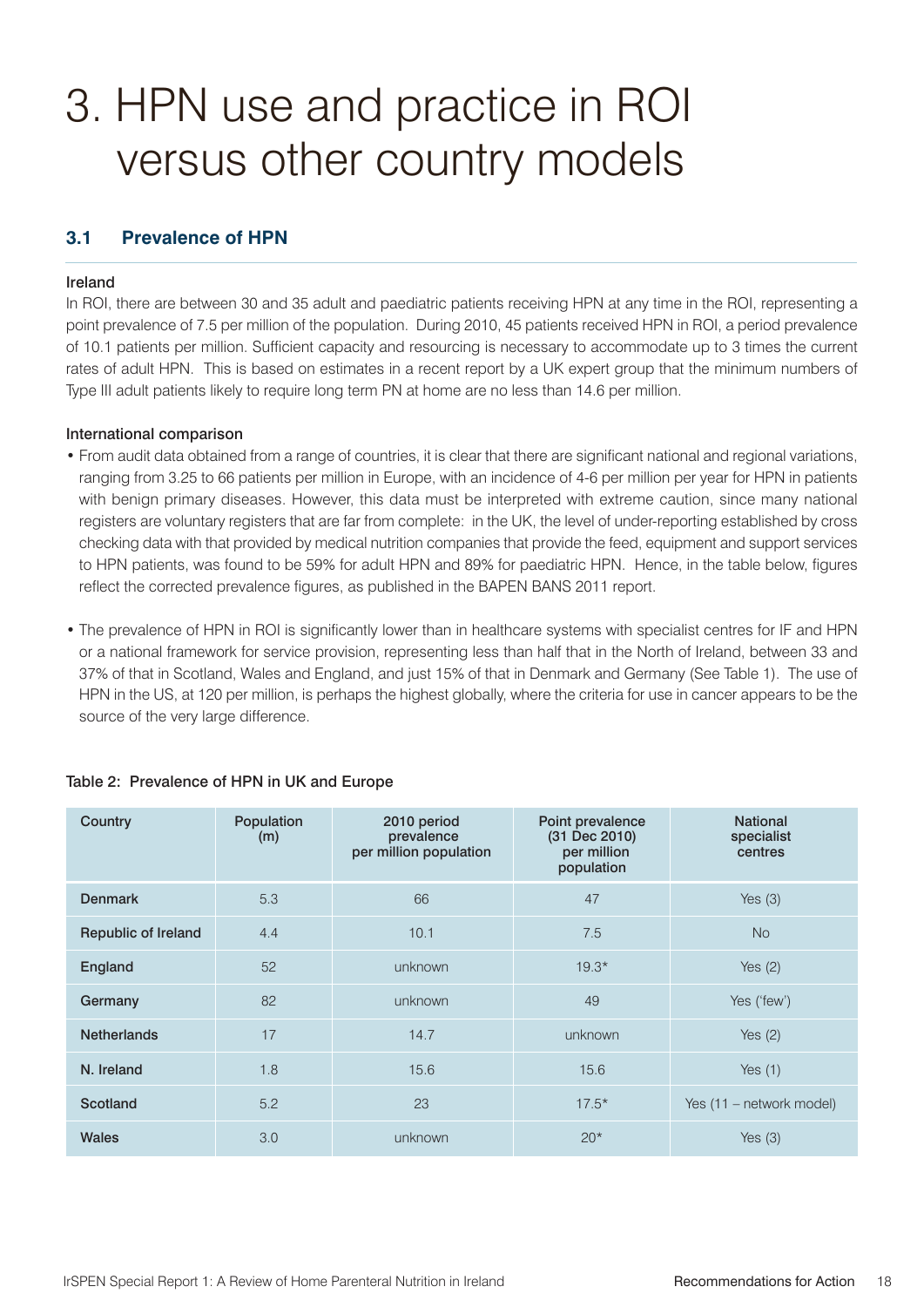In ROI, paediatric patients represented 15% of all HPN patients on the INDI register in December 2012. The proportion of those receiving HPN under 1 years of age has increased significantly since Crumlin Hospital first developed its service, largely as the result of advances in neonatal medicine that have seen increased rates of survival of infants born at earlier stages in pregnancy, at which stage the intestine is under developed. See Figure 1 for age distribution of HPN patients.





#### **3.2 Indications for HPN and predicted changes**

The main indications for HPN in ROI (December 2012) are short bowel syndrome (SBS) (28%) and malignant bowel obstruction (33%) (See Figure 2). This reflects an increase in the last few years in the number of adult cancer patients are being sent home on PN from two hospitals – St. James's Hospital, and University College Hospital Galway, both of which are National Cancer Centres.



#### Figure 2: Indications for HPN in ROI (December 2012)

*Note: SBS subcategories of ischemia/infarction and Crohn's disease were added to the database in 2011.*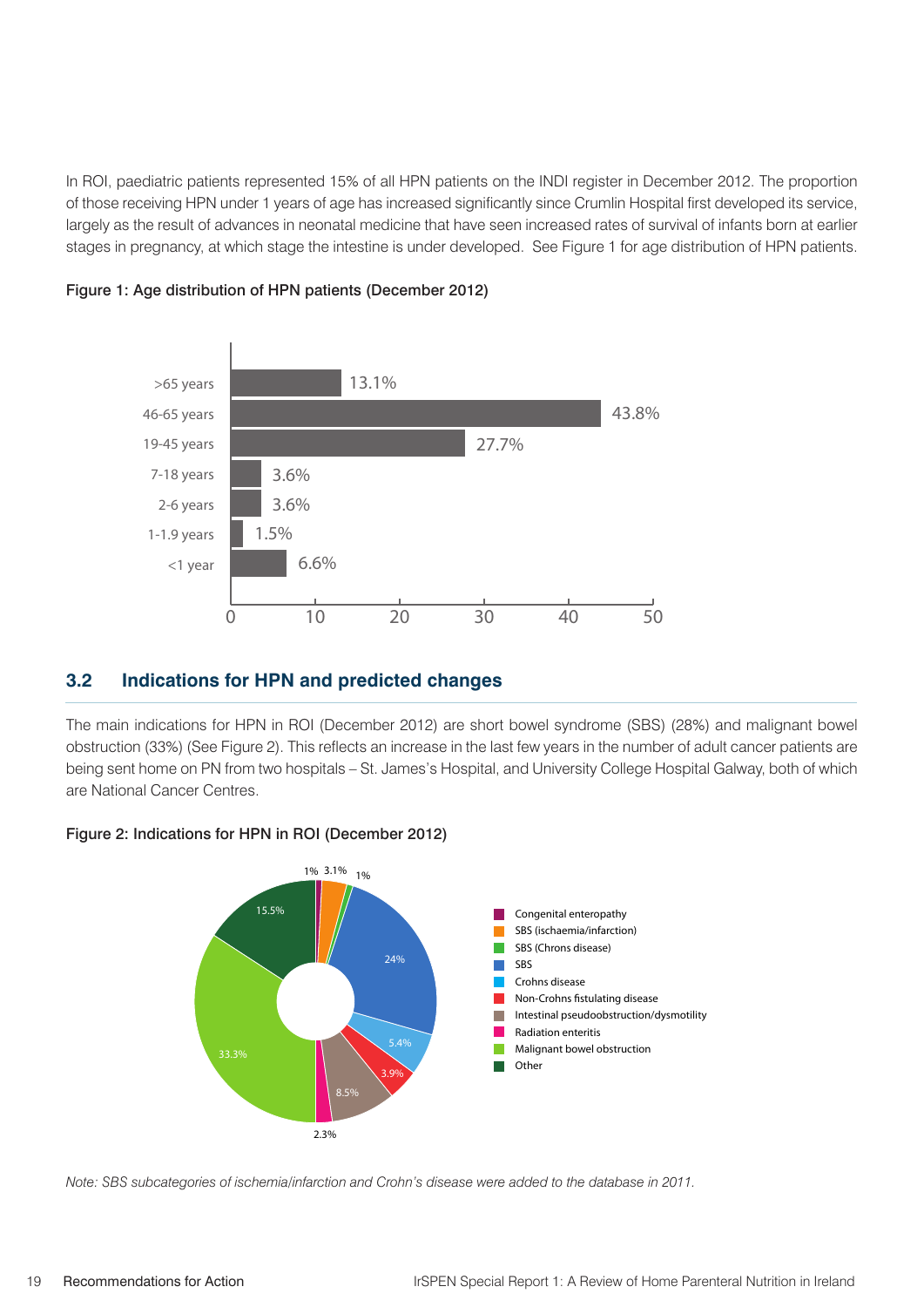#### **3.3 Source of discharge and service configuration**

Tables 3 and 4 below show the number of patients that were discharged on HPN and registered on INDI's HPN database by hospital, from 2006 to 2012. In total, 137 patients were registered as being discharged on HPN from over 21 hospitals across the country, two thirds of which managed just 1.78 patients over that period. It is worth noting that over the past 3 years, some hospitals in the ROI have referred patients to IF centres in the UK (Hope Hospital, Salford and St Mark's Hospital, London) and that each hospital currently have 3 patients each at home in ROI but receiving treatment, follow up and monitoring from hospitals in the UK, co-ordinated with their GP or local hospital. These 6 patients are not reported in the INDI figures below.

#### Table 3: Hospitals with <5 patients on HPN database\*

| Hospital (alphabetical order)             | <b>HPN numbers on database</b> |
|-------------------------------------------|--------------------------------|
| <b>Connolly Hospital</b>                  |                                |
| <b>Cork University Hospital</b>           | 3                              |
| Letterkenny General Hospital              |                                |
| Mater Misericordiae                       | $\overline{4}$                 |
| Mayo General Hospital                     | $\overline{2}$                 |
| Midland Regional Hospital, Tullamore      |                                |
| Mid-Western Regional Hospital, Limerick   |                                |
| Mid-Western Regional Hospital, Nenagh     |                                |
| Our Lady of Lourdes Hospital, Drogheda    |                                |
| Sligo General Hospital                    |                                |
| South Tipperary General Hospital, Clonmel | 1                              |
| St. Lukes General Hospital, Kilkenny      |                                |
| St. Vincents Private Hospital             | 3                              |
| Other                                     | 4                              |

#### Table 4: Hospitals with ≥5 patients on HPN database\*

| Hospital (alphabetical order)                | <b>HPN</b> numbers on database |
|----------------------------------------------|--------------------------------|
| <b>AMNCH Hospital</b>                        | 9                              |
| <b>Beaumont Hospital</b>                     | 6                              |
| Mercy Hospital Cork                          | 11                             |
| Our Ladys Hospital for Sick Children Crumlin | 19                             |
| St. James University Hospital                | 30                             |
| St. Vincents University Hospital             | 8                              |
| University College Hospital Galway           | 20                             |

\*as of December 2012

Most patients (56%) were discharged to Leinster, 19% to Munster and 20% to Connaught (see Figure 3). Approximately 41% of these are male and 59% are female. The majority of patients are between 46 and 65 years of age (see Figure 1).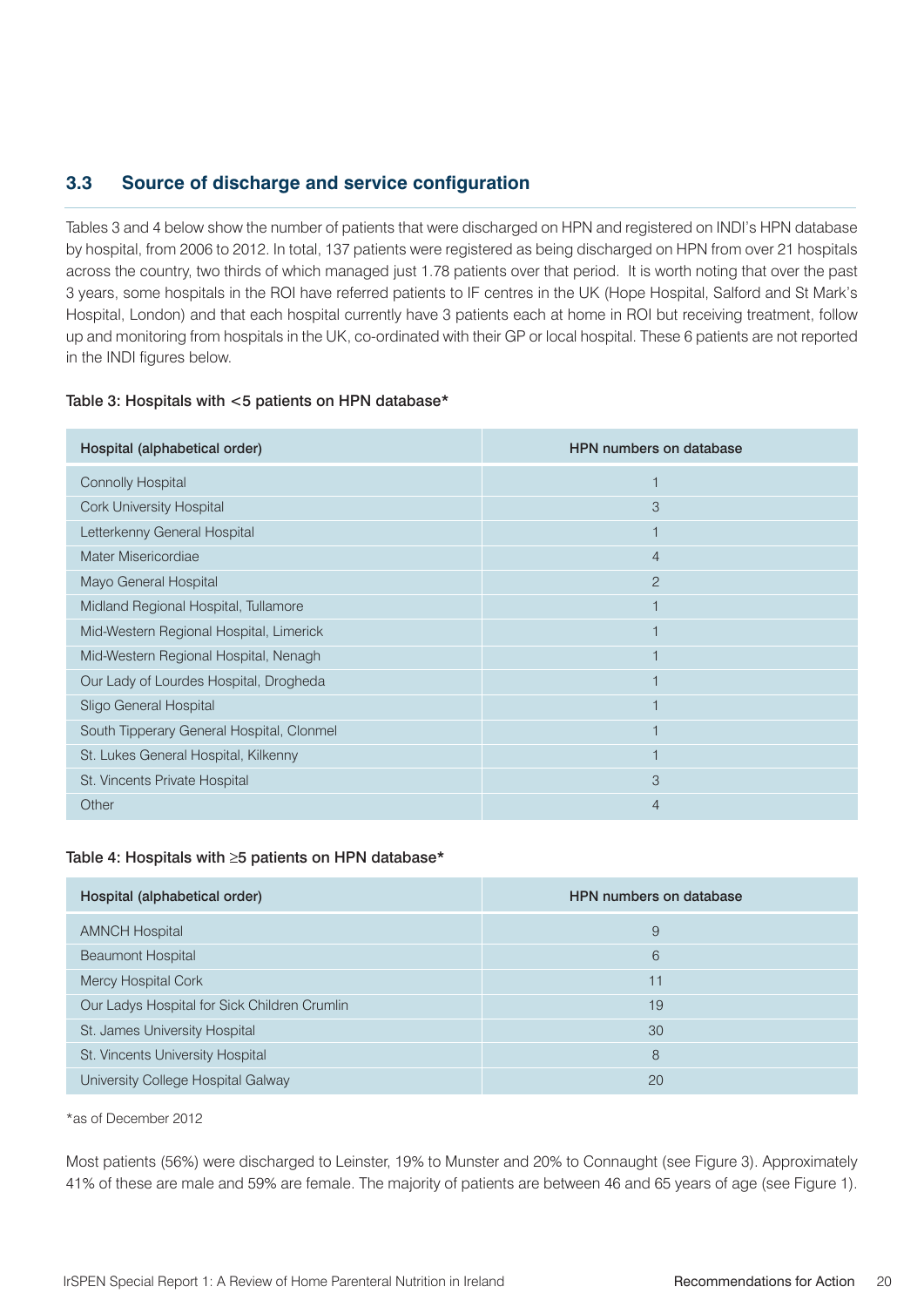#### Figure 3: Location of HPN patients in ROI



#### **3.4 Good practice examples**

At Our Lady's Children's Hospital, Crumlin, an HPN programme has been in place for the past 12 years. This provides a paediatric HPN service for the whole country and is run by a fully integrated multidisciplinary NST. More details of the service can be found in Appendix I.

St. James's Hospital has been providing a HPN service for over ten years, with the majority of patients having an underlying cancer diagnosis resulting in intestinal failure. More details of the service can be found in Appendix II.

#### **3.5 Role of medical nutrition companies**

Currently in ROI, medical nutrition companies specialising in parenteral nutrition do all the manufacture and the majority of the dispensing and delivery of feeds to patients on HPN.

Service agreements entered into between hospital and companies determine the level and type of services provided for patients. The range and type of support services provided by different suppliers can vary, and non specialist hospitals tend to depend to a greater extent on suppliers to provide aftercare than specialist centres.

Services may include some or all of the following:

- Training of patients and carers pre and /or post discharge, which may take between 4 days and 4 weeks.
- Home supervision of connection/ disconnection by the nurse until the patient / carer is competent.
- Management of the discharge process from hospital to home, which may involve liaison with community funding bodies.
- Provision of bespoke bags of feed, pumps and ancillary equipment to the patient's home. These are likely to include: dedicated PN refrigerator, drip stands, infusion pump, back pack, dressing packs, gloves, syringes, dressings, hand wash, paper towels, filters, giving sets.
- Regular follow up visits with specially trained nurses.
- Phlebotomy services (less frequently required).
- Central line aftercare support .
- 24 hour emergency support.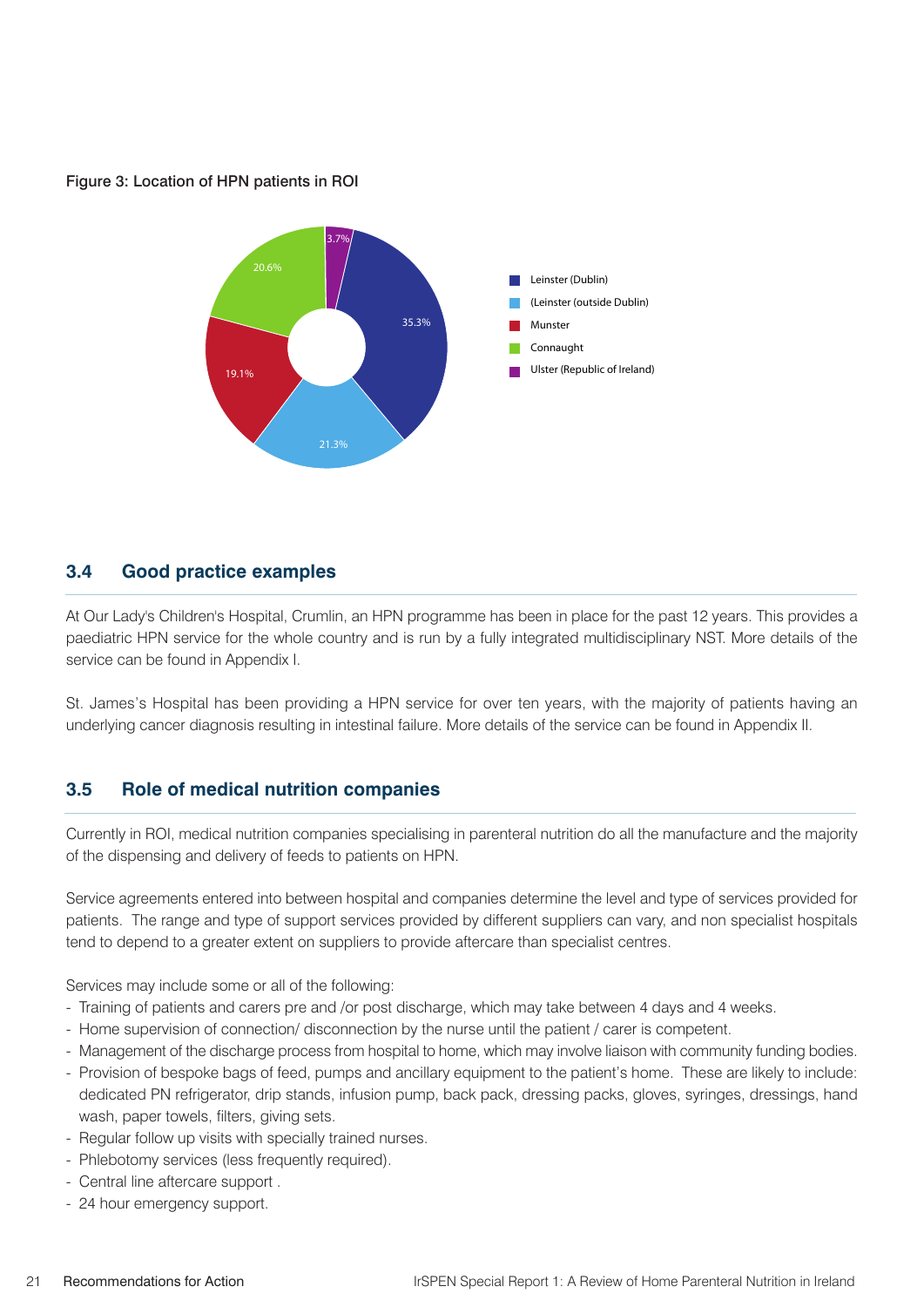As there is no primary care support for patients and as so many smaller hospitals without specialist or experienced teams find themselves discharging patients on HPN in different parts of the country in ROI, the level of support required of companies to support adult patients has increased over time. In certain situations, the only home visits are by company personnel.

Whilst suppliers have high levels of expertise to provide logistic or training support, clinical follow up is the responsibility of the discharging hospital, highlighting the importance of limiting the management of IF and HPN to designated and properly resourced centres.

#### **3.6 Barriers to access of best practice care**

In the absence of a national strategy for the clinical management of adult IF and HPN in ROI, the key concerns of practitioners and experts consulted in the development of this report, and which form the basis of recommendations for action, are highlighted below:

- The lack of any recognised IF and HPN national or regional centres for the management of adult patients with IF, with no coordination of service provision between discharging hospitals, and no tertiary referral centre for hospitals that lack the resources, specialist training or experience to manage such patients safely and effectively.
- The wide dispersal of relatively few highly specialised patients across a large number of non-specialist hospitals. Between 2006 and 2012, a total of 137 patients were discharged from at least 21 hospitals, approximately two thirds (14) of which managed an average caseload of just 1.78 patients, and 42% (9) having had just 1 patient over the six year period. Given the evidence of consistently improved outcomes when HPN is managed by an experienced NST with the necessary resources and training to manage IF and HPN according to best practice standards, a move towards fewer centres managing more patients is deemed an important strategic shift underpinning the recommendations in this report.
- The absence of national standards and protocols with which discharging hospitals must demonstrate their ability and willingness to comply, leaving each hospital that discharges a patient on HPN to decide on their own protocols and standards. Lack of standardisation is particularly concerning given the large number of hospitals with little experience of IF patients or HPN use or the resources available to deal with the complex problems that such patients may pose.
- Lack of audit data from discharging hospitals on patient outcome, which would allow comparison with best practice standards achieved by specialist units and highlight areas of potential or actual risk.
- Potential over-reliance by hospitals on medical nutrition companies to manage the training, management and ongoing support of patients, which may be masking gaps in the resources, experience, training or support service provision available within the discharging hospital. Whilst medical nutrition companies have high levels of specialist expertise and play an important role in the safe and effective management of patients on HPN, hospitals that discharge patients on HPN must have the necessary specialist expertise, resources and protocols to meet quality standards for the ongoing management of community patients following discharge.
- When compared to statistics from comparable European countries, the low figures of HPN in Ireland suggest there could be patients with type III IF currently no receiving HPN. Identifying and appropriately managing these patients in their home would bring not only a significant cost saving, but improved clinical outcomes, as well as quality of life benefits.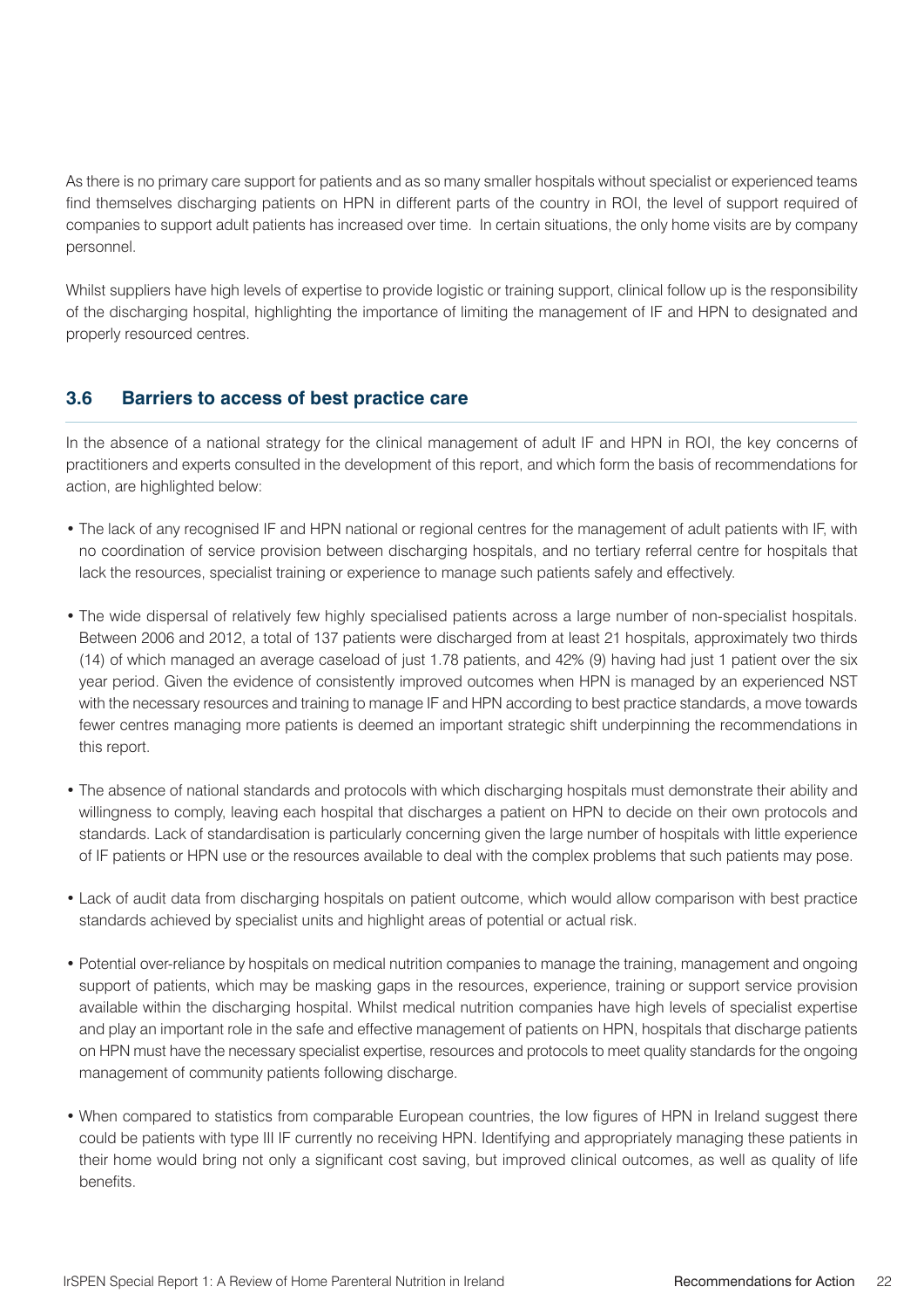#### **3.7 Conclusions**

Despite evidence of an increase in HPN use for both children and adults in the ROI, comparisons with countries that have developed specialist centres and implemented models of care according to best practice standards indicate that there is inequitable access to HPN for adult patients with non-malignant IF across the country.

Low provision or access to HPN is clearly a legitimate cause for concern, since it is almost certainly indicative of patients being kept in hospitals solely for PN, despite having the potential to be managed effectively in their own home. However, it is by no means the only cause for concern.

Whereas several other countries have established a national model for the management of IF and HPN, without exception designed around fewer specialist centres managing greater numbers of patients, in ROI, there is no such framework in place, and no coordination of services. This has resulted in large numbers of hospitals with highly variable level of resources discharging relatively small numbers of adult patients. In contrast, all paediatric patients are referred to Our Lady's hospital in Crumlin, having the only specialist paediatric Gastroenterology team in the country.

Furthermore, in a benchmarking survey of 16 countries in Europe plus Australia, it was established that 75% of countries had a system for educating hospital teams in HPN.

Specifically, and contrary to guidelines produced by ESPEN and others, ROI has:

- No specialist IF / HPN centres for adults.
- No national strategic framework for delivery and coordination of services.
- No agreed national standards of care or guidelines on the management of patient on HPN.
- No NSTs established for IF/HPN in adult centres (a specialist NST is in place in Our Lady's Hospital for Sick Children, which has evolved as a national centre for children on HPN).
- No training course for the education and training of MDTs in ROI.

These deficits are a significant cause for concern, since without an organised model of care and the establishment of specialist centres, access to HPN tends to be patchy and the quality of care variable.

There is clearly a compelling need for change, given the complex and highly specialised needs of this relatively small group of patients.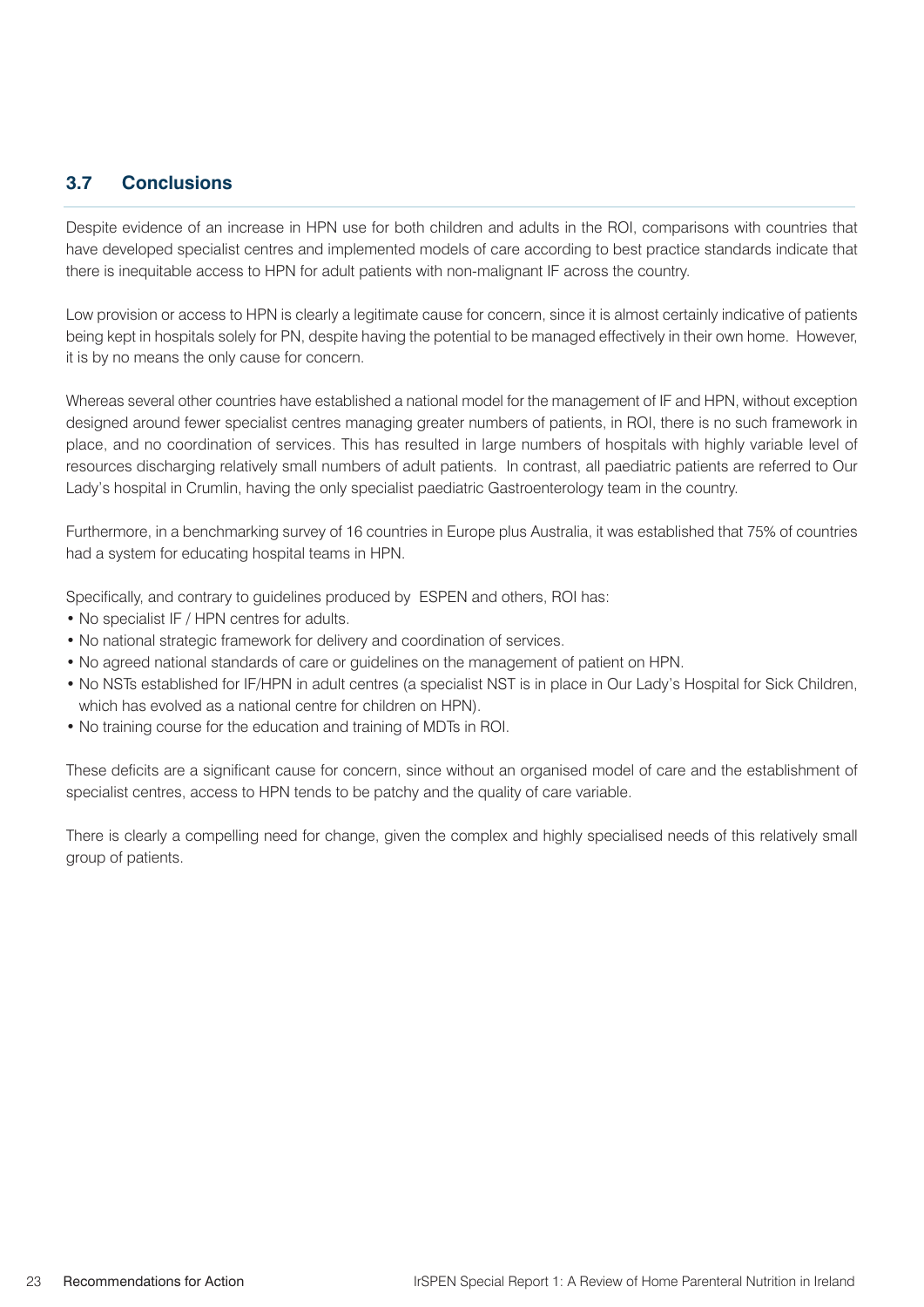### 4. Developing an improved model of care: proposed service configuration

#### **4.1 Levels of need**

#### Adult patients with IF due to benign disease

Sufficient capacity and resourcing is needed within this framework to accommodate up to 3 times the current rates of adult HPN. This is based on estimates in a recent report by a UK expert group that the minimum numbers of Type III adult patients likely to require long term PN at home are no less than 14.6 per million in a similar population. Given similar prevalence of underlying conditions that are likely to result in IF and require HPN, and that rates of HPN in the US are as high as 120 per million, this figure is likely to be conservative, and should be re -evaluated as part of the work of the Steering Group.

#### Cancer patients

Increasingly patients with chronic intestinal obstruction due to cancer are being sent home on PN. The objectives and issues of HPN can be different for this group of patients. Medical, psychological and ethical issues must be carefully assessed before the decision to send a patient home on PN is made.

Additional provision should be made for cancer patients for whom HPN is increasingly being used successfully by National Cancer Centres, the latter which accounted for nearly 36% of all HPN in ROI (on database up to 2012). Hence, specific guidelines on the selection of patients with cancer for HPN need to be developed depending on their prognosis.

#### Paediatric patients

The need for HPN in paediatric patients, which currently accounts for 15% of HPN cases in ROI (on database up to 2012), is also likely to continue to increase. Advances in neonatal medicine have seen increased survival rates in very premature and low birth weight infants, at which stage the gut may be poorly developed, leaving them at increased need for parenteral nutrition to support their growth and development. Currently Scotland with a comparable population to ROI has a third more paediatric patients on HPN.

#### Total capacity

Whilst a more detailed analysis should be conducted by a national steering group, it is estimated that the total capacity for both adult and paediatric HPN, for malignant and non-malignant IF, based on conservative estimates, is likely to exceed 20 patients per million within the coming 5 years.

#### **4.2 Service configuration**

There is clearly a need for a balance between the establishment of a National Specialist Centre, and accessibility for patients.

One of the dilemmas facing health services in establishing national centres for services is the difficulty that this can create for patients who may live long distances from the centre. In addition, long waiting lists may develop, causing a backlog of patients in other hospitals that may become more seriously ill whilst on the waiting list to be referred to the national centre. Hence, non-specialist hospitals end up developing a service in an ad hoc fashion, leaving patients with highly variable levels of access and service quality , some areas having no provision and others good provision.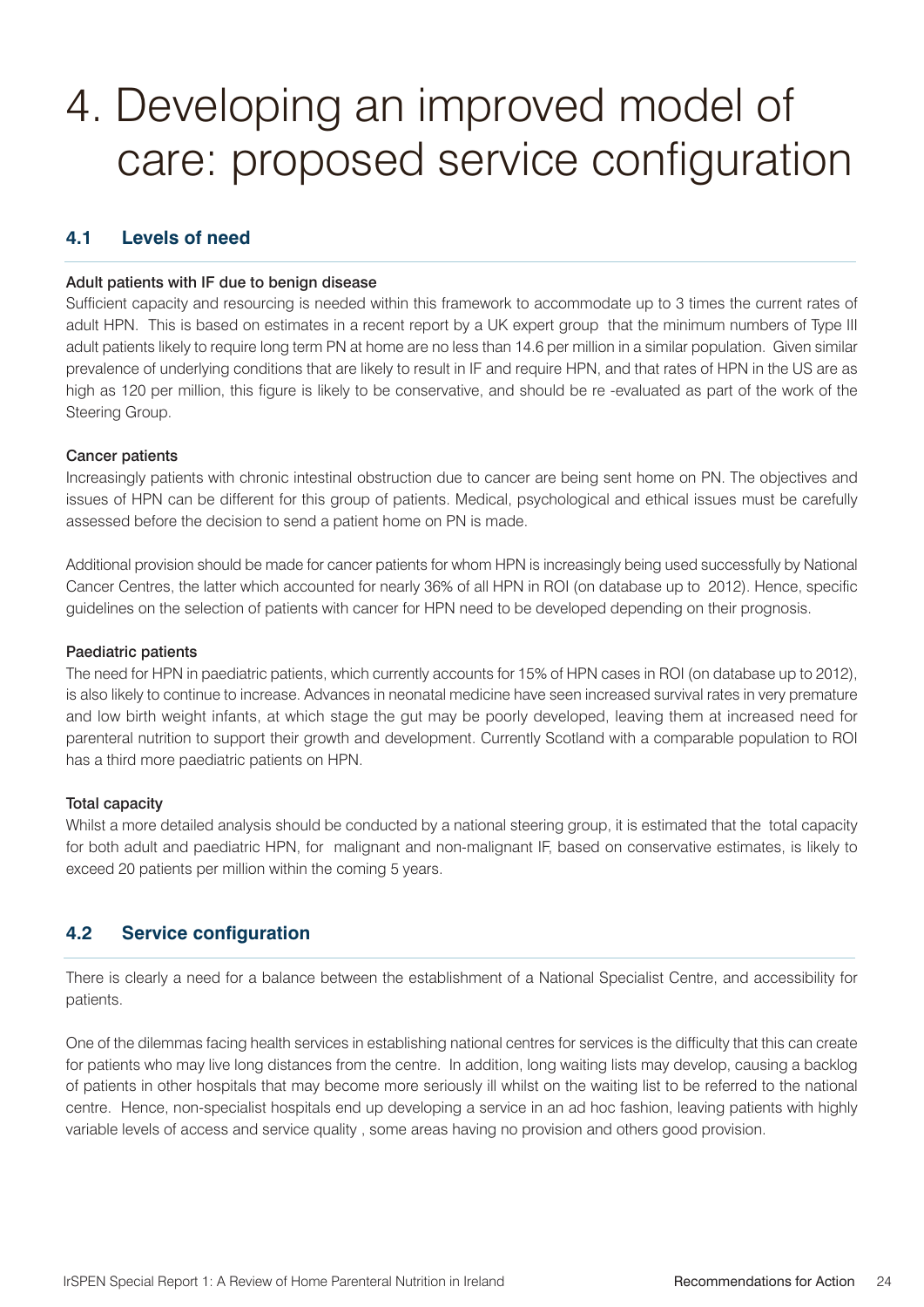Hence, it is considered impractical to establish a national centre as the only service provider for adult IF as the result of benign disease. Rather, it is proposed to establish a national centre with support from designated regional hospitals that can demonstrate their ability to meet nationally agreed standards of care and take part in audit of clinical outcome. This is largely in line with the service configuration that is in advanced stages of implementation in England, and similar to the network established in Scotland and Wales.

#### **Recommendations**

#### Service planning to meet predicted levels of need

- 1. Sufficient capacity and resourcing is needed within this framework to accommodate up to 3 times the current rates of adult HPN. This is based on estimates in a recent report by a UK expert group that the minimum numbers of Type III adult patients likely to require long term PN at home are no less than 14.6 per million.
- 2. Additional provision should be made for cancer patients for whom HPN is increasingly being used successfully by National Cancer Centres, the latter which accounts for nearly 36% of all HPN in ROI (on database up to December 2012).
- 3. The need for HPN in paediatric patients, which currently accounts for 15% of HPN cases in ROI (on database up to December 2012), is also likely to continue to increase by up to a third over the coming years. Hence, the total capacity for both adult and paediatric HPN, for both malignant and non-malignant IF, based on conservative estimates, is likely to exceed 20 patients per million within the coming 5 years.

#### Service configuration

- 4. A national framework for the management of patients with IF and HPN needs to be established based on fewer national specialist centres managing larger patient numbers, delivering care as part of a network system. Based on the existing and anticipated prevalence of suitable candidates for HPN, it is unlikely that more than one adult IF /HPN national specialist centres and one paediatric centre would be required nationally within this network, while specialist cancer referral centres may also make use of HPN, as is the case at present. This proposed national service configuration involves:
	- Our Lady's Hospital for Sick Children in Crumlin to remain as the national centre for paediatric patients.
	- Establish one National Specialist Referral Centre for severe adult IF. This Intestinal Failure Unit would be a national referral centre for the most complex patients.
	- Establish a defined number of regional hospitals (level 4) with the expertise to support the national IF unit and manage patients with IF /HPN, ensuring that patients have access to high quality care as close to home as can safely and cost effectively be provided.
	- It is anticipated that National Cancer Centres, St. James's Hospital and University College Hospital Galway, would be included within this network, given the increasing use of HPN for cancer patients with advanced malignant disease.
- 5. Within this framework, it is strongly recommended that the management of IF (Type II and III) would be transferred over an agreed period of time to these hospitals, each of which would have:
	- the necessary resources, specialist expertise in the form of a MDT, the composition, training, roles and responsibilities required.
	- agreement with and ability to comply with agreed minimum standards of practice and protocols for patient selection, management and clinical governance.
- 6. Smaller hospitals that are unable to meet agreed minimum criteria for the total management of such patients, may be recruited by national centres to provide some aspects of care for patients in their vicinity, should this be clinically and cost effective for the health service, or offer the opportunity for routine care to be undertaken closer to the patient's home.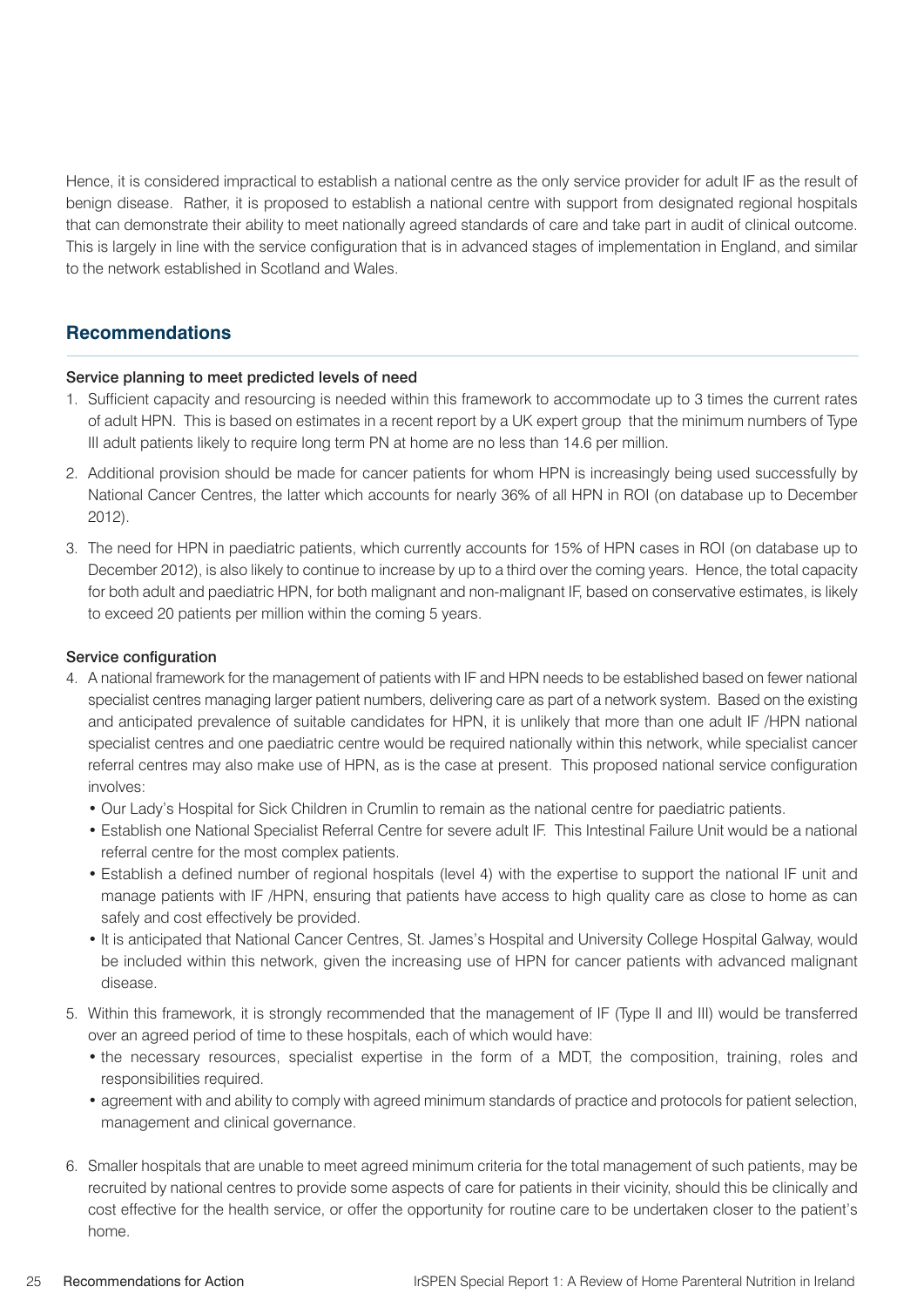## 5. Developing an improved model of care: standards, protocols and training

#### **5.1 Minimum standards for service providers to type II and III IF patients**

In September 2010 the Association of Surgeons in Great Britain and Ireland (ASGBI) published a report entitled 'The Surgical Management of Patients with Acute Intestinal Failure'. At the outset of the report they state that 'the management of patients with IF necessitates close collaboration between surgical teams, physicians and radiologists. Involvement of a multi-disciplinary NST is essential. Hospitals that do not have a NST or a surgeon with a committed interest to nutritional support should consider referral to centres where these facilities exist'.

This report did not evaluate the capabilities, quality standards or service delivery provided by individual centres. Although it is recognised that there are centres with great experience and knowledge in delivering excellence of care with a well trained and organised MDT, this report focuses on addressing deficits in the national service provided for this highly specialised group of patients.

ROI has:

- no specialist IF / HPN centres for adults;
- no national framework for delivery and coordination of services;
- no agreed national standards of care or national guidelines on the management of a patient on HPN;
- no NSTs established for IF/HPN in adult centres, and no training course for the education and training of MDTs in ROI;
- no national guidelines on staffing level requirements necessary before a patient can be sent home on HPN;
- no nationally agreed training requirements for anyone involved in providing a HPN service;
- no requirement for a hospital to have protocols for the discharge and training of the patient and in many instances this is managed and coordinated by a medical nutrition company;
- no requirement for a hospital to provide a monitoring protocol to the patient and in many instances follow up and monitoring is ad hoc, which poses significant avoidable risk to such a vulnerable patient.

The fact that many hospitals have very infrequent exposure to these patients and may only see only one such patient every 3 to 4 years suggests that local policies may not be in place to give these patients the very specialised and expert care and ongoing monitoring that they need.

This is also reflected in the funding system for HPN. The funding process needs streamlining across the HSE. It varies greatly from region to region, both in terms of who approves the funding and if approved, how long the funding is granted for. This lack of clarity is leading to significant delays in achieving funding approval, resulting in delayed discharge for some patients.

#### **5.2 Competencies and training**

There are currently two nutrition support nurses in OLHSC Crumlin, and two adult nutrition support nurses, one in Beaumont (part-time capacity) and one in the Mater hospital. The Irish Nutrition and Dietetic Institute provides a nutrition support course for its members of which HPN is a component part, but this is only available to dietitians and attendance is not compulsory for dietitians working in this area. The Nutrition Support Interest Group of the INDI has also developed general guidelines for managing HPN patients for its members. Unlike many other comparable countries, there is no training course on HPN for health professionals involved in HPN in ROI.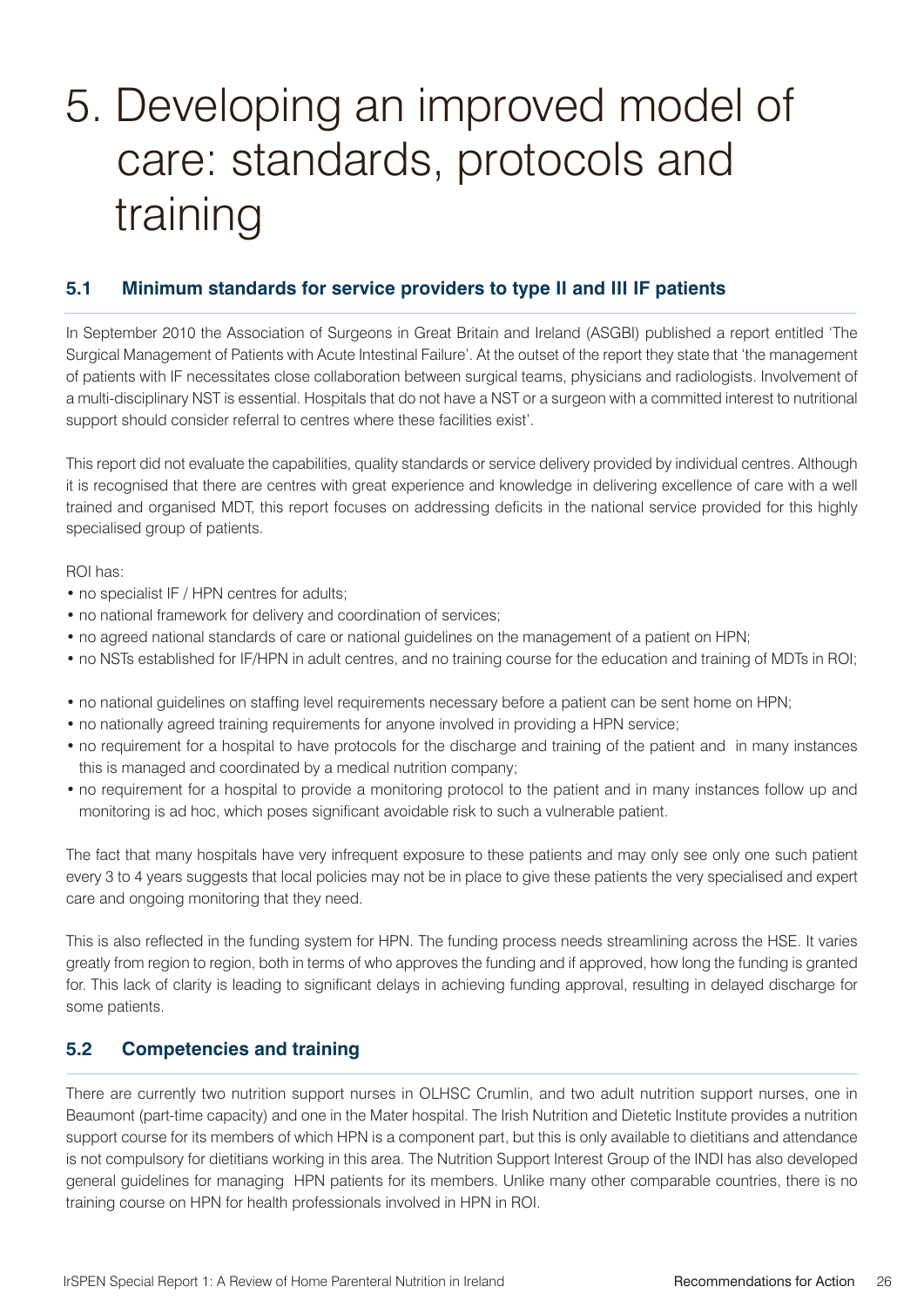#### **Recommendations**

#### Quality standards and minimum criteria for hospitals managing IF and HPN

- 7. Key to the implementation of a national framework for IF and HPN, is the immediate commissioning of national standards for the management of patients with IF and HPN provision, to which all regional or national centres for IF and/or HPN would be expected to comply, and against which they would be audited. National standards would need to be developed which take account of:
	- Staffing levels, resource and roles within a MDT.
	- Roles, responsibilities and ongoing training.
	- Protocols / criteria for candidate selection for HPN, that take into account the significant differences between patients offered HPN for non-malignant IF and those with malignant disease, the latter who may benefit from HPN in the terminal stages of disease or as a supportive therapy during or while awaiting further treatment.
	- Protocols for the management of the discharge process (to include patient training).
	- Monitoring of patients in the community, according to patient type (e.g. patients with malignant disease may require a different monitoring than those with non-malignant IF).
- 8. In line with recommendations developed by ESPEN, the ASGBI and in countries with national standards, all units involved in IF and HPN should be required to ensure that patients are managed by an experienced and appropriately trained MDT, which as a minimum, must include the lead surgeon/consultant, dietitian, pharmacist and specialist nutrition nurse or nurse who has had training in HPN.
- 9. Whilst it may be sufficient for supporting regional centres for IF and HPN to manage patients via a MDT, the National specialist centres for IF should be expected to establish a dedicated NST. Given the impact that treatment has on the patient's social and family life, clinical psychologists and social workers should also be available to support the MDT.
- 10.A nationally accredited HPN training course for NST/MDTs needs to be developed which provides and maintains the necessary level of training required for all future or potential HPN providers. As it is likely that the development of a suitable course may take 18 months to 2 years before implementation, it may be appropriate for the HSE to provide funding for members of the core MDT to attend ESPEN accredited courses in the UK / Europe in the interim. IrSPEN is likely to be best placed to coordinate training modules in ROI, as the local ESPEN affiliate.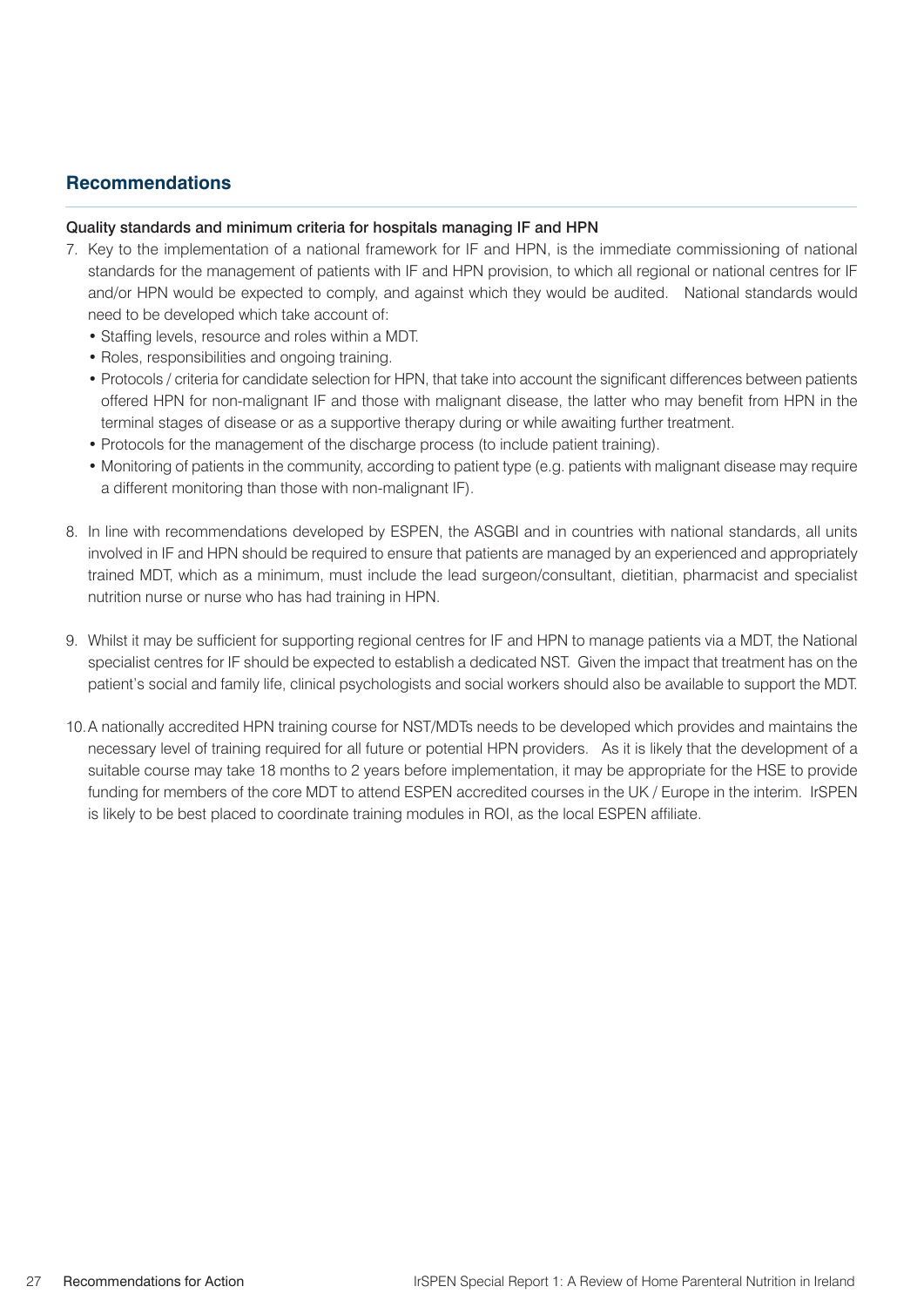### 6. Developing an improved model of care: supporting infrastructure, governance and audit

#### **6.1 Advocacy and patient centred care**

One of the most compelling reasons for coordinating services for patients with intestinal failure at a national level is to ensure that this small but highly specialised group of patients receive consistent standards of care, irrespective of which of the designated IF/HPN centres (regional or national) they are treated in.

Although there is little or no audit data to highlight the impact on the quality of care for HPN patients of current, uncoordinated service arrangements in ROI, the expert group responsible for developing a national framework for service provision in the England cited significant deficits in the services when left to individual hospitals to manage such complex patients. Expert units in England (Hope Hospital, Salford and St. Mark's Hospital, London) reported that when they saw patients who had come via the smaller units, their treatment had been sub-optional. Many smaller units did not have an established MDT, did not monitor their patients in a systematic way and were unable to give audit data on outcomes. On that basis, in 2008, it was decided that collective planning arrangements were urgently required to ensure that standards of care were met by all HPN providers, and that a National Steering Group would be required to oversee the implementation, funding/resourcing and auditing of a national service model.

The model proposed in this report is to provide a network of providers, organised around a national centre that will act as a tertiary referral centre for complex cases. It was decided that a single national centre that would manage all adult IF and HPN would not be practical, and would result in long waiting times for patients and hardship for patients that may have to receive care long distances from their homes.

The decision to adopt a 'network' approach, with regional centres supporting a national centre, makes national coordination imperative, given the need to ensure that all centres have the capabitilities, training and service standards to deliver a high quality service, and that all hospitals in the network participate in clinical audit so that any refinements can be made to the service configuration going forward.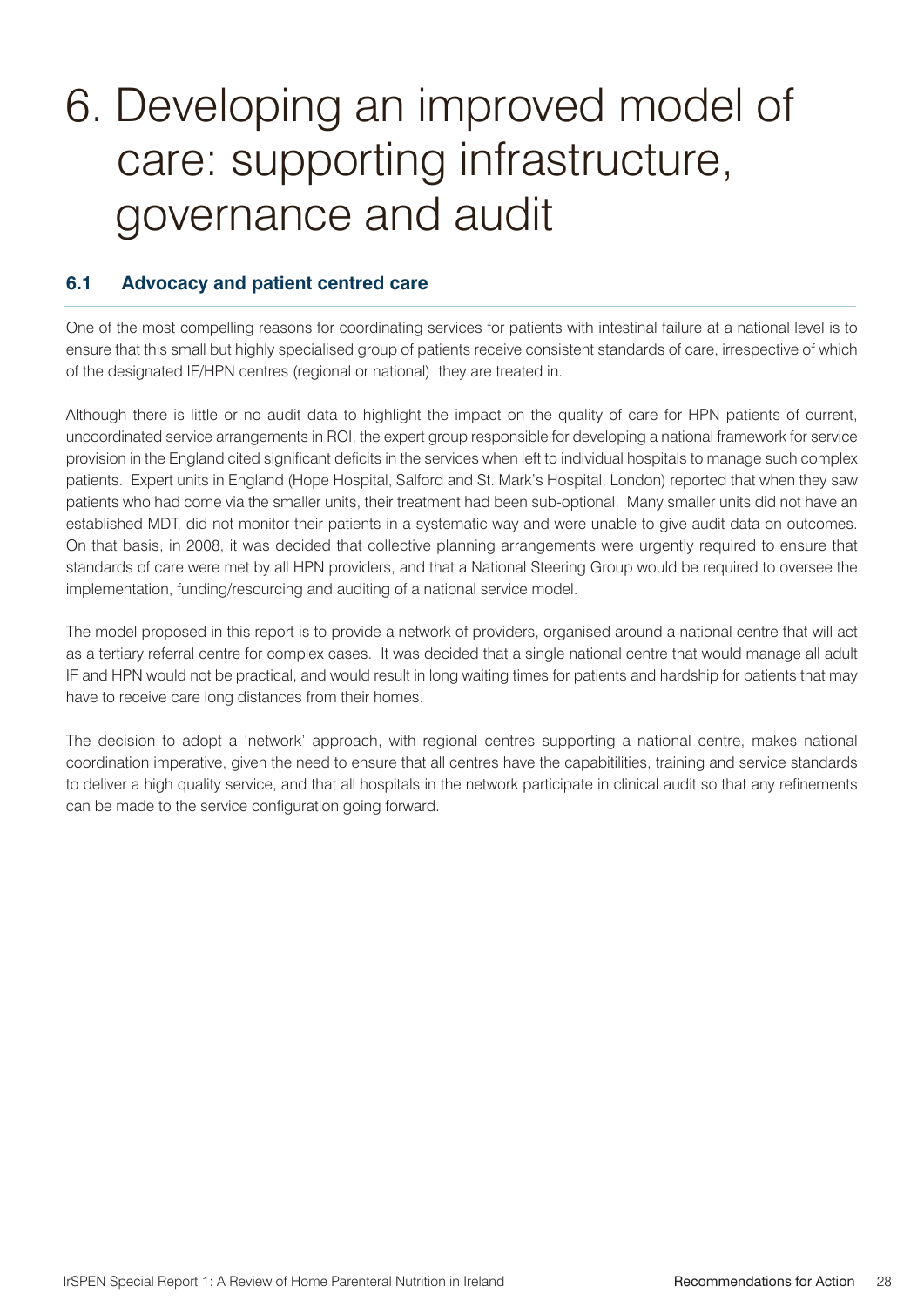#### **Recommendations**

#### National Steering Group

11.A National Steering group should be set up to oversee the development and implementation of such a national care programme / framework, and the clinical governance of any standards or protocols developed. The Steering Group should be led by a Consultant Surgeon specialising in intestinal failure from the national or regional units, and would include representatives from each of the following professions/ disciplines: Surgeon, Gastroenterologist, Dietitian, Nurse Specialist, Hospital Pharmacist, Patient representative. Specifically, the role of the Steering Group would include the following: Establish national practice standards and protocols, set up a national register for clinical audit and take action on the basis of annual results, support or establish training standards, in association with IrSPEN, and liaise with HIQA and the HSE, the mechanisms for which would need to be established.

#### Audit data and outcome measurement

- 12.To build on the important work of the INDI in developing and maintaining a voluntary register of HPN patients within their own membership, a national HPN register should be established without delay.
- 13.In addition to obtaining reliable data on the incidence of HPN and relevant patient data to allow monitoring of trends or allow detailed analysis of incidence and practice according to patient type, reporting should also allow for monitoring of outcome data, including number and type of complications, any readmissions to hospital and their cause, and other outcome data.
- 14.Similar to other countries and the UK, it is recommended that the register be managed by IrSPEN, as the national affiliate of ESPEN and as the only multidisciplinary group specialising in enteral and parenteral nutrition in ROI.
- 15.Reporting to this national register should be mandatory for all HPN centres, and one of the criteria with which any hospital that manages Type II or III IF must demonstrate a willingness to comply.
- 16.It is strongly recommended that funding for a national register be provided by the HSE, given that it is an essential tool to good clinical governance.

#### Clinical governance

- 17.Management of Type II / III IF patients should be restricted to hospitals that can demonstrate compliance to minimum standards.
- 18.There is an urgent need to establish the respective roles of Directorates within HSE and HIQA in the establishment and implementation of a strategic framework/ clinical pathway and in auditing standards of practice/outcomes. This would be one of the roles of the steering group.

#### Patient centred care

- 19.It is recommended that a survey be conducted of short and long term HPN patients with a view to determining patient experience of existing practice across the country, and to identify any major gaps or deficits that need to be addressed as a priority. Information from this survey should be taken in consideration by the Steering Group in determining protocols for care and standards of practice.
- 20.In ROI there is no patient organisation specifically for those on artificial home nutrition. There are currently an estimated 1800 patients on home enteral feeding in ROI at any time, in addition to the small numbers of patients on HPN specified in this report. Efforts should be made to facilitate the establishment of a specialist organisation in ROI, possibly with links to similar organisations in the UK and NI.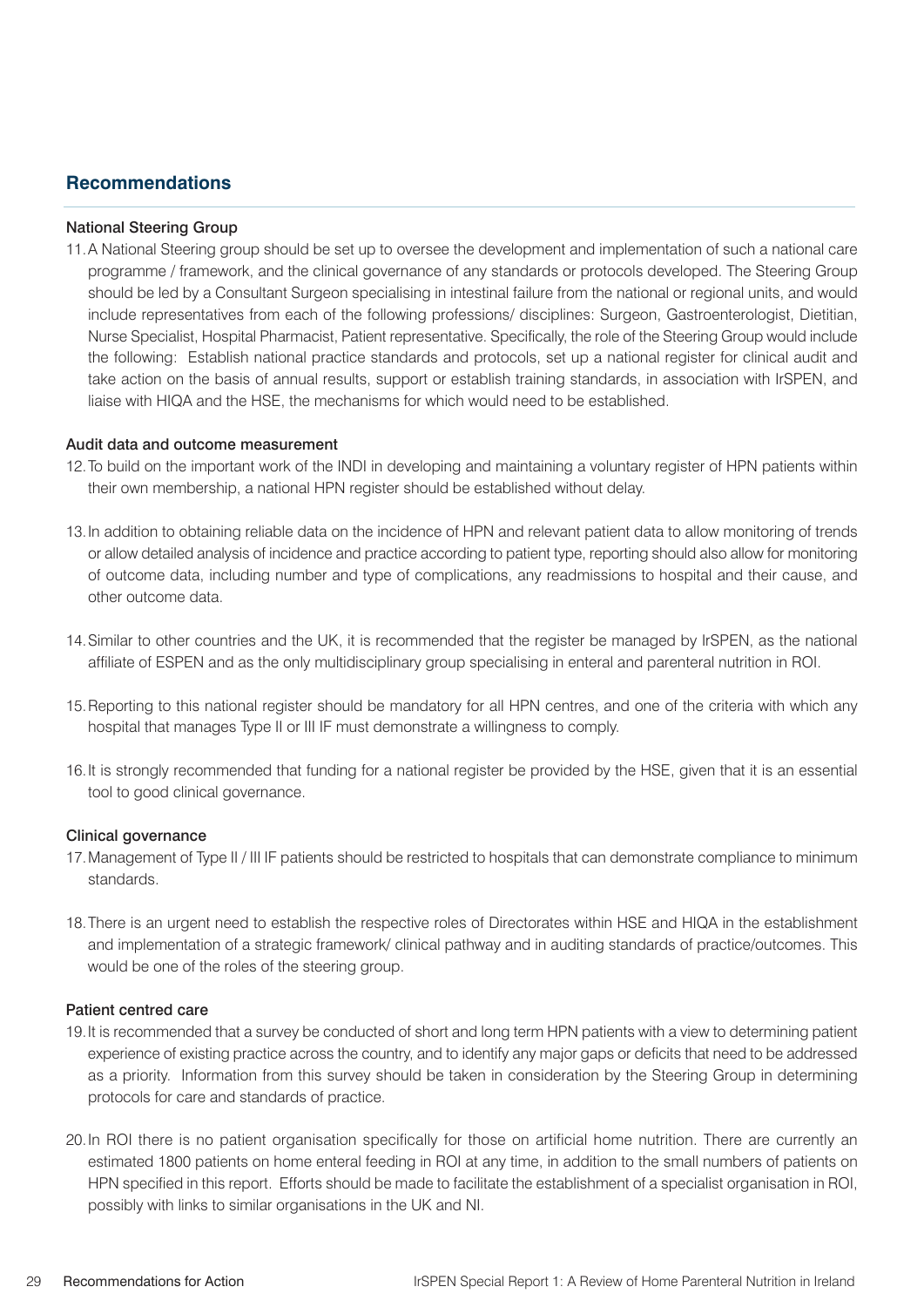# **Bibliography**

A Mixed Bag - An enquiry into the care of hospital patients receiving parenteral nutrition June 2010; The National Confidential Enquiry into Patient Outcome and Death. www.ncepod.org.uk

Association of Surgeons in Great Britain and Ireland (ASGBI). The Surgical Management of Patients with Acute Intestinal Failure September 2010. www.asgbi.org.uk

A Strategic Framework for Intestinal Failure and HPN Services for Adults in England April 2008 HIFNET Report www.specialisedservices.nhs.uk

ASPEN Board of Directors. Clinical Guidelines for the use of parenteral and enteral nutrition in adult and pediatric patients 2009; JPEN vol 33 number 3 May/June 2009 255-259.

Annual BANS Report, 2011. Artificial Nutrition Support in the UK 2000 - 2010 A Report by the British Artificial Nutrition Survey (BANS), a committee of BAPEN (The British Association for Parenteral and Enteral Nutrition). www.bapen.org.uk

AuSPEN HPN Register 2011,Lyn Gillanders October 2011. www.auspen.org.au

Baxter JP, Fayers PM, McKinlay AW A review of the quality of life of adult patients treated with longterm parenteral nutrition. Clinical Nutrition 2006; 25, 543–553.

Baxter JP et al. Home parenteral nutrition (HPN): an international benchmarking exercise. e-SPEN Journal 7 2012; e211 e214.

Baxter JP, McKee RF. Organization of managed clinical networking for home parenteral nutrition. Curr Opin Clin Nutr Metab Care2006; 9(3):270-5.

Bozzetti F et al. Central venous catheter complications in 447 patients on home parenteral nutrition: an analysis of over 100,000 catheter days. Clin Nutr 2002; 21:475-85.

British Consensus Guidelines on Intravenous Fluid Therapy for Adult Surgical Patients (GIFTASUP). www.bapen.org.uk

ESPEN guidelines on parenteral nutrition: HPN in adult patients. Clin Nutr 2009; 28:467-479.

Calder PC. Rationale and use of n-3 fatty acids in artificial nutrition. Proc Nutr Soc 2010; 69:565-73.

Chermesh I, et al. Home parenteral nutrition (HTPN) for incurable patients with cancer with gastrointestinal obstruction: do the benefits outweigh the risks? Med Oncol 2011; 28(1):83-8.

Dibb M, Teubner A, Theis V, Shaffer J, Lal S.Review article: the management of long-term parenteral nutrition.Aliment Pharmacol Ther. 2013 Mar;37(6):587-603.

ESPEN-Home Artificial Nutrition working group. Monitoring of patients on home parenteral nutrition (HPN) in Europe: A questionnaire based study on monitoring practice in 42 centres. Clin Nutr 2006; 25, 693–700.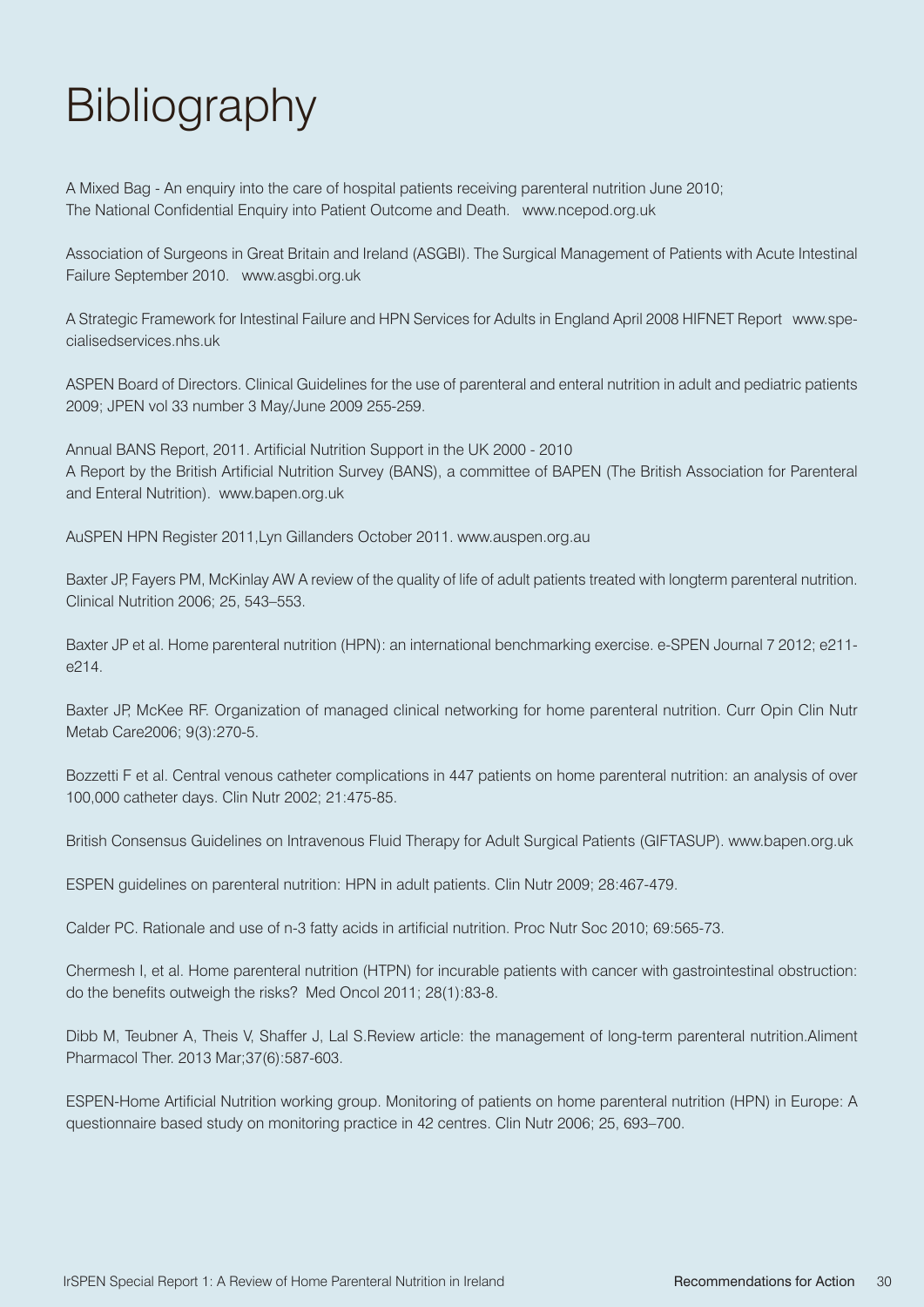## Bibliography contd.

Fishbein TM. Intestinal transplantation. N Engl J Med 2009; 361: 998-1008.

Gatt M, MacFie J. Randomized clinical trial of gut-specific nutrients in critically ill surgical patients. Br J Surg. 2010; (11):1629-36.

Gillanders L, et al. A prospective study of catheter-related complications in HPN patients. Clin Nutr 2012; 31 (1): 30-34.

Hofstetter S, Stern L, Willet J. Key issues in addressing the clinical and humanistic burden of short bowel syndrome in the US. Curr Med Res Opin. 2013 May;29(5):495-504

Home Parenteral Nutrition. Editors: F.Bozzetti, M. Staun and A Van Gossum. CAB International (publishers) 2006.

Huisman-de Waal G, Schoonhoven L, Jansen J, Wanten G, van Achterberg T. The impact of home parenteral nutrition on daily life-a review. Clin Nutr 2007; 26:275-88.

Jeppesen PB, Langholz E, Mortensen PB. Quality of life in patients receiving home parenteral nutrition. Gut 1999; 44:844- 52.

Lal S, Teubner A, Shaffer JL. Review article: intestinal failure. Aliment Pharmacol Ther 2006;24(1):19-31.

Messing B, et al. Long term survival and parenteral nutrition dependence in adult patients with the short bowel syndrome. Gastroenterology 1999; 117:1043-50.

Messing B , Hébuterne X and Nightlingale J. Home Enteral and Parenteral Nutrition in Adults. In: Nightingale J ed. Intestinal Failure. London: Greenwich Medical Media, 2001.400-410.

Moreno JM, et al. Survey on legislation and funding of Home Artificial Nutrition in different European countries. Clin Nutr 2001; 20:117-23.

North American Home Parenteral Nutrition Patient Registry (1987-1994) Annual Reports 1985-1992. Oley Foundation, Albany, New York.

Nutrition support in adults. Oral nutrition support, enteral tube feeding and parenteral nutrition, NICE 2006. http://www.nice.org.uk/CG32

O'Keefe SJ, et al. Short bowel syndrome and intestinal failure: consensus definitions and overview. Clin Gastroenterol Hepatol 2006; 4:6-10.

Pironi L, et al. Home Artificial Nutrition & Chronic Intestinal Failure Working Group of the European Society for Clinical Nutrition and Metabolism (ESPEN). Long-term follow-up of patients on home parenteral nutrition in Europe: implications for intestinal transplantation. Gut 2011; 60(1):17-25.

Pironi L, et al. Candidates for intestinal transplantation: a multicenter survey in Europe. Am J Gastroenterol 2006; 101:1633-43.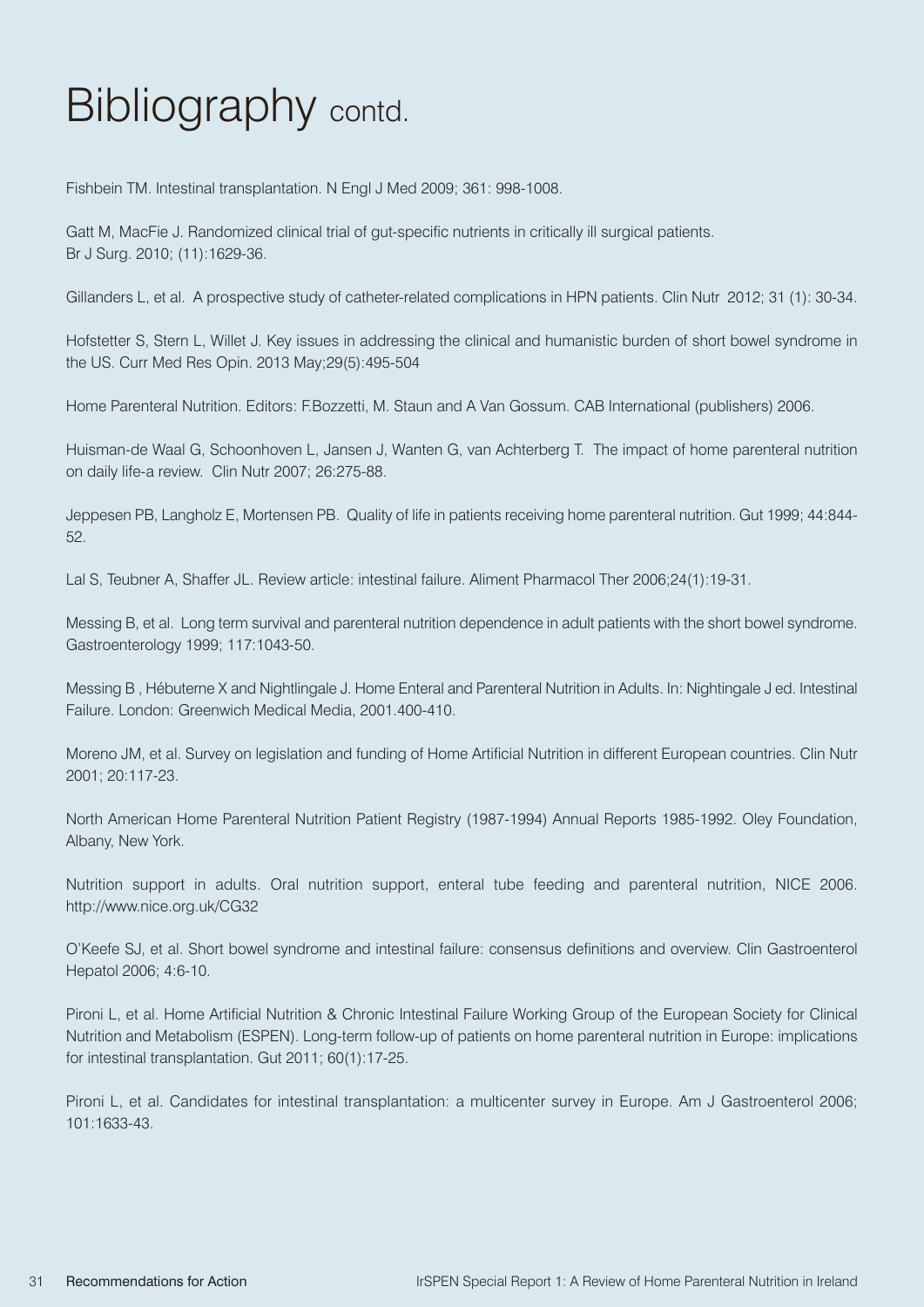## Bibliography contd.

Pironi L, et al; ESPEN-home artificial nutrition working group. Bone mineral density in patients on home parenteral nutrition: a follow-up study. Clin Nutr 2004; 23:1288-302.

Pironi L, et al; ESPEN-Home Artificial Nutrition Working Group. Prevalence of bone disease in patients on home parenteral nutrition. Clin Nutr 2002; 21:289-96.

Pittiruti M, Hamilton H, Biffi R, MacFie J, Pertkiewicz M. ESPEN Guidelines on Parenteral Nutrition: Central Venous Catheters (access, care, diagnosis and therapy of complications), Clin Nutr 2009;28:4, 365-77.

Prescribing Adult Intravenous Nutrition. Editors: Peter Austin and Mike Stroud. Pharmaceutical Press (publishers) 2007.

Richards DM and Irving H. Cost-utility analysis of home parenteral nutrition. British Journal of Surgery 1996, 83 (9) 1226- 1229.

Scottish Home Parenteral Nutrition Managed Clinical Network Guidelines (SHPNMCN) 2007-2010.

Shaffer J. et al. A European survey on management of metabolic complications in home parenteral nutrition. Clin Nutr 1997; 16 (suppl. 2):73.

Thomas-Gibson S, et al. Safe and efficacious prolonged use of an olive oil-based lipid emulsion (ClinOleic) in chronic intestinal failure. Clin Nutr 2004; 23:697-703.

Van Gossum A, et al. Clinical, social and rehabilitation status of long-term home parenteral nutrition patients: results of a European multicentre survey. Clin Nutr 2001; 20:205-10.

Van Gossum A, et al. Home parenteral nutrition in adults: A European multicentre survey in 1997. ESPEN-Home Artificial Nutrition Working Group. Clin Nutr 1999; 18:135-40.

Van Gossum A. et al. Home Parenteral Nutrition (HPN) in children. A multicentre survey in Europe in 1997. Clin Nutr 1998; 17(suppl. 1):49.

Van Gossum A, et al. Home parenteral nutrition in adults: A multicentre survey in Europe in 1993. Clin Nutr 1996; 15:53- 9.

Wallis K, Walters JR, Gabe S. Short bowel syndrome: the role of GLP-2 on improving outcome. Curr Opin Clin Nutr Metab Care 2009; 12:526-32.

Wanten G, Calder PC, Forbes A. Managing adult patients who need home parenteral nutrition BMJ 2011; 342:d1447.

Wiskin AE, et al. Ten years experience of Home Parenteral Nutrition in a single centre. Acta Paediatr 2012; 101(5):524-7.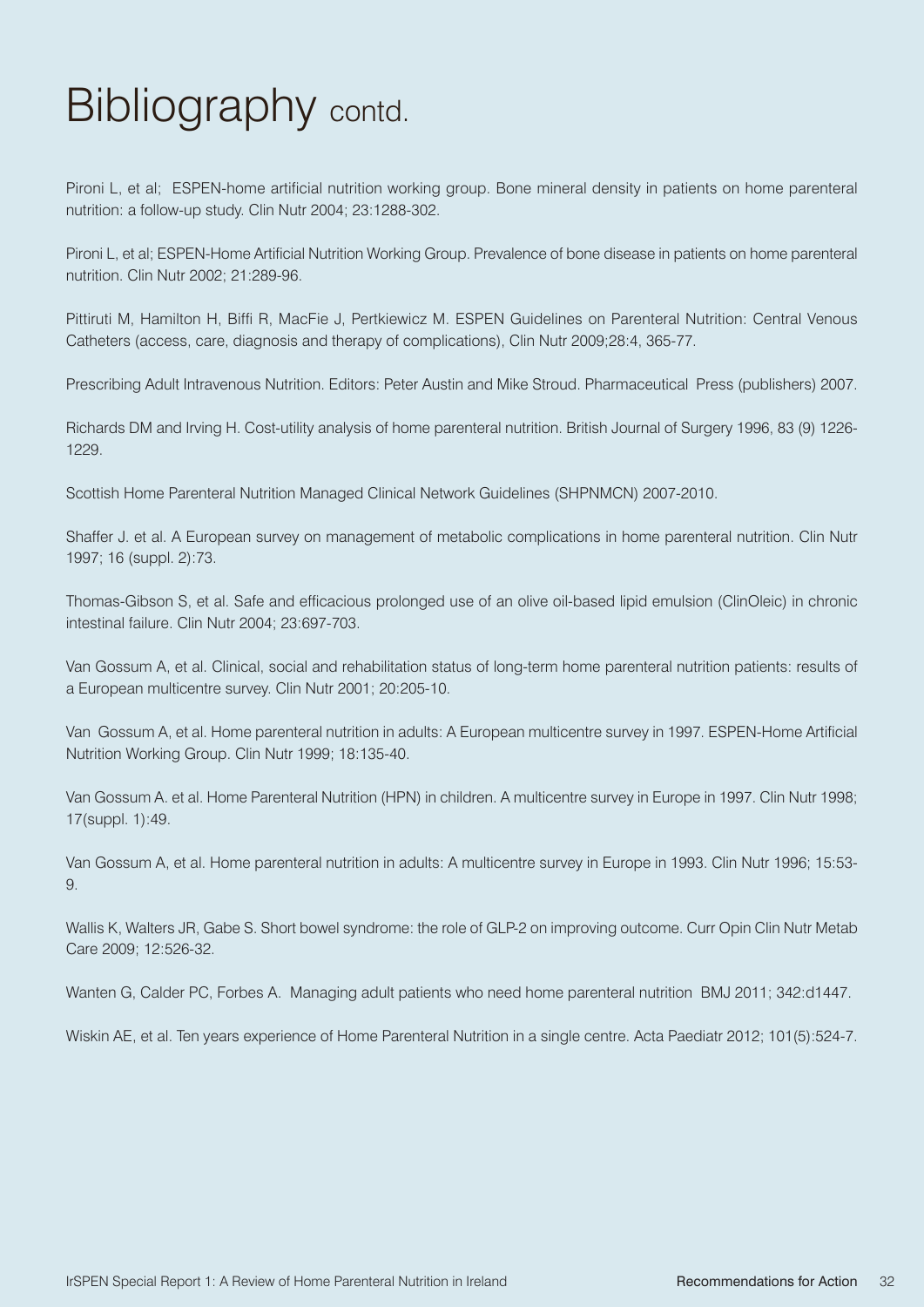### Abbreviations

| <b>ASGBI</b>  | Association of Surgeons in Great Britain and Ireland       |
|---------------|------------------------------------------------------------|
| <b>ASPEN</b>  | American Society for Parenteral and Enteral Nutrition      |
| <b>AuSPEN</b> | Australasian Society for Parenteral and Enteral Nutrition  |
| <b>BANS</b>   | <b>British Artificial Nutrition Survey</b>                 |
| <b>CRBSI</b>  | Catheter-Related Blood Stream Infection                    |
| <b>CVAD</b>   | <b>Central Venous Access Device</b>                        |
| <b>ESPEN</b>  | European Society for Clinical Nutrition and Metabolism     |
| GI            | Gastrointestinal                                           |
| <b>HIQA</b>   | Health Information and Quality Authority                   |
| <b>HPN</b>    | Home Parenteral Nutrition                                  |
| <b>HSE</b>    | <b>Health Services Executive</b>                           |
| IF            | <b>Intestinal Failure</b>                                  |
| <b>IrSPEN</b> | Irish Society for Clinical Nutrition and Metabolism        |
| <b>INDI</b>   | Irish Nutrition and Dietetic Institute                     |
| <b>ISG</b>    | Irish Society of Gastroenterology                          |
| <b>MDT</b>    | Multidisciplinary Team                                     |
| <b>NICE</b>   | National Institute for Health and Clinical Excellence (UK) |
| <b>NST</b>    | <b>Nutrition Support Team</b>                              |
| <b>PICC</b>   | Peripherally Inserted Central Catheter                     |
| <b>PN</b>     | <b>Parenteral Nutrition</b>                                |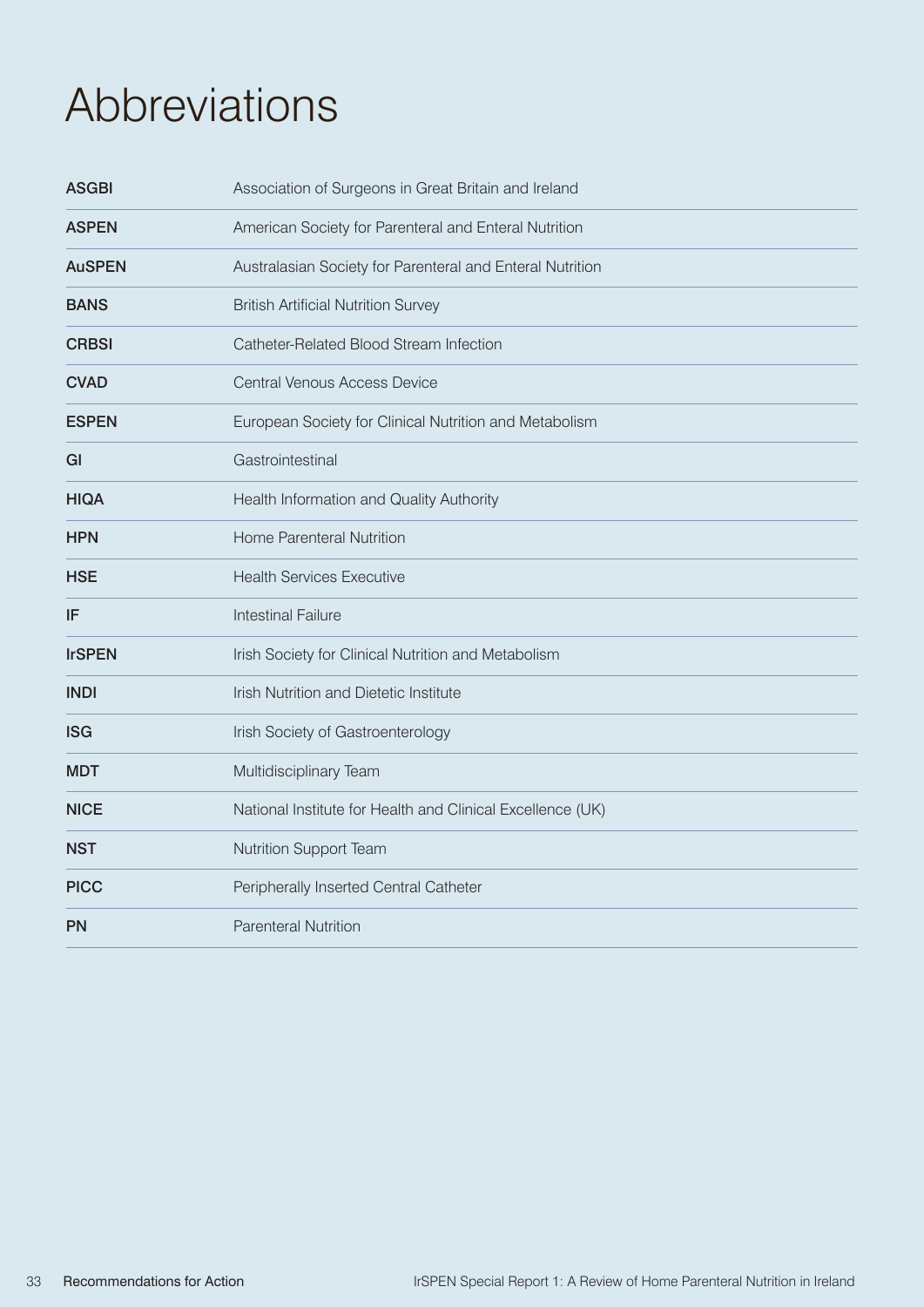# Definition of Terms

Ancillary equipment: All supporting equipment required for PN including plastics and dressings.

Bespoke bags: Parenteral Nutrition bags tailored to the particular needs of an individual patient.

Central Venous Access Device: A flexible hollow tube, inserted with a guide needle into a central vein.

Enteral Nutrition (EN): The term enteral nutrition comprises all forms of nutritional support that are regulated as 'dietary foods for special medical purposes' as defined by the European Commission Directive 1999/21/EC. It includes oral nutrition supplements (ONS) as well as tube feeding products administered via nasogastric, nasoenteric or percutaneous tubes.

Home Parenteral Nutrition (HPN): Home Parenteral Nutrition refers to the provision of parenteral nutrition in a patient's own home or a community setting. Whilst in most countries, HPN is mainly offered to long term IF patients, it is being used for shorter periods in malignancy from specialised centres.

Intestinal Failure (IF): Intestinal Failure is the main indication for HPN. It can be temporary or permanent and occurs for a variety of medical and surgical reasons. These include obstruction, surgical resection, congenital defects, or diseaseassociated loss of absorption. IF is characterised by the inability to maintain protein-energy, fluid, electrolyte, or micronutrient balance. Throughout this report we have used the categorisation of the 3 types of IF described by Lal et al in 2006 and used in the HIFNET Strategic Framework document.

- Type I intestinal failure is short-term, self-limiting, often peri-operative in nature and relatively common. Patients are in hospital for the duration of treatment and usually on surgical wards, high dependency units and intensive care units.
- Type II intestinal failure occurs in metabolically unstable patients and requires prolonged treatment which may include in-patient parenteral nutrition over periods of weeks or months. It is often associated with sepsis, and may be associated with renal impairment. Type II IF is rarer than Type I. A proportion of Type II IF patients (approximately half) will stabilise and become Type III IF patients needing long term parenteral feeding who can be managed at home.
- Type III intestinal failure is a chronic condition requiring long term parenteral feeding. The patient is characteristically metabolically stable but cannot adequately absorb sufficient fluid, food or nutrients via the intestinal tract and requires **HPN**

Malnutrition: There is no universally accepted definition of malnutrition. The following definition is now widely acknowledged by many, including ESPEN: 'A state of nutrition in which a deficiency, excess (or imbalance) of energy, protein, and other nutrients causes measurable adverse effects on tissue/body form (body shape, size and composition) and function, and clinical outcome.'

Neonate: A newborn baby or a baby in its first 28 days of life

Nutritional assessment: A detailed, more specific and in-depth evaluation of a patient's nutritional state, typically by an individual with nutritional expertise (e.g. a dietitian, a clinician with an interest in nutrition or a nutrition nurse specialist) or by a nutritional support team. This will usually be conducted in the case of nutritional problems identified by the screening process or when there is uncertainty about the appropriate course of action. The assessment process allows more specific nutritional care plans to be developed for the individual patient.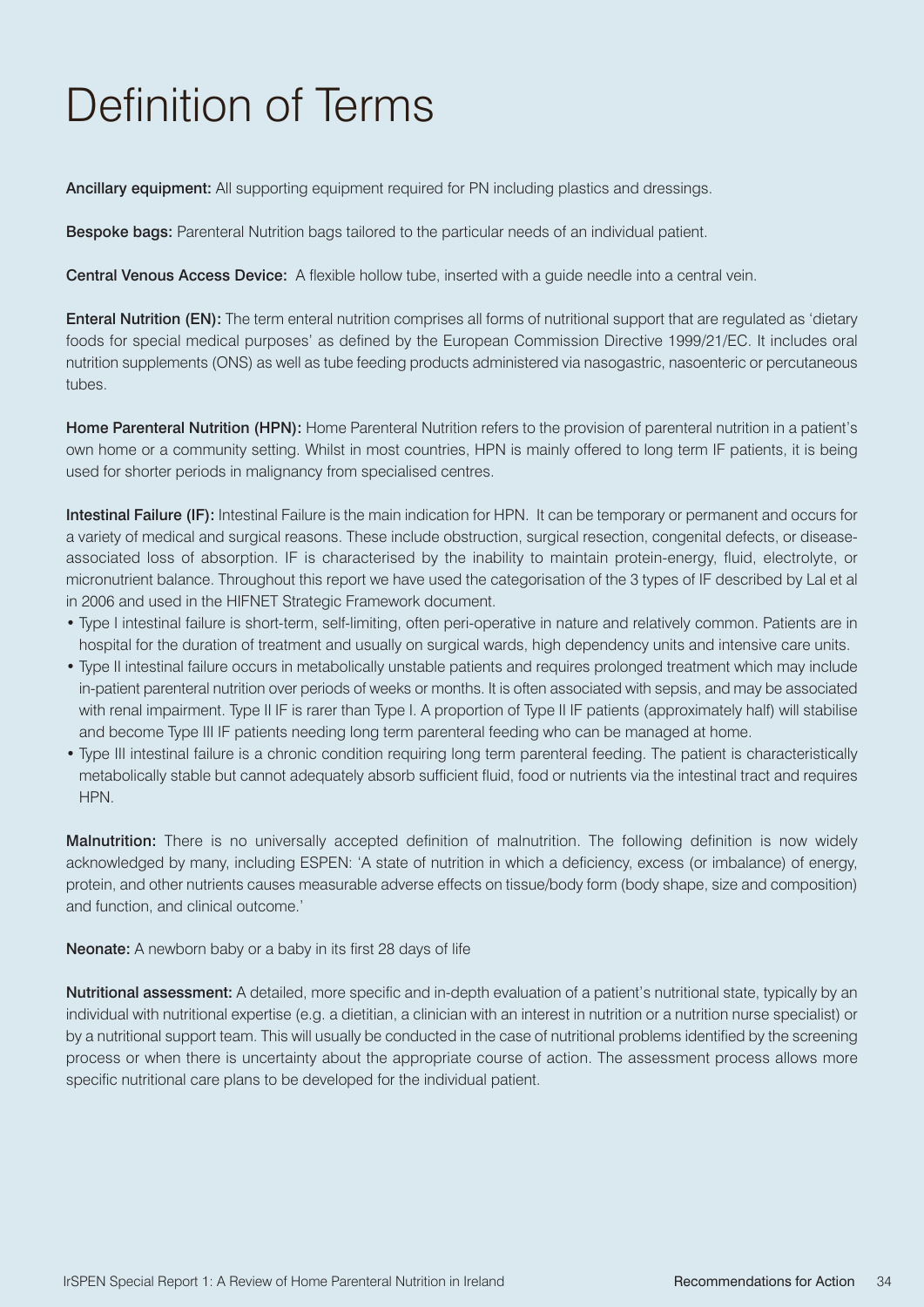### Definition of Terms contd.

Nutrition Support: Nutrition support includes food, ONS, tube feeding and parenteral nutrition.

Nutrition Support Team: A multidisciplinary group with specialist knowledge in clinical nutrition, working together as a team to ensure the implementation of high standard nutritional care. The composition of the team may vary according to their particular role within a hospital, but will typically include a physician, senior dietitian, nutrition nurse specialist and pharmacist.

Parenteral Nutrition: The provision of vital fluid and nutrients into a vein and is used if a patient has temporary or permanent intestinal failure, or if a patient is unable to take or tolerate enough nutrition enterally or orally.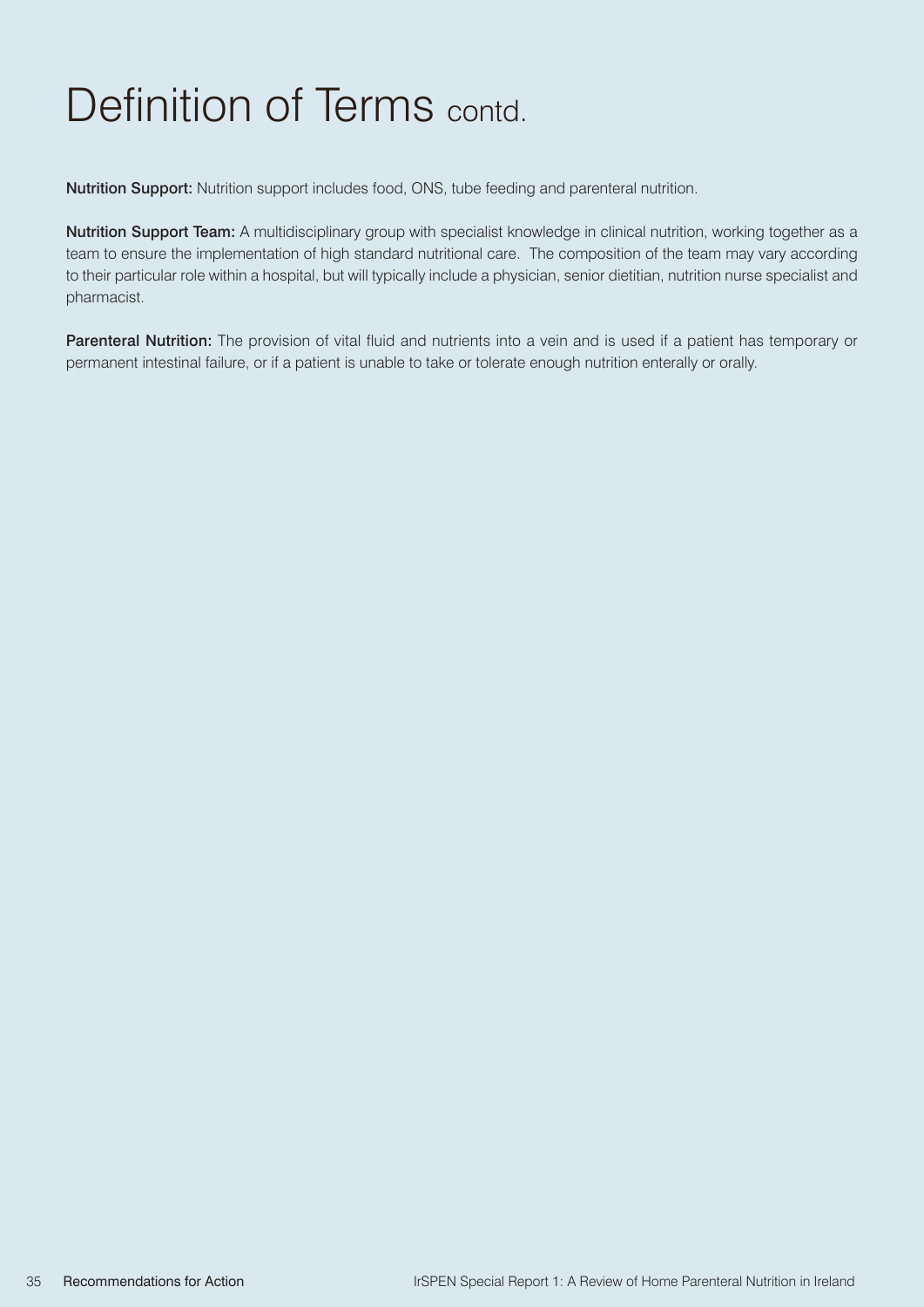## Acknowledgements

Julie Dowsett and Carmel O'Hanlon convened the advisory group meeting. Julie coordinated the project, collated all relevant date to produce an initial draft report and Carmel O'Hanlon provided the registry details, liaised with dietitians working in specialist units and performed interviews with the patients. Niamh Rice worked on the content, structure and recommendations of the final report, based on an extensive review of other National structures in the EU.

IrSPEN would like to thank the following people for their contributions to this report:

#### Specially Convened, Multidisciplinary Advisory Panel

| Cathy O'Neill           | Dietitian, Beaumont, Dublin.                 |
|-------------------------|----------------------------------------------|
| Arun Fenton             | Dietitian, St. James's Hospital, Dublin.     |
| Claire Browne           | Dietitian, St. James's Hospital, Dublin.     |
| Michelle Hurley         | Paediatric Dietitian, OLHSC, Dublin.         |
| Karen Whiriskey         | Dietitian, UCHG, Galway.                     |
| Natalie Wallace         | Dietitian, SVUH, Dublin.                     |
| Noreen Keane            | PN CNM, Beaumont, Dublin 9.                  |
| Anthea Bryce-Smyth      | PN Nurse, OLHSC, Dublin.                     |
| Louise Patterson        | PN Nurse, OLHSC, Dublin.                     |
| Olive Nolan             | Dietitian, Fresenius Kabi, Ireland.          |
| <b>Bairbre Hickie</b>   | PN Product Manager, Fresenius Kabi, Ireland. |
| Mary Winters            | Baxter Home Care, Ireland.                   |
| Dr Aisling Aherne       | Baxter Home Care, Ireland.                   |
| <b>Pat Norris</b>       | B Braun, Ireland.                            |
| <b>Bill Proctor</b>     | B Braun, Ireland.                            |
| Wendy Fallon            | Pharmacist, OLHSC, Dublin.                   |
| Dr Karen Boland         | Gastroenterology SpR Beaumont, Dublin.       |
| Therese Dunne           | Dietitian, Temple St Hospital, Dublin.       |
| Professor Billy Bourke  | Gastroenterologist, OLHSC, Dublin.           |
| Ms Dearbhaile O Donnell | Oncologist, St James's Hospital              |

Also thanks to Eimear Fitzgerald (PN CNM Mater Hospital), Ger Guiry (Dietitian)Una Mulligan (Dietitian) and all members of the Nutrition Support Interest Group of the INDI who gave feedback. Thanks to Arun Fenton (St James's Hospital) and Michelle Hurley(OLHSC) for their work on example of good practice with HPN

Thank you to Professor Aiden McCormick President of the ISG (2011-2013).

A sincere thank you to patients/carers who provided valuable feedback on their experiences of HPN for this report, including (alphabetical order): Marjorie Lyons, John O'Meara, Bernadette Scully, and Padraig Small.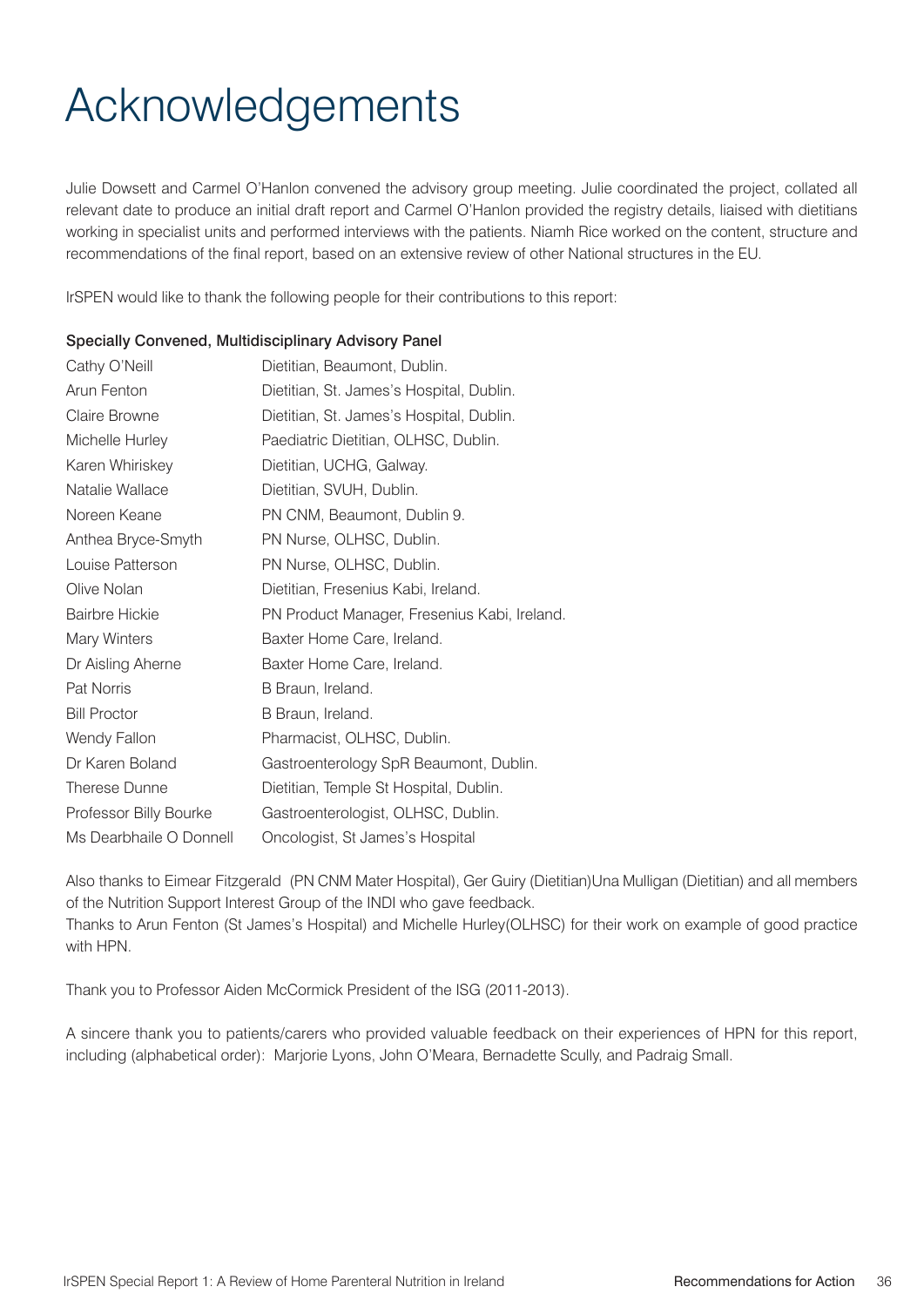### **Appendix 1:**

### Example of good practice with HPN coordination

At Our Lady's Children's Hospital, Crumlin, an HPN programme has been in place for the past 12 years. This provides a paediatric HPN service for the whole country and is run by a fully integrated multidisciplinary nutrition support team (NST). The team is headed by a paediatric gastroenterologist and includes 2 dedicated nutrition support nurses. Together with a clinical specialist dietitian, the nutrition support nurses provide the day-to-day running of the service. The NST, which also provides PN support for the hospital, also includes a dedicated pharmacist and is supported by the GI department's psychologist and social worker. There also are identified link persons in the clinical laboratory (biochemist) and a paediatric surgeon.

The NST has a formal meeting every 2 weeks at which all current and anticipated HPN patients are discussed. One paediatric gastroenterologist has responsibility for following HPN children in OPD. Strict protocols around the home and hospital management of central lines are rigorously enforced and have contributed to a remarkable decline in central line infections.

In total, 30 children have been managed on HPN over the last 12 years. Ten children have rehabilitated to full enteral nutrition successfully. There are currently 10 children on HPN with various diagnoses. The main indications include short bowel syndrome, intractable diarrhoea and pseudo-obstruction.

#### Planning

All patients who may require HPN are referred to the GI team for assessment.

Once all alternatives are out ruled then the patient is assessed by the multidisciplinary team for suitability for HPN. This includes medical, nursing, dietetic, social work and psychology assessments of a child's medical condition, parents' involvement and understanding of the HPN requirements.

#### If agreement to proceed to HPN then:

- A child must be medically stable before training commences.
- The likely duration of training is discussed with the parent(s) who need to commit to the training schedule.
- Stability must be achievable on a nutritionally complete PN bag, pharmacy liaise with the home care company in this regard. Adjustments may be required which are discussed and agreed by the MDT.
- Application is made for a GMS card.

#### Before training commences:

Assessment of the family's housing situation is needed. Rehousing or alterations may be required which could delay discharge so this should be addressed before training can be scheduled.

The funding application to local HSE area should be supported by letters from the consultant. There can be delays in receiving agreement for funding so again this will delay the date for training.

A meeting with the local community services should be scheduled to advocate for the patient and ensure adequate supports are available. Depending on the family circumstances, help may be needed at times of connection and disconnection, so helpers (not specifically nurses) need to be trained and available on a 7 day basis. The home care company can provide training for these helpers. In addition, home-help hours or nursing hours may be required. Nurses providing respite should not be responsible for the connection and disconnection as this can only be done by those specifically trained for HPN.

The patient may also be on enteral feeds so supply of equipment and feeds needs to be organised through community care and the local pharmacy.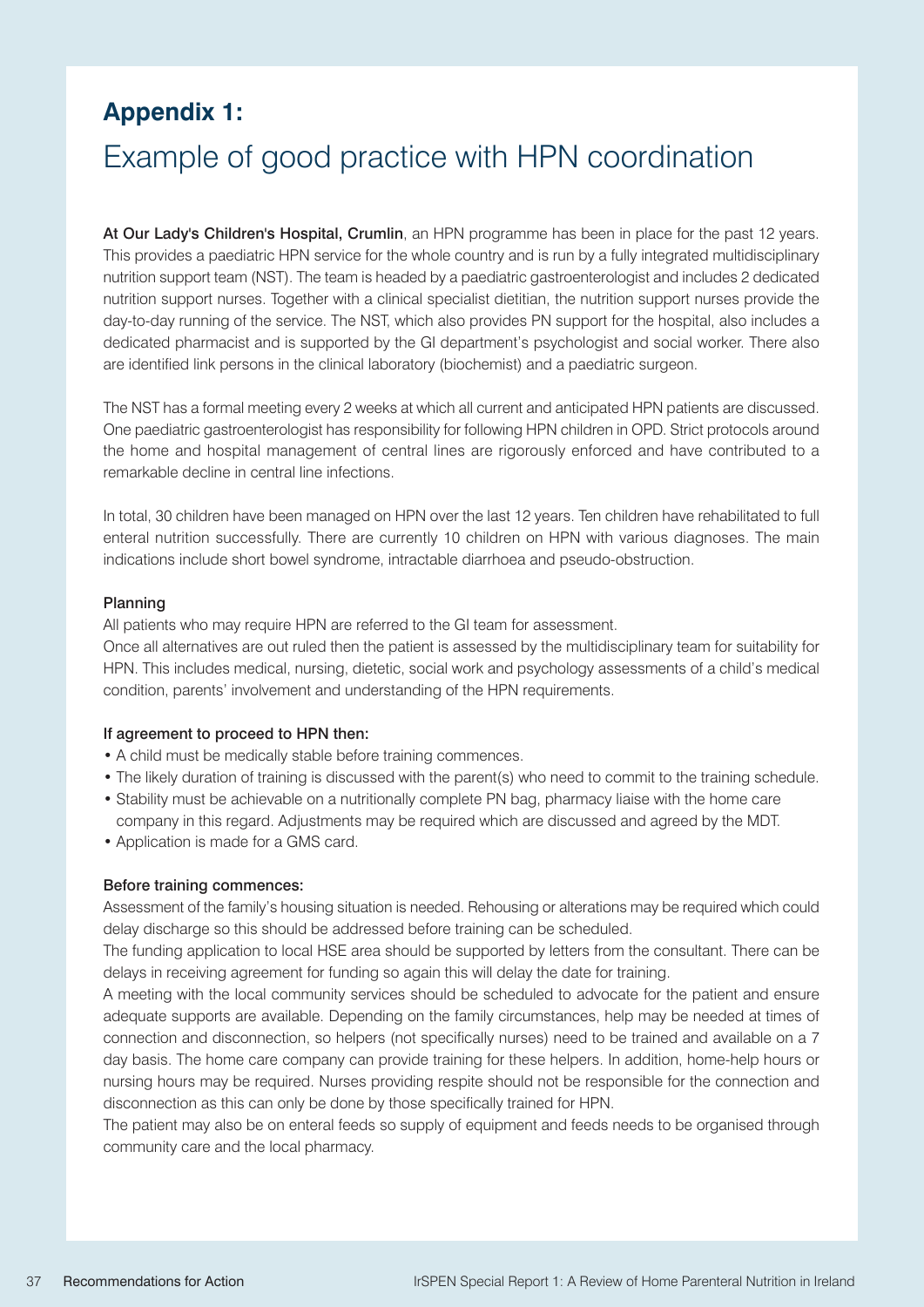Parents may require financial support such as the Domiciliary Care Allowance. A child on HPN may need Special Needs Assistant in school. The patient's details are sent to the home care company to arrange supply of equipment and ancillaries.

#### **Training**

HPN training is provided by the nutrition nurses in OLCHC. This is a very intensive period for both parents to ensure they are competent before discharge.

#### **Monitoring**

Initially monitoring is done at OLCHC so patients attend every 1 – 2 weeks for review of bloods and medical, nursing and dietetic review. Once stable, bloods are taken every 3- 4 weeks. This can be arranged with the local hospital if possible.

Patients are reviewed in the gastroenterology clinic every 3 months or more regularly if required. Patients are discussed at the MDT meeting regularly to ensure all team members are familiar with their current status. Ongoing monitoring of growth is required as a child progresses from infancy through to childhood and adolescence. Regular medical, nutritional and psychosocial review is required as the child's needs change over this time period.

#### **Complications**

Parents are advised of the possible complications e.g. line occlusion, sepsis. Each patient has a copy of their own line protocol giving details of the line management if sepsis is suspected. A copy of this protocol is also kept in the patient's chart and in the Accident and Emergency Department. Contact details for the GI team are included in the protocol.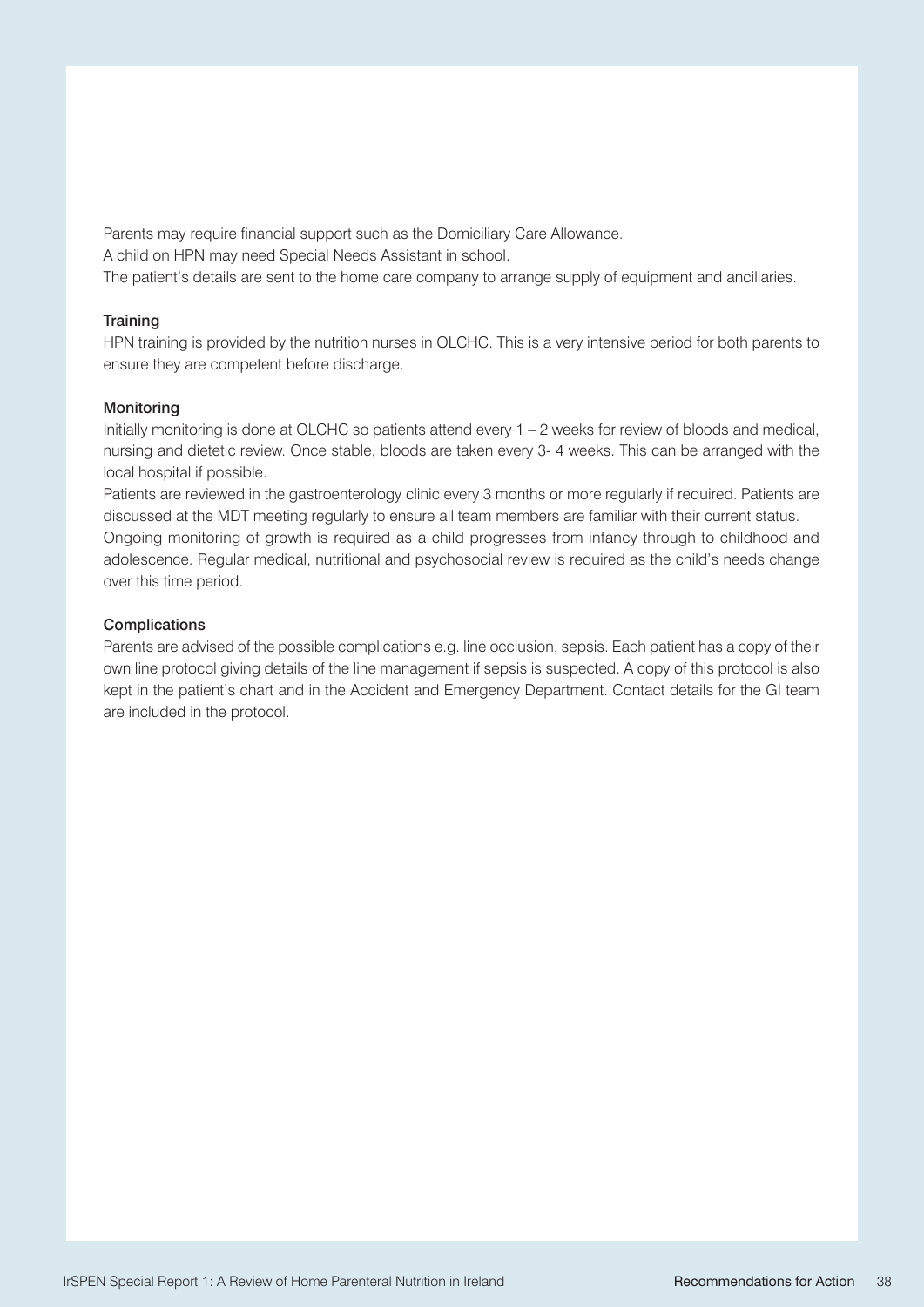### **Appendix 2:**

### Example of good practice with HPN coordination

St. James's Hospital has been providing a HPN service for over ten years, with the majority of patients having an underlying cancer diagnosis resulting in intestinal failure, e.g. malignant bowel obstruction or short bowel syndrome. The clinical nutritionists/dietitians work closely with the consultant medical oncologists or gastrointestinal surgeons to manage these patients from referral to discharge and beyond. Over 40 patients have been successfully discharged on HPN since 2003, and in recent years the service has expanded to include patients requiring home intravenous fluids and electrolyte supplementation.

#### Patient Selection

The decision to proceed with HPN is made by members of the multidisciplinary team (consultant, clinical nutritionist, palliative care, nursing staff, etc.) in consultation with the patient and their family. Initial discussions will focus on the role of HPN within the patient's overall medical or surgical management, anticipated benefits of HPN, limitations of HPN, feasibility of HPN administration, and anticipated time to discharge. This communication is essential to ensure that patients and their families have realistic expectations and understand that HPN may need to be withdrawn should there be a significant clinical deterioration.

It is a requirement for consideration of HPN in oncology patients that the risk of malnutrition outweighs the risk of death from the underlying malignant disease. Where prognosis is very short, HPN is unlikely to confer any additional benefits and is generally not recommended. Patients must be relatively stable medically, so that they can be appropriately managed in the outpatient setting. The patient, or more commonly their family members / carers, must be able to perform the required tasks for HPN administration and must commit to the training required in order to be competent in this.

#### Discharge Planning

The clinical nutritionists/dietitians coordinate all aspects of HPN discharge planning. They will submit an application for funding to the relevant HSE area, with supporting documentation from the consultant, and will follow up to ensure funding approval is received. They will also liaise closely with the HPN provider company to arrange training and the installation of all necessary equipment and ancillaries prior to discharge. Nursing staff will request dressing of the central venous access device (CVAD) by community nursing services where appropriate, or occasionally the CVAD will be redressed in Oncology Day Care.

The clinical nutritionist will also select the most appropriate PN regimen and duration of infusion for the patient, based on individualised nutritional assessment and care planning. Where patient specific regimens are indicated, these will be formulated and submitted for stability, and often patients may also require additional intravenous fluids. All PN and fluid regimens are subsequently prescribed by the primary consultant. Patients and families / carers are educated on all aspects of their nutrition care plan in advance of discharge, and provided with written information and contact numbers.

#### Monitoring and Complications

Patients are regularly reviewed in Oncology Day Care or in outpatients by the clinical nutritionist and the medical oncology or surgical team. They will have biochemical and anthropometric monitoring at appropriate intervals, which are determined individually based on the overall management plan for each patient. Where patients are living outside Dublin, it may be possible for them to attend their local hospital or GP for blood tests in between routine appointments, with the results sent to St. James's Hospital for review by the clinical nutritionist and consultant. Oncology patients also have 24-hour access to oncology services by telephone if they are unwell, which is an important feature of our service.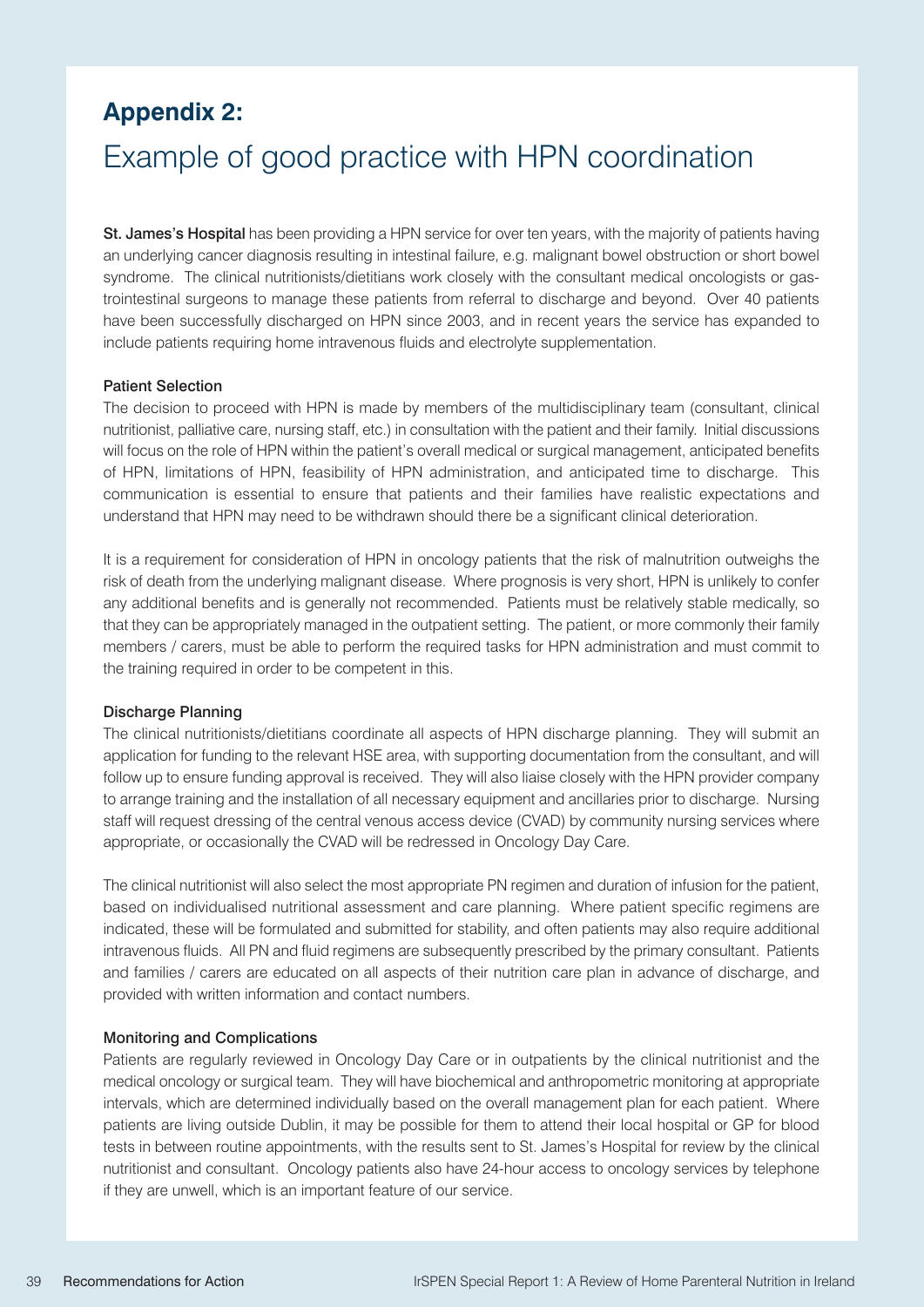Patients and families / carers are educated on potential CVAD complications as part of their training prior to discharge, and are encouraged to monitor their temperature and contact the hospital if they feel unwell at any time. CVADs are also regularly monitored for sepsis when patients attend for review. Where metabolic complications occur, the HPN or intravenous fluid regimen may need to be adjusted by the clinical nutritionist in close liaison with the consultant medical oncologist or consultant surgeon.

#### New Developments

The clinical nutritionists in St. James's Hospital have been working closely with VHI Homecare over the last eighteen months to introduce HPN to their existing home clinical service. Patients in the Dublin area that have private health insurance with VHI (some plans exempt) may be considered for this new service where nurses from VHI Homecare will administer PN in their home for up to twelve weeks. This has also been used successfully as a 'bridging' service, which has facilitated earlier patient discharge from hospital while HPN training is completed in the home environment.

There has also been an increase recently in the number of patients discharged on self-administered home intravenous fluids and/or electrolyte replacement. Patients may end up with complex gastrointestinal problems or intestinal failure as a result of multiple oncological treatments, and can have difficulty maintaining hydration and electrolyte status (especially serum magnesium levels). Previously, this would have necessitated hospital admission or frequent visits to Oncology Day Care for replacement, but now these patients can often be managed successfully in the home setting which has numerous cost- and time-saving benefits for the patients and the hospital.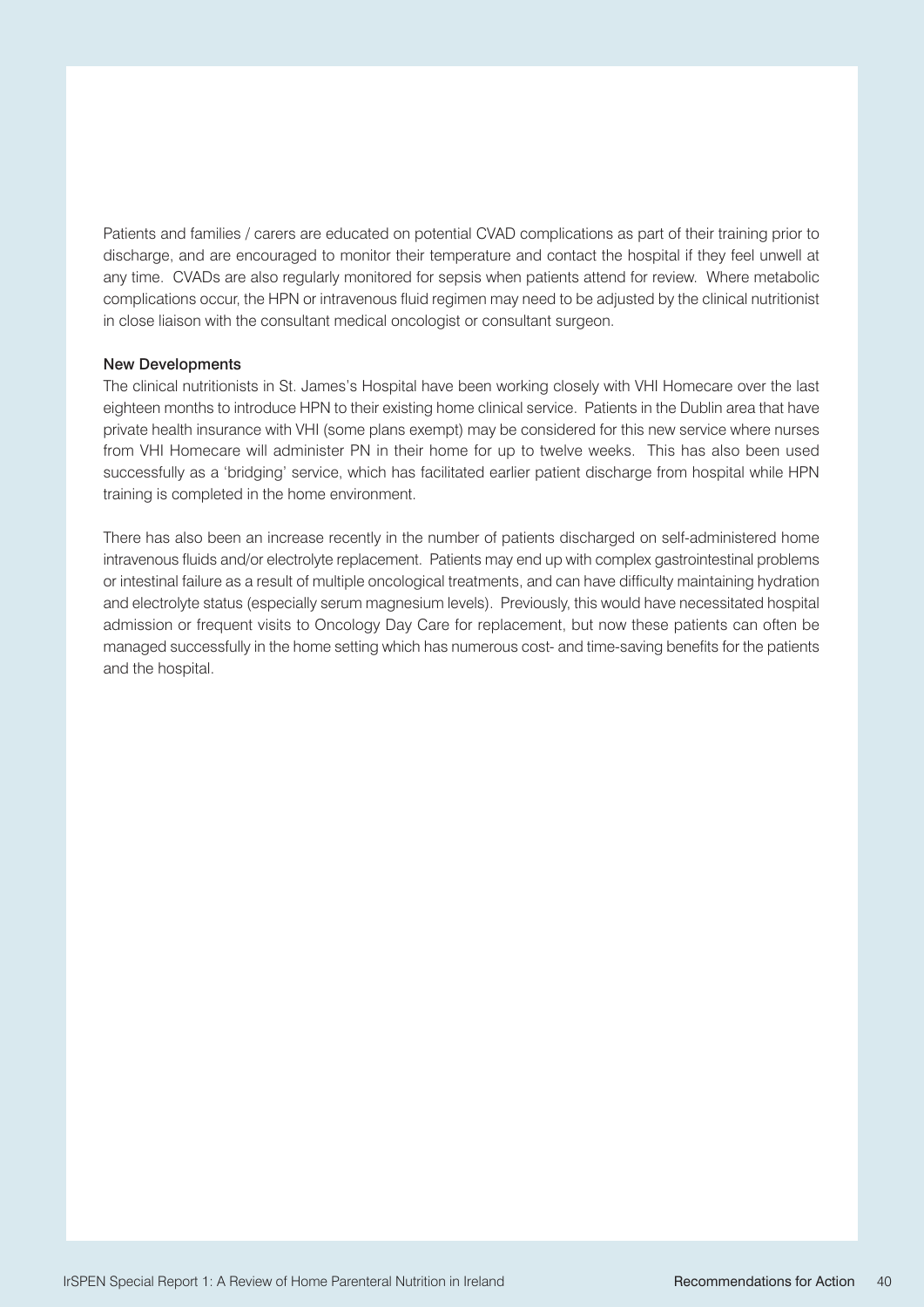| <b>Notes</b> |  |
|--------------|--|
|              |  |
|              |  |
|              |  |
|              |  |
|              |  |
|              |  |
|              |  |
|              |  |
|              |  |
|              |  |
|              |  |
|              |  |
|              |  |
|              |  |
|              |  |